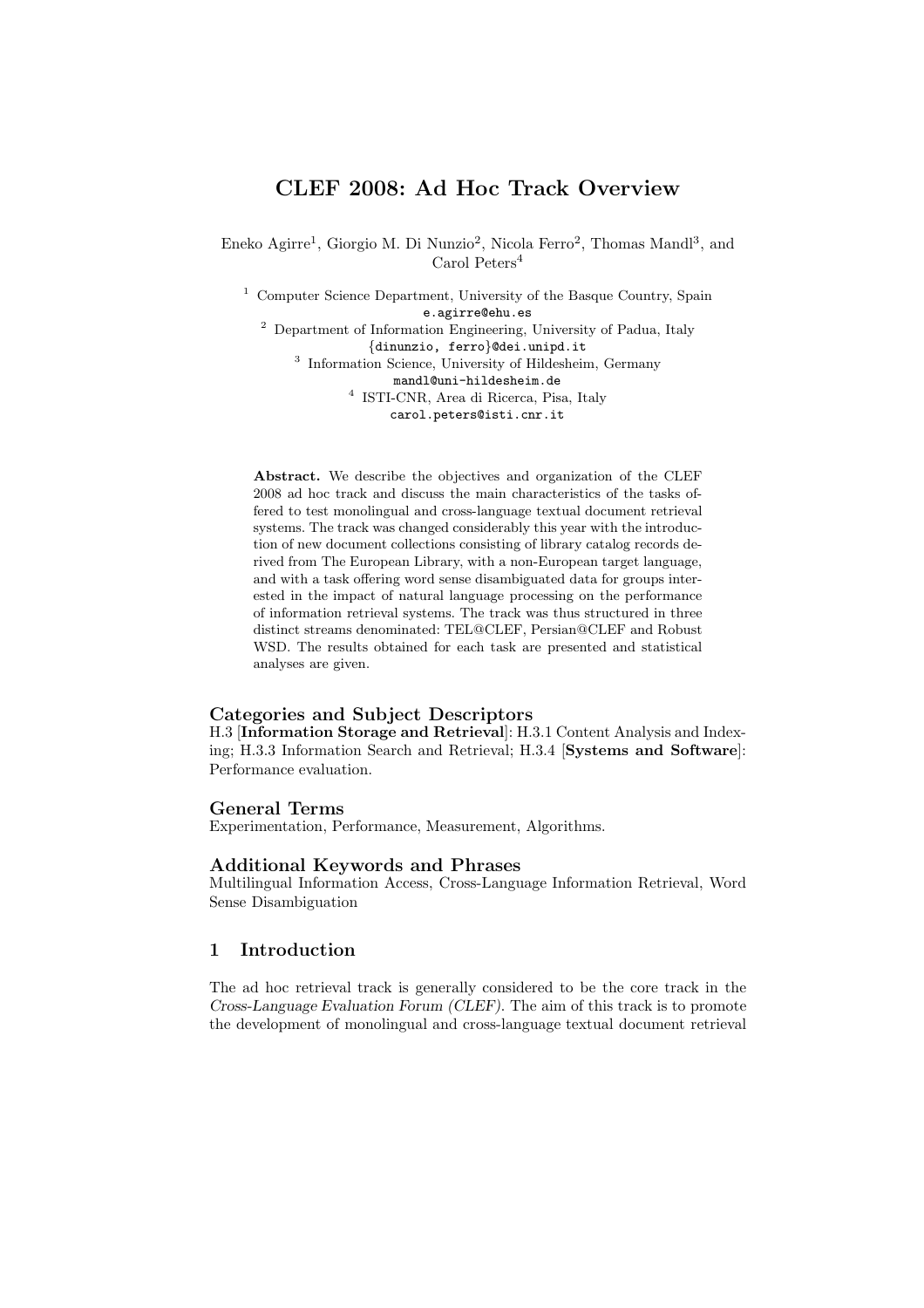systems. From 2000 - 2007, the track used exclusively collections of European newspaper and news agency documents<sup>1</sup>. This year the focus of the track was considerably widened: we introduced very different document collections, a non-European target language, and an information retrieval (IR) task designed to attract participation from groups interested in natural language processing (NLP). The track was thus structured in three distinct streams:

- TEL@CLEF
- Persian@CLEF
- Robust WSD

The first task offered monolingual and cross-language search on library catalog records and was organized in collaboration with The European Library  $(TEL)^2$ . The second task resembled the ad hoc retrieval tasks of previous years but this time the target collection was a Persian newspaper corpus.

The third task was the robust activity which this year used word sense disambiguated (WSD) data, and involved English documents and monolingual and cross-language search in Spanish.

In this paper we first present the track setup, the evaluation methodology and the participation in the different tasks (Section 2). We then describe the main features of each task and show the results (Sections 3 - 5). Statistical testing is discussed in Section 6 and the final section provides a brief summing up.

For information on the various approaches and resources used by the groups participating in this track and the issues they focused on, we refer the reader to the other papers in the Ad Hoc section of these Working Notes.

# 2 Track Setup

The ad hoc track in CLEF adopts a corpus-based, automatic scoring method for the assessment of system performance, based on ideas first introduced in the Cranfield experiments in the late 1960s [13]. The tasks offered are studied in order to effectively measure textual document retrieval under specific conditions. The test collections are made up of documents, topics and relevance assessments. The topics consist of a set of statements simulating information needs from which the systems derive the queries to search the document collections. Evaluation of system performance is then done by judging the documents retrieved in response to a topic with respect to their relevance, and computing the recall and precision measures. The distinguishing feature of CLEF is that it applies this evaluation paradigm in a multilingual setting. This means that the criteria normally adopted to create a test collection, consisting of suitable documents, sample queries and relevance assessments, have been adapted to

 $\overline{1}$  Over the years, this track has built up test collections for monolingual and crosslanguage system evaluation in 13 European languages (see the Introduction to this volume for more details)

 $^2$  See http://www.theeuropeanlibrary.org/  $\,$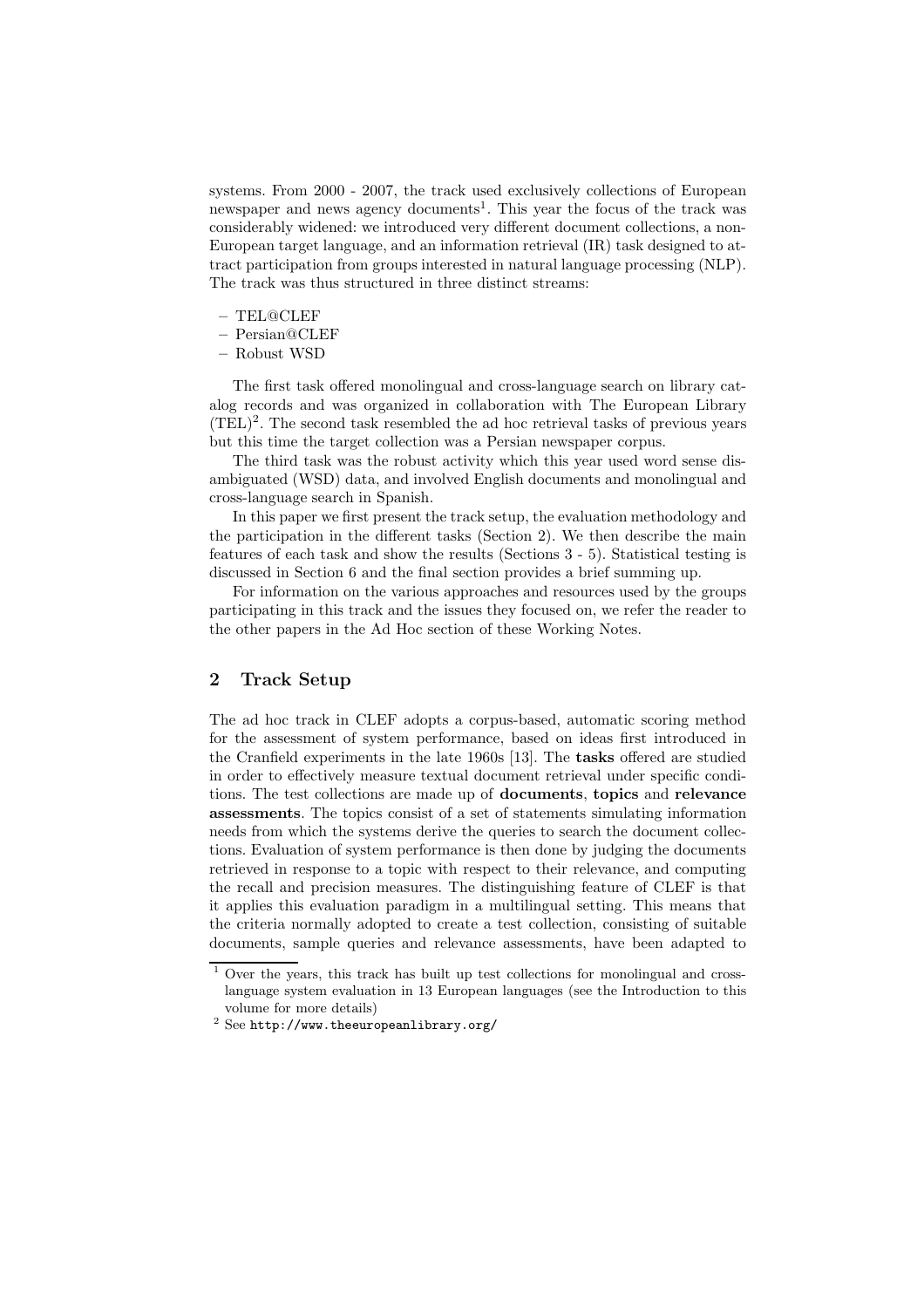satisfy the particular requirements of the multilingual context. All language dependent tasks such as topic creation and relevance judgment are performed in a distributed setting by native speakers. Rules are established and a tight central coordination is maintained in order to ensure consistency and coherency of topic and relevance judgment sets over the different collections, languages and tracks.

## 2.1 The Documents

Each of the three ad hoc tasks this year used a different set of documents. The TEL task used three collections:

- $-$  British Library (BL); 1,000,100 documents, 1.2 GB;
- Biblioth´eque Nationale de France (BNF); 1,000,100 documents, 1.3 GB;
- Austrian National Library (ONB); 869,353 documents, 1.3 GB.

We refer to the three collections (BL, BNF, ONB) as English, French and German because in each case this is the main and expected language of the collection. However, each of these collections is to some extent multilingual and contains documents (catalog records) in many additional languages.

The TEL data is very different from the newspaper articles and news agency dispatches previously used in the CLEF ad hoc track. The data tends to be very sparse. Many records contain only title, author and subject heading information; other records provide more detail. The title and (if existing) an abstract or description may be in a different language to that understood as the language of the collection. The subject heading information is normally in the main language of the collection. About 66% of the documents in the English and German collection have textual subject headings, in the French collection only 37%. Dewey Classification (DDC) is not available in the French collection; negligible  $(10.3\%)$ in the German collection; but occurs in about half of the English documents (456,408 docs to be exact).

Whereas in the traditional ad hoc task, the user searches directly for a document containing information of interest, here the user tries to identify which publications are of potential interest according to the information provided by the catalog card. When we designed the task, the question the user was presumed to be asking was "Is the publication described by the bibliographic record relevant to my information need?"

The Persian task used the Hamshahri corpus of 1996-2002 newspapers as the target collection. This corpus was made available to CLEF by the Data Base Research Group (DBRG) of the University of Tehran. Hamshahri is one of the most popular daily newspapers in Iran. The Hamshahri corpus is a Persian test collection that consists of 345 MB of news texts for the years 1996 to 2002 (corpus size with tags is 564 MB). This corpus contains more than 160,000 news articles about a variety of subjects and includes nearly 417000 different words. Hamshahri articles vary between 1KB and 140KB in size<sup>3</sup>.

<sup>3</sup> For more information, see http://ece.ut.ac.ir/dbrg/hamshahri/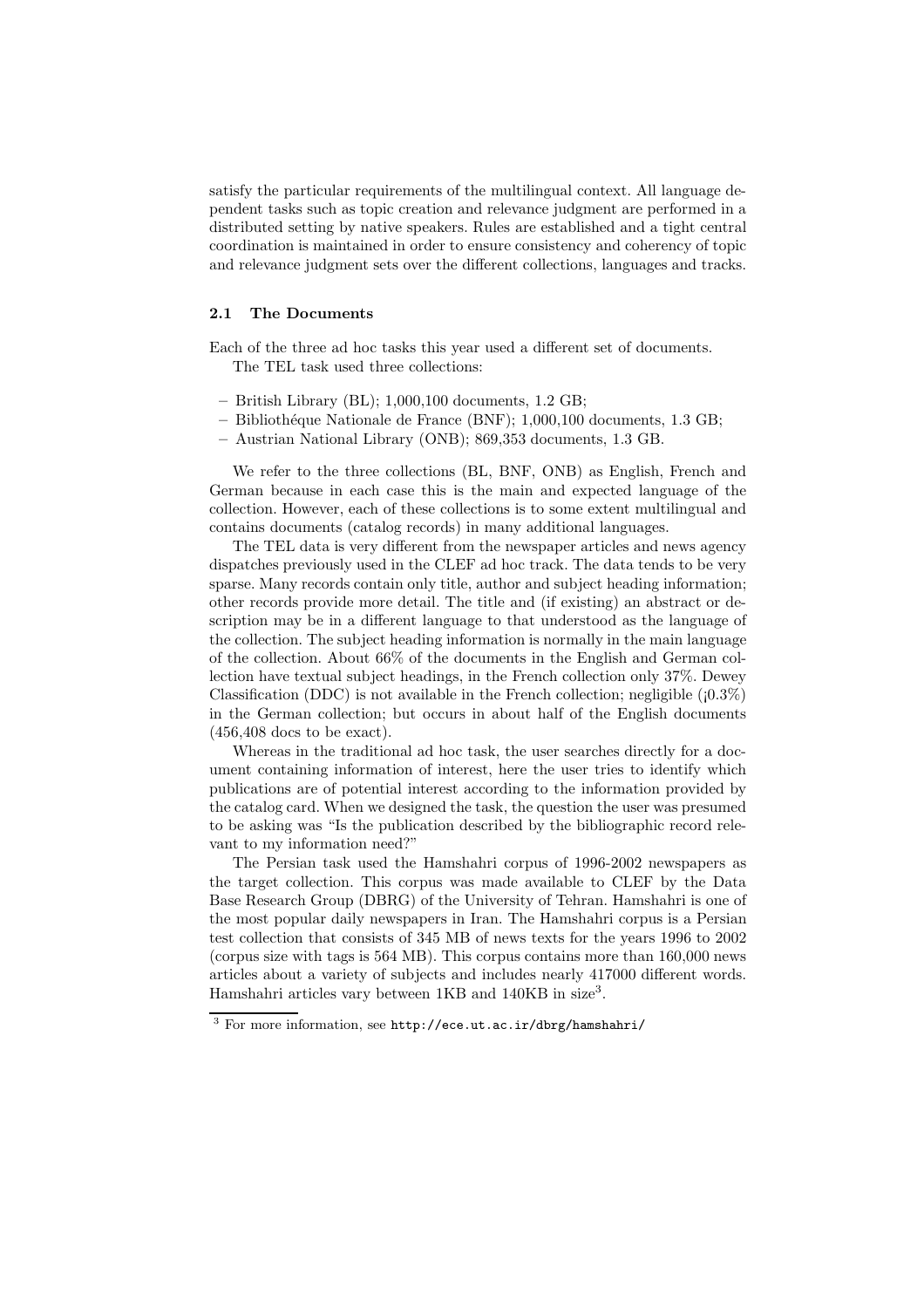The robust task used existing CLEF news collections but with word sense disambiguation (WSD) added. The word sense disambiguation data was automatically added by systems from two leading research laboratories, UBC [2] and NUS [12]. Both systems returned word senses from the English WordNet, version 1.6.

The document collections were offered both with and without WSD, and included the following:

- LA Times 94 (with word sense disambiguated data); ca 113,000 documents, 425 MB without WSD, 1,448 MB (UBC) or 2,151 MB (NUS) with WSD;
- Glasgow Herald 95 (with word sense disambiguated data); ca 56,500 documents, 154 MB without WSD, 626 MB (UBC) or 904 MB (NUS) with WSD.

An excerpt for a document<sup>4</sup> is shown in Figure 1, where each term in the document is followed by its senses with their respective scores as assigned by the automatic WSD system.

#### 2.2 Topics

Topics in the CLEF ad hoc track are structured statements representing information needs. Each topic typically consists of three parts: a brief "title" statement; a one-sentence "description"; a more complex "narrative" specifying the relevance assessment criteria. Topics are prepared in xml format and identified by means of a Digital Object Identifier  $(DOI)^5$  of the experiment [35] which allows us to reference and cite them.

For the TEL task, a common set of 50 topics was prepared in each of the 3 main collection languages (English, French and German) plus Dutch and Spanish in response to demand. Only the Title and Description fields were released to the participants. The narrative was employed to provide information for the assessors on how the topics should be judged. The topic sets were prepared on the basis of the contents of the collections.

In ad hoc, when a task uses data collections in more than one language, we consider it important to be able to use versions of the same core topic set to query all collections. This makes it easier to compare results over different collections and also facilitates the preparation of extra topic sets in additional languages. However, it is never easy to find topics that are effective for several different collections and the topic preparation stage requires considerable discussion between the coordinators for each collection in order to identify suitable common candidates. The sparseness of the data made this particularly difficult for the TEL task and tended to lead to the formulation of topics that were quite broad in scope so that at least some relevant documents could be found in each collection. A result of this strategy is that there tends to be a considerable lack of evenness of distribution in relevant documents. For each topic, the results

<sup>4</sup> Full sample and dtd are available at http://ixa2.si.ehu.es/clirwsd/

<sup>5</sup> http://www.doi.org/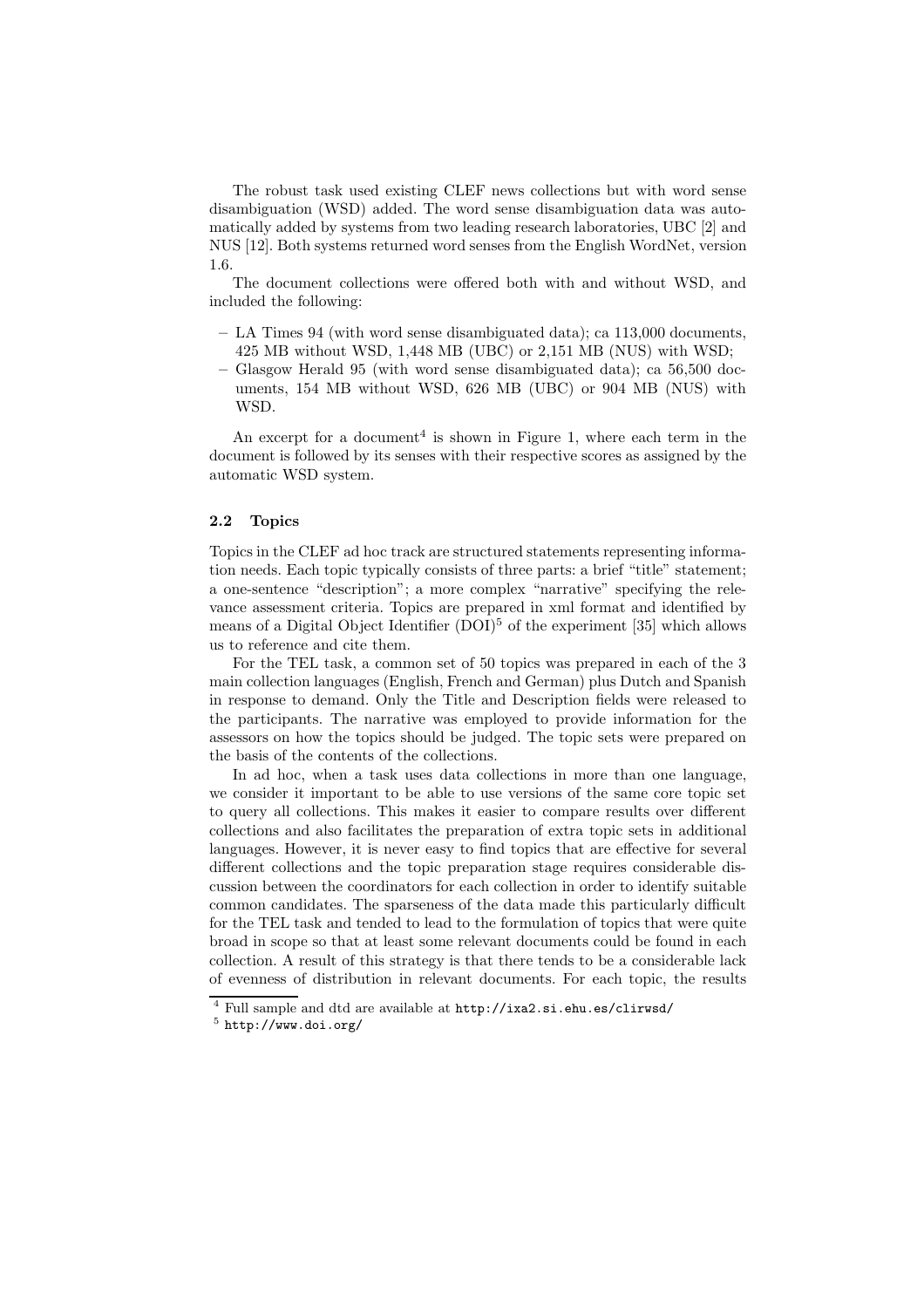```
200C<sub>3</sub> <DOCNO>GH950102-000000</DOCNO>
     <DOCID>GH950102-000000</DOCID>
     <HEADLINE>
          <TERM ID="GH950102-000000-1" LEMA="alien" POS="JJ">
 <WF>Alien</WF>
 <SYNSET SCORE="0.6" CODE="01295935-a"/>
               <SYNSET SCORE="0.4" CODE="00984080-a"/>
          </TERM>
          <TERM ID="GH950102-000000-2" LEMA="treatment" POS="NN">
               <WF>treatment</WF>
              <SYNSET SCORE="0.827904118008605" CODE="00735486-n"/>
              <SYNSET SCORE="0" CODE="03857483-n"/>
              <SYNSET SCORE="0.172095881991395" CODE="00430183-n"/>
               <SYNSET SCORE="0" CODE="05340429-n"/>
          </TERM>
          <TERM ID="GH950102-000000-3" LEMA="be" POS="VBZ">
              <WF>is</WF>
              <SYNSET SCORE="0.0113384126222329" CODE="01787769-v"/>
 <SYNSET SCORE="0.181174635551023" CODE="01784339-v"/>
 <SYNSET SCORE="0.644489771431999" CODE="01775973-v"/>
              <SYNSET SCORE="0.00515927770112184" CODE="01666138-v"/>
              <SYNSET SCORE="0.0420541124242606" CODE="01775163-v"/>
              <SYNSET SCORE="0.00347951286819845" CODE="01840295-v"/>
              <SYNSET SCORE="0.0540524326594277" CODE="01811792-v"/>
              <SYNSET SCORE="0" CODE="01843641-v"/>
 <SYNSET SCORE="0.000119983202351671" CODE="01552250-v"/>
 <SYNSET SCORE="0.0418741376207331" CODE="01781222-v"/>
              <SYNSET SCORE="5.99916011758354e-05" CODE="01782836-v"/>
              <SYNSET SCORE="0.0161977323174756" CODE="01817610-v"/>
          </TERM>
     ... 
    \epsilon/HEADLINES
 ...
</DOC>
```
Fig. 1. Example of Robust WSD document.

expected from the separate collections can vary considerably, e.g. in the case of the TEL task, a topic of particular interest to Britain, such as the example given in Figure 2, can be expected to find far more relevant documents in the BL collection than in BNF or ONB.

For the Persian task, 50 topics were created in Persian by the Data Base Research group of the University of Tehran, and then translated into English. The rule in CLEF when creating topics in additional languages is not to produce literal translations but to attempt to render them as naturally as possible. This was a particularly difficult task when going from Persian to English as cultural differences had to be catered for.

For example, Iran commonly uses a different calendar from Europe and reference was often made in the Persian topics to events that are well known to Iranian society but not often discussed in English. This is shown in the example of Figure 3, where the rather awkward English rendering evidences the uncertainty of the translator.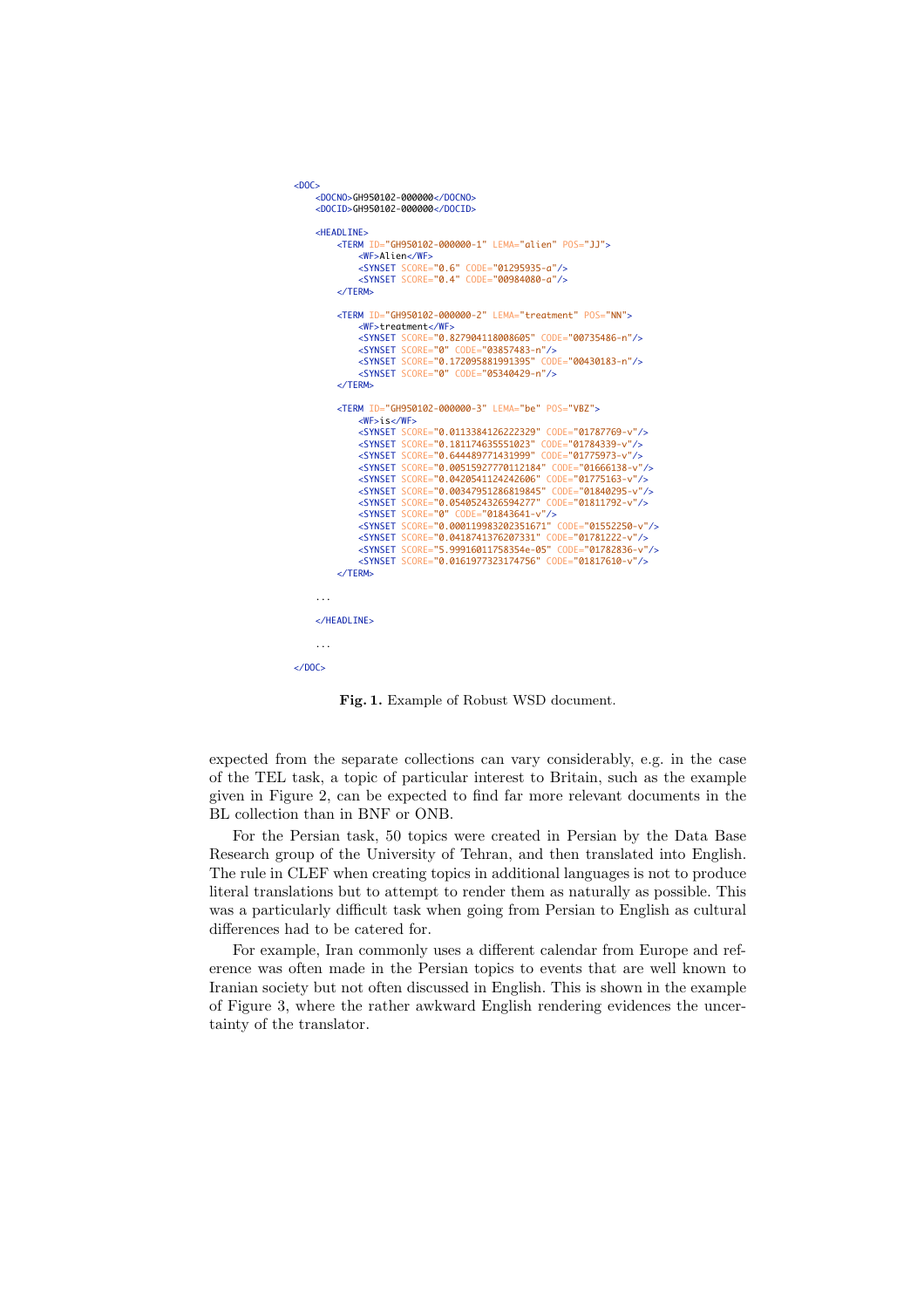```
<?xml version="1.0" encoding="UTF-8" standalone="no"?>
<topic>
     <identifier>10.2452/451-AH</identifier>
     <title lang="en">Roman Military in Britain</title>
     <title lang="de">Römisches Militär in Britannien</title>
     <title lang="es">El ejército romano en Britania</title>
     <title lang="fr">L'armée romaine en Grande-Bretagne</title>
     <title lang="nl">Romeinse Leger in Groot-Brittannie</title>
     <description lang="en">Find books or publications on the Roman invasion or military occupation
         of Britain.</description>
     <description lang="de">Finden Sie Bücher oder Publikationen über die römische Invasion oder das
         Militär in Britannien.</description>
     <description lang="es">Encuentre libros o publicaciones sobre la invasión romana o la ocupación
         militar romana en Britania.</description>
     <description lang="fr">Trouver des livres ou des publications sur l'invasion et l'occupation de
 la Grande-Bretagne par les Romains.</description>
 <description lang="nl">Vind boeken of publicaties over de Romeinse invasie of bezetting van
         Groot-Brittannie.</description>
</topic>
```
Fig. 2. Example of TEL topic in all five languages: topic 10.2452/451-AH.

The WSD robust task used existing CLEF topics in English and Spanish as follows:

- CLEF 2001; Topics 41-90; LA Times 94
- CLEF 2002; Topics 91-140; LA Times 94
- CLEF 2003; Topics 141-200; LA Times 94, Glasgow Herald 95
- CLEF 2004; Topics 201-250; Glasgow Herald 95
- CLEF 2005; Topics 251-300; LA Times 94, Glasgow Herald 95
- CLEF 2006; Topics 301-350; LA Times 94, Glasgow Herald 95

Topics from years 2001, 2002 and 2004 were used as training topics (relevance assessments were offered to participants), and topics from years 2003, 2005 and 2006 were used for the test.

All topics were offered both with and without WSD. Topics in English were disambiguated by both UBC [2] and NUS [12] systems, yielding word senses from WordNet version 1.6. A large-scale disambiguation system for Spanish was not available, so we used the first-sense heuristic, yielding senses from the Spanish wordnet, which is tightly aligned to the English WordNet version 1.6 (i.e., they share synset numbers or sense codes). An excerpt for a topic<sup>6</sup> is shown in Figure 4, where each term in the topic is followed by its senses with their respective scores as assigned buy the automatic WSD system.

## 2.3 Relevance Assessment

The number of documents in large test collections such as CLEF makes it impractical to judge every document for relevance. Instead approximate recall values are calculated using pooling techniques. The results submitted by the groups

 $6$  Full sample and dtd are available at  $http://ixa2.si.ehu.es/clirwsd/$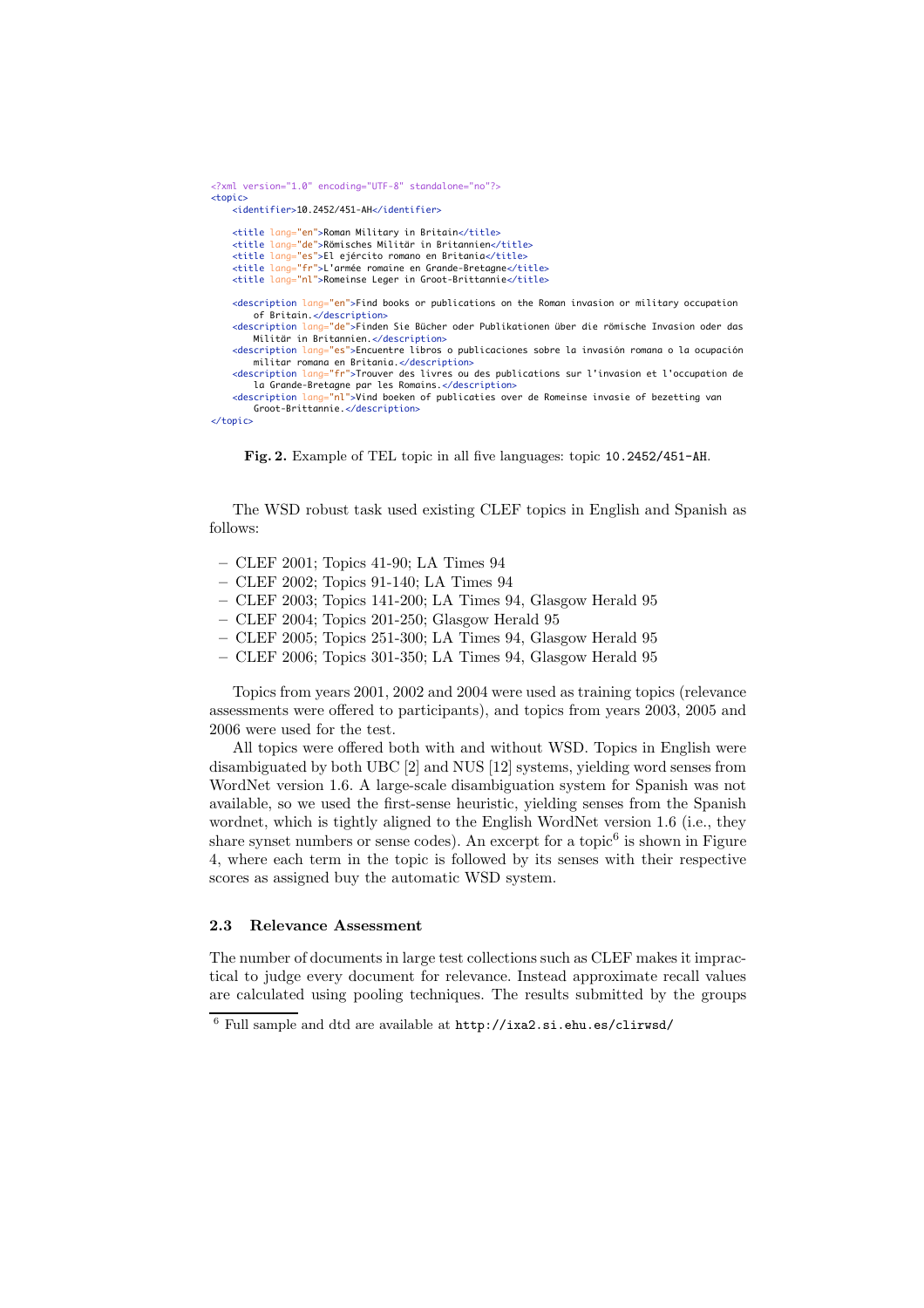| xml version="1.0" encoding="UTF-8" standalone="no"?                                                       |                    |                                                                           |                                |
|-----------------------------------------------------------------------------------------------------------|--------------------|---------------------------------------------------------------------------|--------------------------------|
| $topic$                                                                                                   |                    |                                                                           |                                |
| <identifier>10.2452/599-AH</identifier>                                                                   |                    |                                                                           |                                |
| <title lang="en">2nd of Khordad election</title>                                                          |                    |                                                                           |                                |
| <title lang="fa"></title>                                                                                 | انتخابات دوم خرداد | $\langle$ /title>                                                         |                                |
|                                                                                                           |                    |                                                                           |                                |
| <description lang="en">Find documents that include information about the 2nd of Khordad</description>     |                    |                                                                           |                                |
| presidential elections.                                                                                   |                    |                                                                           |                                |
| <description lang="fa"></description>                                                                     |                    | سندهایی را بیدا کن که شامل اطلاعاتی در مورد انتخابات دوم خرداد ماه سال 76 |                                |
| مستند                                                                                                     |                    |                                                                           |                                |
|                                                                                                           |                    |                                                                           |                                |
| <narrative lang="en">Any information about candidates and their sayings, Khatami's unexpected</narrative> |                    |                                                                           |                                |
| winning in the 2nd of Khordad 1376 presidential election is relevant                                      |                    |                                                                           |                                |
| <narrative lang="fa"></narrative>                                                                         |                    | سندهای مربوط شامل اطلاعاتی در مورد نامزدها و گفته های آنها، پیروزی        |                                |
| غیرمنتظره خاتمی در انتخابات ریاست جمهوری در دوم خرداد ماه سال 76 - است                                    |                    |                                                                           | $\langle$ /narrative $\rangle$ |
| $\langle$ /topic $\rangle$                                                                                |                    |                                                                           |                                |

Fig. 3. Example of Persian topic: topic 10.2452/599-AH.

participating in the ad hoc tasks are used to form a pool of documents for each topic and language by collecting the highly ranked documents from selected runs according to a set of predefined criteria. Traditionally, the top 100 ranked documents from each of the runs selected are included in the pool; in such a case we say that the pool is of depth 100. This pool is then used for subsequent relevance judgments. After calculating the effectiveness measures, the results are analyzed and run statistics produced and distributed.

The stability of pools constructed in this way and their reliability for postcampaign experiments is discussed in [9] with respect to the CLEF 2003 pools. New pools were formed in CLEF 2008 for the runs submitted for the TEL and the Persian mono- and bilingual tasks. Instead, the robust tasks used the original pools and relevance assessments from previous CLEF campaigns.

The main criteria used when constructing the pools were:

- favour diversity among approaches adopted by participants, according to the descriptions of the experiments provided by the participants;
- choose at least one experiment for each participant in each task, chosen among the experiments with highest priority as indicated by the participant;
- add mandatory title+description experiments, even though they do not have high priority;
- add manual experiments, when provided;
- for bilingual tasks, ensure that each source topic language is represented.

One important limitation when forming the pools is the number of documents to be assessed. Last year, for collections of newspaper documents, we estimated that assessors could judge from 60 to 100 documents per hour, providing binary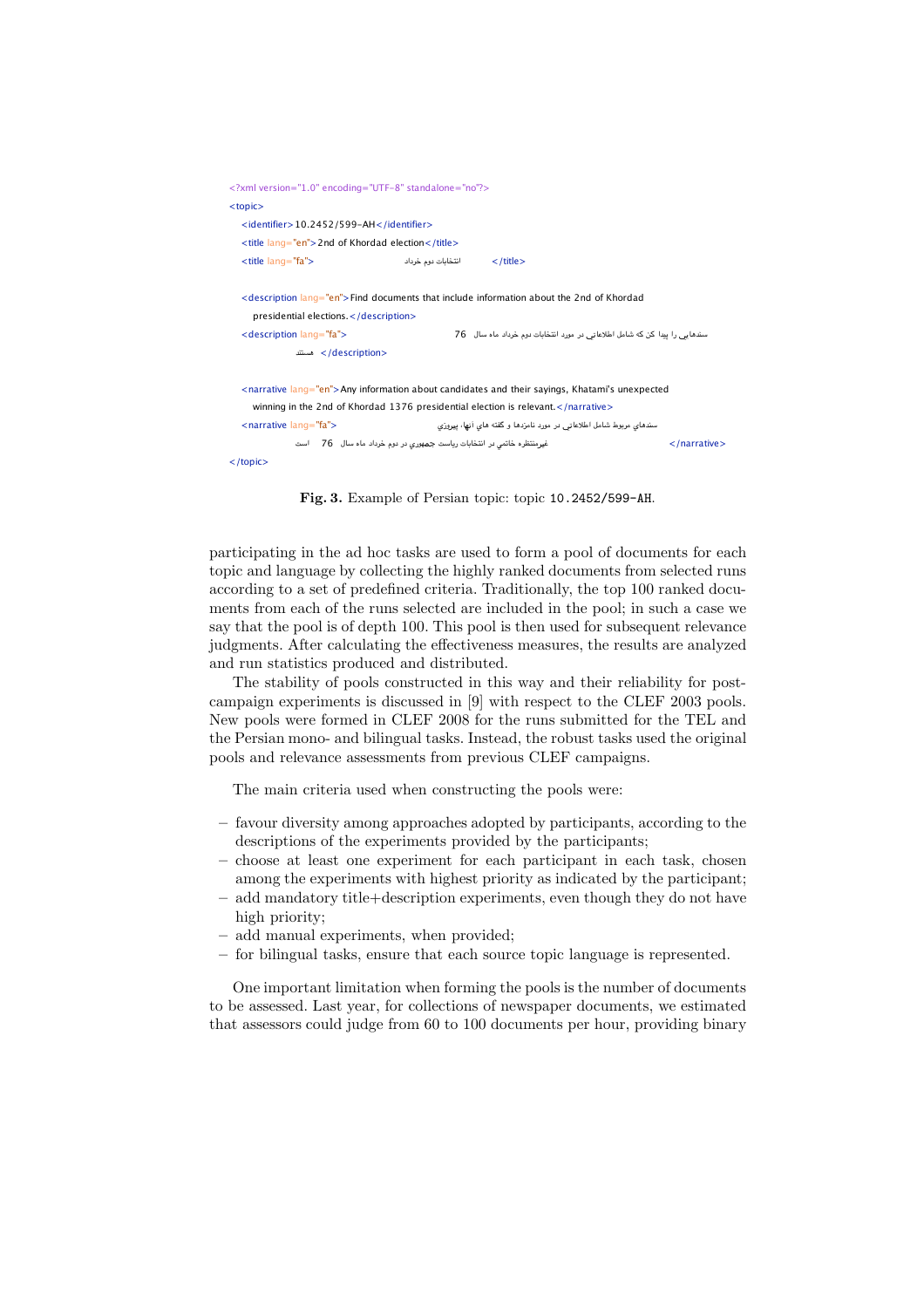```
<top>
     <num>10.2452/141-WSD-AH</num>
    \timesFN-title>
          <TERM ID="10.2452/141-WSD-AH-1" LEMA="letter" POS="NNP">
 <WF>Letter</WF>
 <SYNSET SCORE="0" CODE="05115901-n"/>
 <SYNSET SCORE="0" CODE="05362432-n"/>
               <SYNSET SCORE="0" CODE="05029514-n"/>
               <SYNSET SCORE="1" CODE="04968965-n"/>
          </TERM>
          <TERM ID="10.2452/141-WSD-AH-2" LEMA="bomb" POS="NNP">
               <WF>Bomb</WF>
               <SYNSET SCORE="0.888888888888889" CODE="02310834-n"/>
 <SYNSET SCORE="0" CODE="05484679-n"/>
 <SYNSET SCORE="0.111111111111111" CODE="02311368-n"/>
          </TERM>
          <TERM ID="10.2452/141-WSD-AH-3" LEMA="for" POS="IN">
               <WF>for</WF>
          </TERM>
          ... 
     </EN-title>
     <EN-desc>
          <TERM ID="10.2452/141-WSD-AH-5" LEMA="find" POS="VBP">
              -WF\text{-Find}/WF\text{-} <SYNSET SCORE="0" CODE="00658116-v"/>
               ... 
          </TERM>
          ... 
     </EN-desc>
     <EN-narr>
 ... 
 </EN-narr>
</top>
```
Fig. 4. Example of Robust WSD topic: topic 10.2452/141-WSD-AH.

judgments: relevant / not relevant. Our estimate this year for the TEL catalog records was higher as these records are much shorter than the average newspaper article (100 to 120 documents per hour). In both cases, it can be seen what a time-consuming and resource expensive task human relevance assessment is. This limitation impacts strongly on the application of the criteria above - and implies that we are obliged to be flexible in the number of documents judged per selected run for individual pools.

This meant that this year, in order to create pools of more-or-less equivalent size (approx. 25,000 documents), the depth of the TEL English, French, and German pools and of the Persian pool was 60<sup>7</sup> .

 $^7$  Tests made on NTCIR pools in previous years have suggested that a depth of  $60\,$ in normally adequate to create stable pools, presuming that a sufficient number of runs from different systems have been included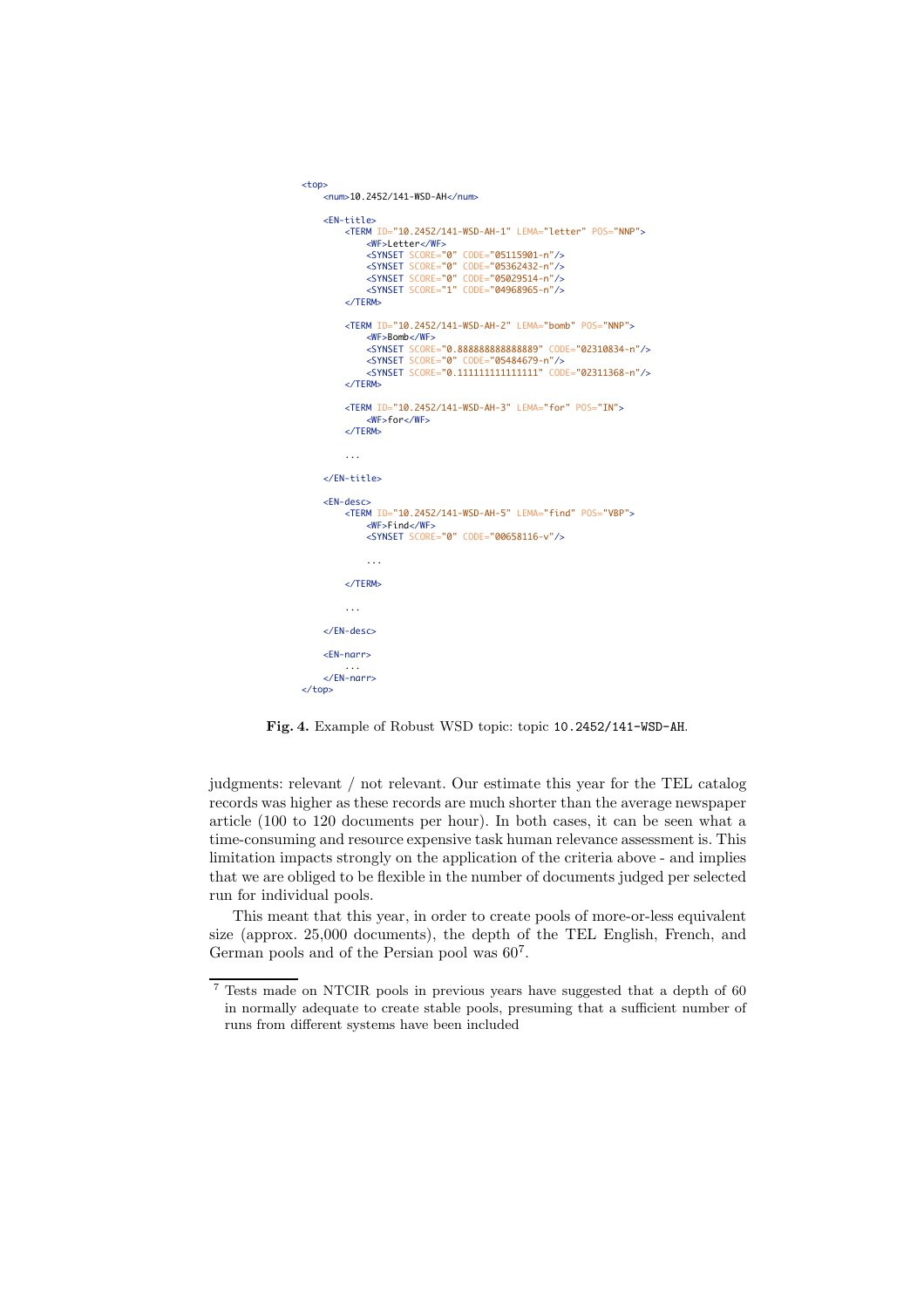Table 1 reports summary information on the 2008 ad hoc pools used to calculate the results for the main monolingual and bilingual experiments. In particular, for each pool, we show the number of topics, the number of runs submitted, the number of runs included in the pool, the number of documents in the pool (relevant and non-relevant), and the number of assessors.

The box plot of Figure 5 compares the distributions of the relevant documents across the topics of each pool for the different ad hoc pools; the boxes are ordered by decreasing mean number of relevant documents per topic.

As can be noted, TEL English, French and German distributions appear similar and are asymmetric towards topics with a greater number of relevant documents. Both the English and French distributions show some upper outliers, i.e. topics with a greater number of relevant document with respect to the behaviour of the other topics in the distribution. These outliers are probably due to the fact that CLEF topics have to be able to retrieve relevant documents in all the collections; therefore, they may be considerably broader in one collection compared with others depending on the contents of the separate datasets.

For the TEL documents, we judged for relevance only those documents that are written totally or partially in English, French and German (and Spanish for searches on the English collection as we expected this language to be used only for ES to EN runs), e.g. a catalog record written entirely in Hungarian was counted as not relevant as it was of no use to our hypothetical user; however, a catalog record with perhaps the title and a brief description in Hungarian, but with subject descriptors in French, German or English was judged for relevance as it could be potentially useful. Our assessors had no additional knowledge of the documents referred to by the catalog records (or surrogates) contained in the collection. They judged for relevance on the information contained in the records made available to the systems. This was a non trivial task due to the lack of information present in the documents. During the relevance assessment activity there was much consultation between the assessors for the three TEL collections in order to ensure that the same assessment criteria were adopted by everyone.

As shown in the box plot of Figure 5, the Persian distribution presents a greater number of relevant documents per topic with respect to the other distributions and is more symmetric between topics with lesser or greater number of relevant documents. This greater symmetry in distribution of relevant documents is probably due to the fact that the topic set was created just on the basis of the contents of the Persian collection, rather than needing to reflect the contents of multiple collections. In addition, as can be seen from Table 1, it has been possible to sample all the experiments submitted for the Persian tasks. This means that there were fewer unique documents per run and this fact, together with the greater number of relevant documents per topic suggests either that all the systems were using similar approaches and retrieval algorithms (however this is not so - see Section 4 below) or that the systems found the Persian topics quite easy.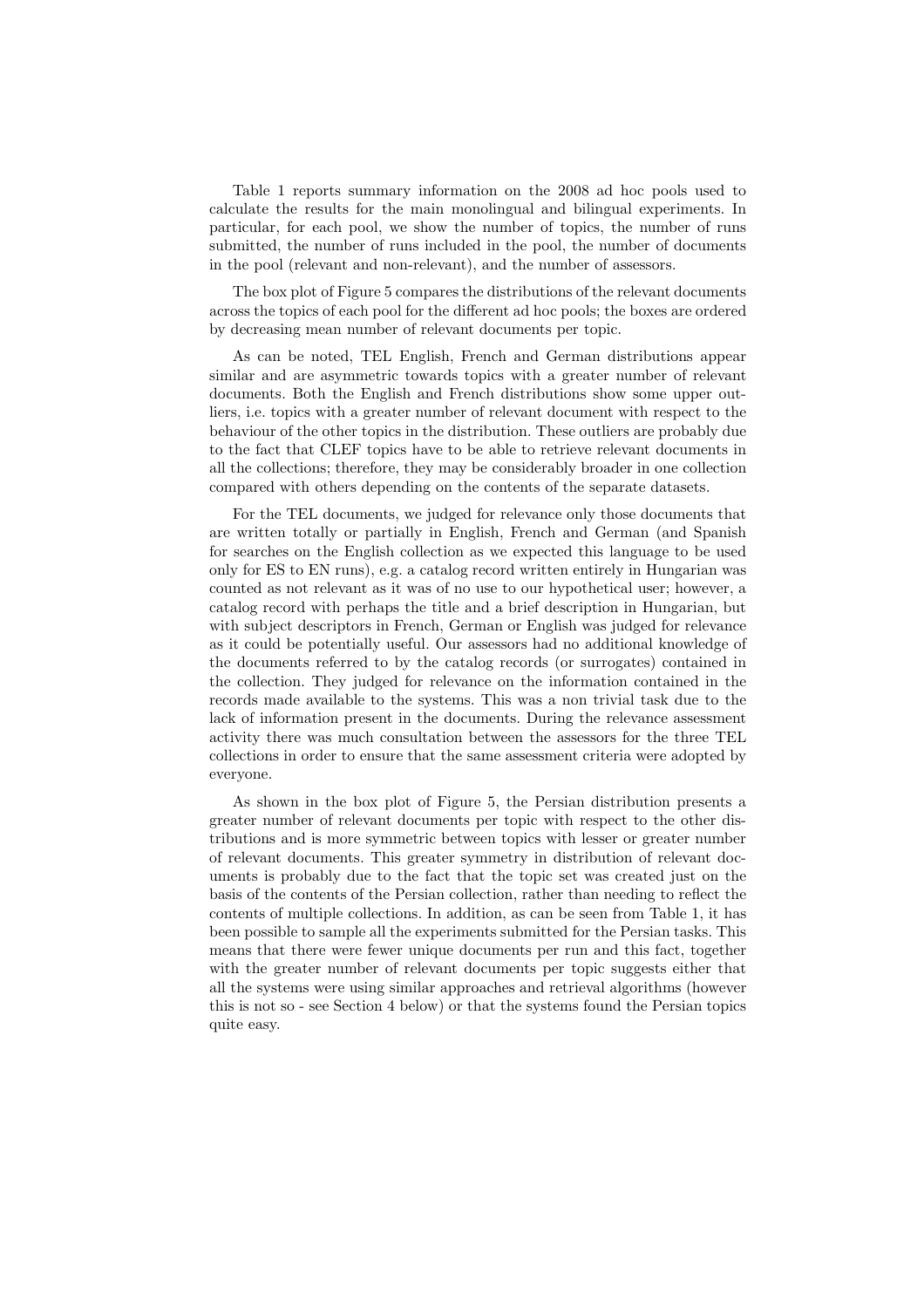|  |  |  | Table 1. Summary information about CLEF 2008 pools. |  |  |  |  |
|--|--|--|-----------------------------------------------------|--|--|--|--|
|--|--|--|-----------------------------------------------------|--|--|--|--|

|                            | TEL English Pool (DOI 10.2454/AH-TEL-ENGLISH-CLEF2008)                                               |
|----------------------------|------------------------------------------------------------------------------------------------------|
|                            | 28,104 pooled documents                                                                              |
| Pool size                  | - 25,571 not relevant documents<br>$-2,533$ relevant documents                                       |
|                            | 50 topics                                                                                            |
|                            | 21 out of 61 submitted experiments                                                                   |
| Pooled Experiments         | - monolingual: 13 out of 37 submitted experiments<br>- bilingual: 8 out of 24 submitted experiments  |
| $\operatorname{Assessors}$ | 3 assessors                                                                                          |
|                            | TEL French Pool (DOI 10.2454/AH-TEL-FRENCH-CLEF2008)                                                 |
|                            | 24,530 pooled documents                                                                              |
| Pool size                  | - 23,191 not relevant documents<br>$-1,339$ relevant documents                                       |
|                            | 50 topics                                                                                            |
|                            | 14 out of 45 submitted experiments                                                                   |
| Pooled Experiments         | - monolingual: 9 out of 29 submitted experiments<br>- bilingual: 5 out of 16 submitted experiments   |
| $\operatorname{Assessors}$ | 3 assessors                                                                                          |
|                            | TEL German Pool (DOI 10.2454/AH-TEL-GERMAN-CLEF2008)                                                 |
|                            | 28,734 pooled documents                                                                              |
| Pool size                  | $-27,097$ not relevant documents<br>$-1,637$ relevant documents                                      |
|                            | 50 topics                                                                                            |
|                            | 16 out of 47 submitted experiments                                                                   |
| Pooled Experiments         | - monolingual: 10 out of 30 submitted experiments<br>- bilingual: 6 out of 17 submitted experiments  |
| $\operatorname{Assessors}$ | 4 assessors                                                                                          |
|                            | Persian Pool (DOI 10.2454/AH-PERSIAN-CLEF2008)                                                       |
|                            | 26,814 pooled documents                                                                              |
| Pool size                  | $-21,653$ not relevant documents<br>$-5,161$ relevant documents                                      |
|                            | 50 topics                                                                                            |
|                            | 66 out of 66 submitted experiments                                                                   |
| Pooled Experiments         | - monolingual: 53 out of 53 submitted experiments<br>- bilingual: 13 out of 13 submitted experiments |
|                            |                                                                                                      |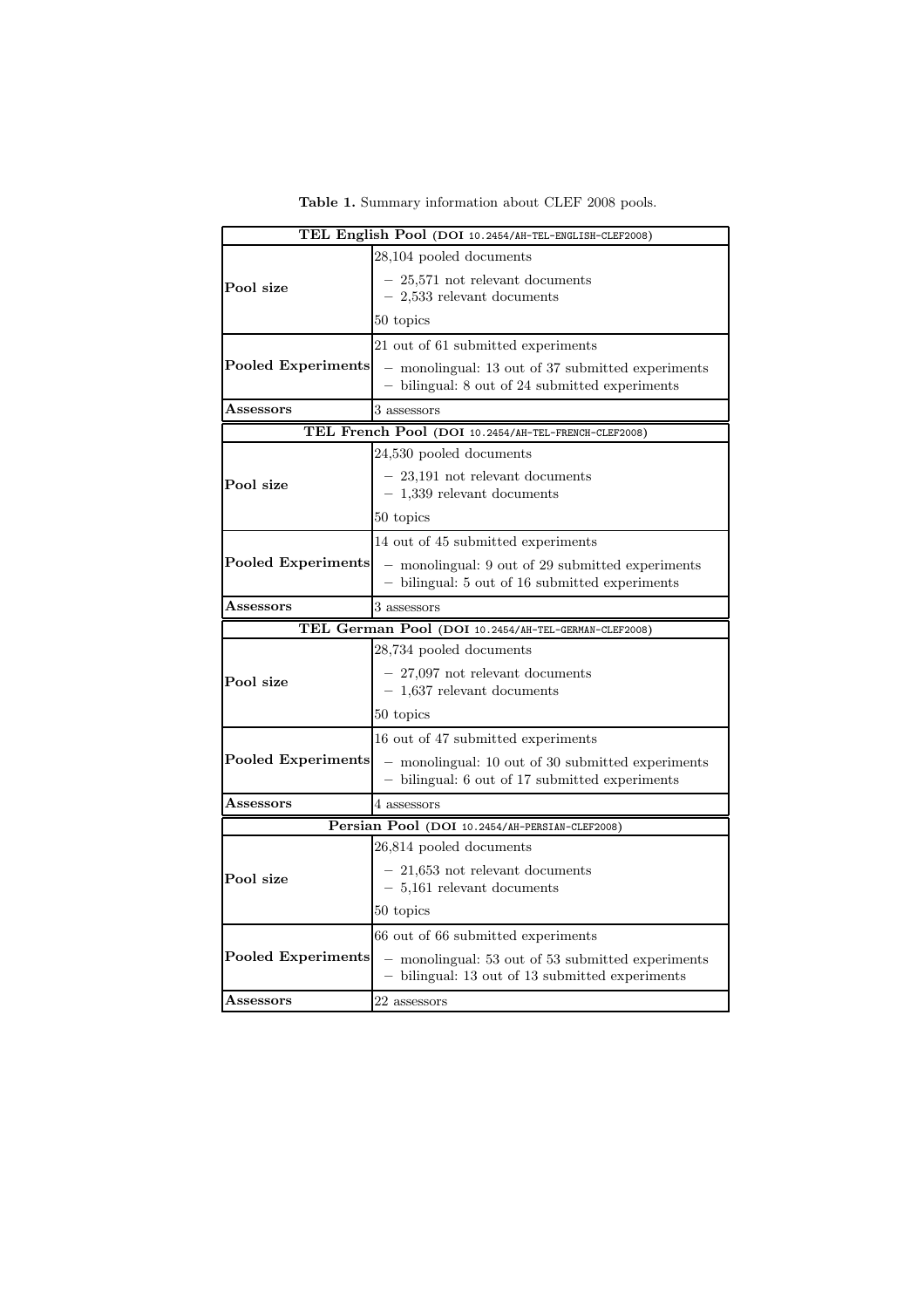

Fig. 5. Distribution of the relevant documents across the ad-hoc pools. Distribution of the relevant documents across the ad-hoc pools.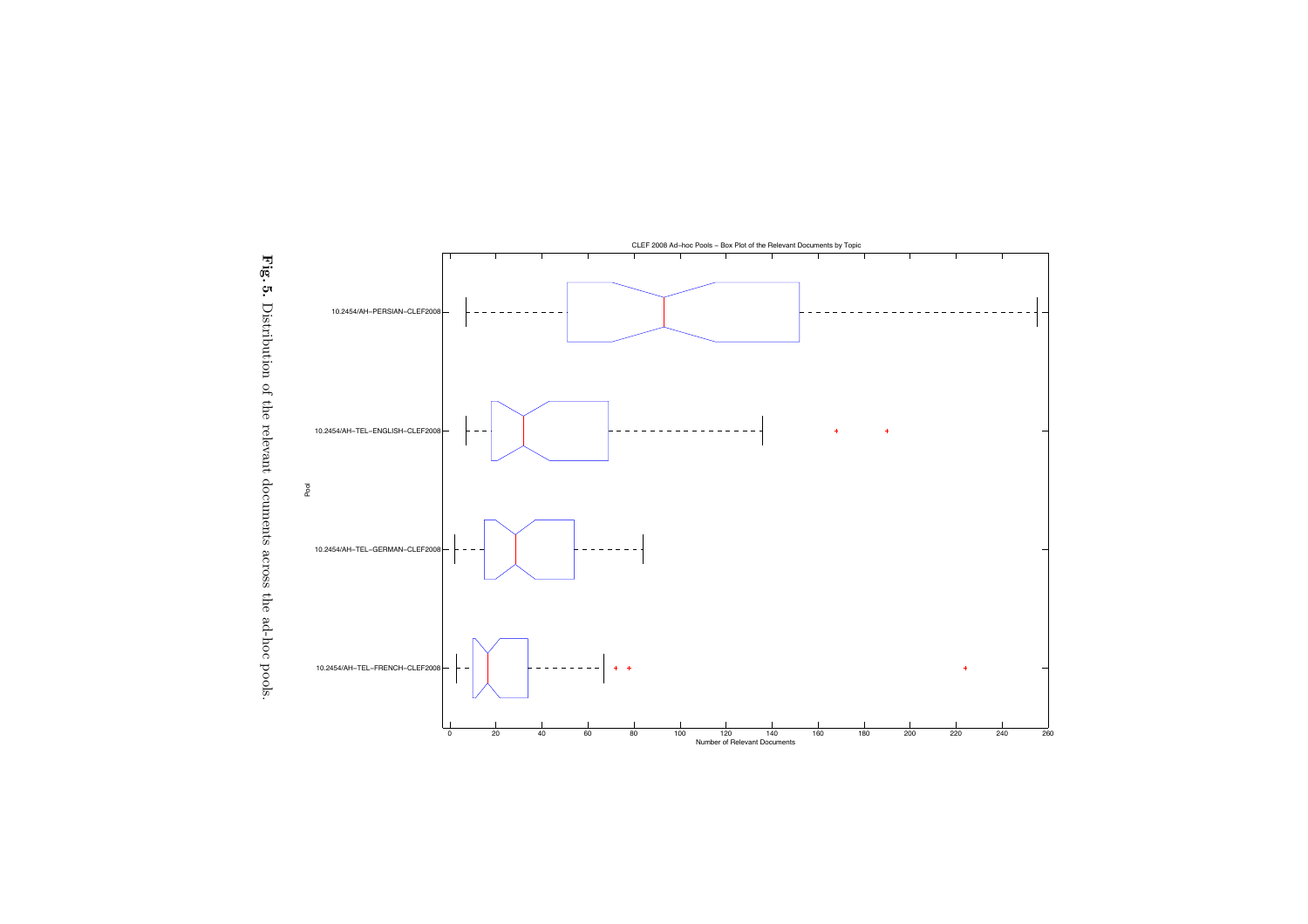

Fig. 6. Topic creation interface of the DIRECT system.

The relevance assessment for the Persian results was done by the DBRG group in Tehran. Again, assessment was performed on a binary basis and the standard CLEF assessment rules were applied.

As has already been stated, the robust WSD task used existing relevance assessments from previous years. The relevance assessments regarding the training topics were provided to participants before competition time.

This year, we tried a slight improvement with respect to the traditional pooling strategy adopted so far in CLEF. During the topic creation phase, the assessors express their opinion about the relevance of the documents they inspect with respect to the topic. Although this opinion may change during the various discussions between assessors in this phase, we consider these indications as potentially useful in helping to strengthen the pools of documents that will be judged for relevance. They are thus added to the pools. However, the assessors are not informed of which documents they had previously judged in order not to bias them in any way.

Similarly to last year, in his paper, Stephen Tomlinson, has reported some sampling experiments aimed at estimating the judging coverage for the CLEF 2008 test collections. He finds that this tends to be lower than the estimates he produced for the CLEF 2007 collections. With respect to the TEL collections, the implication is that at best 50% to 70% of the relevant documents are included in the pools - and that most of the unjudged relevant documents are for the 10 or more queries that have the most known answers [40]. For Persian the coverage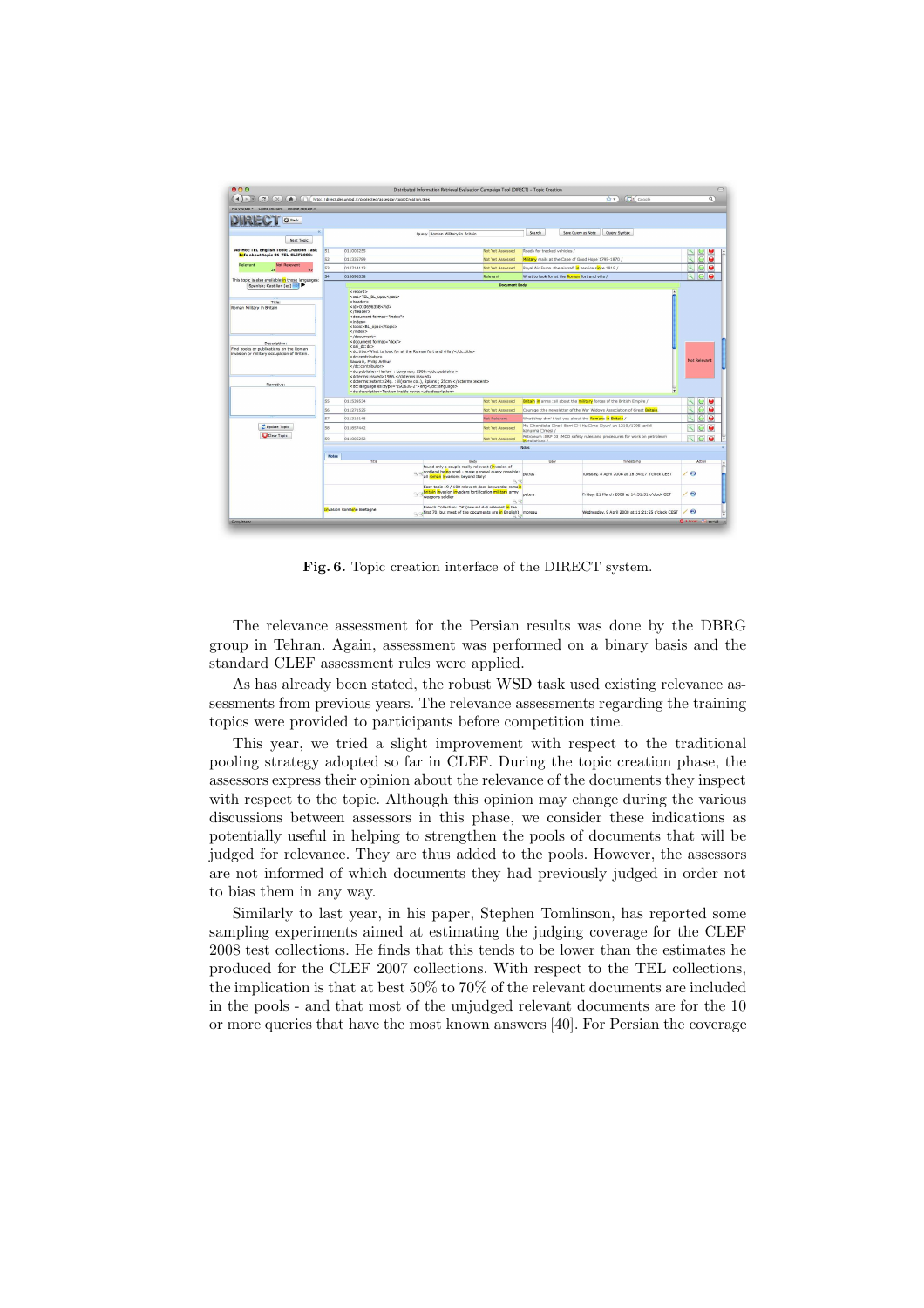seems to be lower; this could be a result of the fact that all the Persian topics tend to be relatively broad. It is our intention to look more closely into the question of coverage of these pools by performing some post-workshop stability tests. The results will be reported in our Proceedings paper.

#### 2.4 Result Calculation

Evaluation campaigns such as TREC and CLEF are based on the belief that the effectiveness of Information Retrieval Systems (IRSs) can be objectively evaluated by an analysis of a representative set of sample search results. For this, effectiveness measures are calculated based on the results submitted by the participants and the relevance assessments. Popular measures usually adopted for exercises of this type are Recall and Precision. Details on how they are calculated for CLEF are given in [10]. For the robust task, we used additional measures, see Section 5.

The individual results for all official ad hoc experiments in CLEF 2008 are given in the Appendices at the end of these Working Notes [17,18,19].

#### 2.5 Participants and Experiments

As shown in Table 2, a total of 24 groups from 14 different countries submitted official results for one or more of the ad hoc tasks - a slight increase on the 22 participants of last year. Table 3 provides a breakdown of the number of participants by country<sup>8</sup>

A total of 289 runs were submitted with an increase of about 22% on the 235 runs of 2007. The average number of submitted runs per participant also increased: from 10.6 runs/participant of 2007 to 12.0 runs/participant of this year.

Participants were required to submit at least one title+description ("TD") run per task in order to increase comparability between experiments. The large majority of runs (215 out of 289, 74.40%) used this combination of topic fields, 27 (9.34%) used all fields<sup>9</sup>, 47 (16.26%) used the title field. The majority of experiments were conducted using automatic query construction (273 out of 289, 94.47%) and only in a small fraction of the experiments (16 out 289, 5.53%) were queries been manually constructed from topics. A breakdown into the separate tasks is shown in Table  $4(a)$ .

Seven different topic languages were used in the ad hoc experiments. As always, the most popular language for queries was English, with Farsi second. The number of runs per topic language is shown in Table 4(b).

<sup>8</sup> Two additional Spanish groups presented results after the deadline for the robust tasks; their results were thus not reported in the official list but their papers are included in this volume [30], [32].

 $^9$  The narrative field was only offered for the Persian and Robust tasks.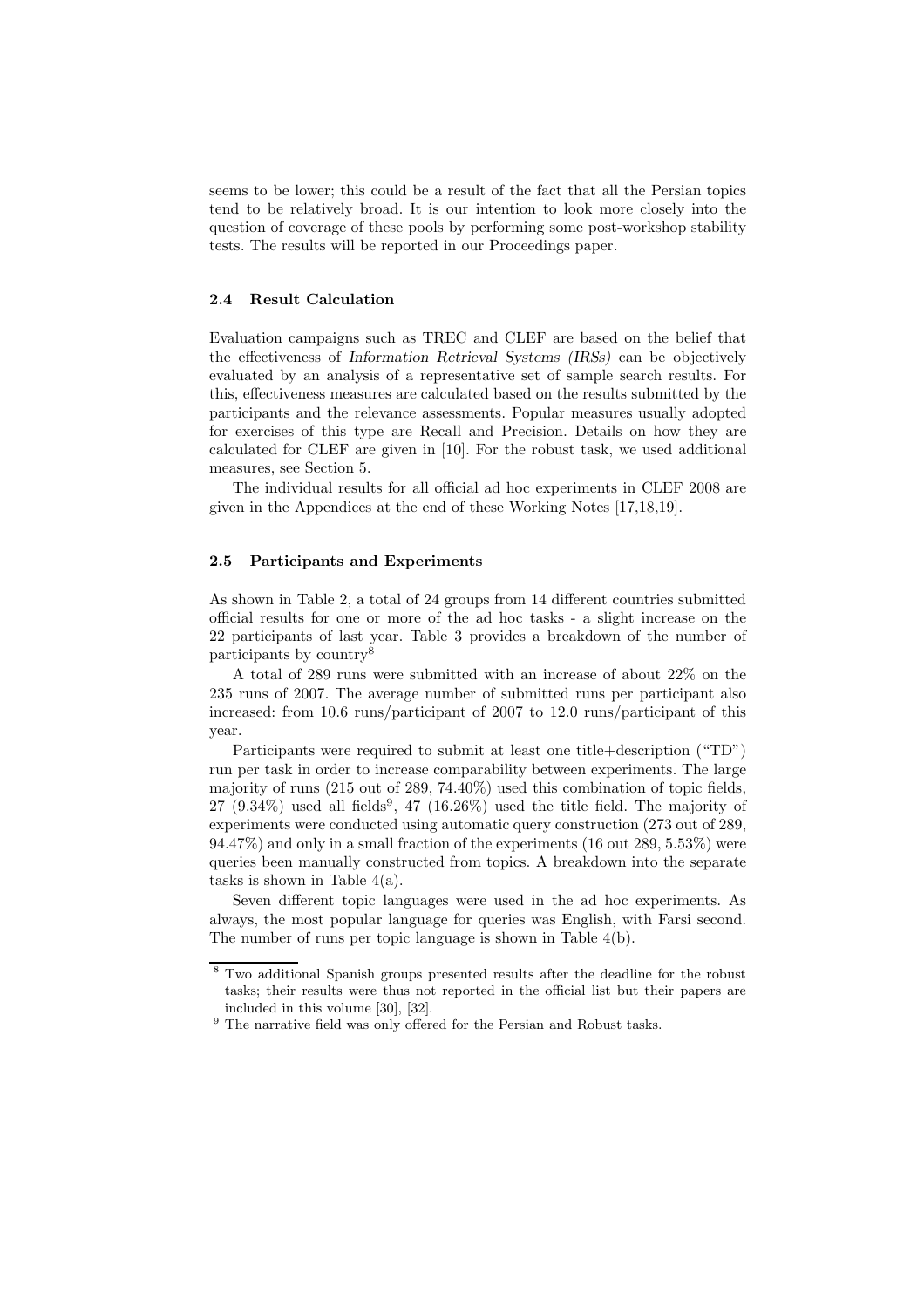| Participant                | Institution                                                | Country       |
|----------------------------|------------------------------------------------------------|---------------|
| chemnitz                   | Chemnitz University of Technology                          | Germany       |
| cheshire                   | U.C.Berkeley                                               | United States |
| geneva                     | University of Geneva                                       | Switzerland   |
| imag                       | Inst. For Infocomm Research                                | France        |
| inaoe                      | <b>INAOE</b>                                               | Mexico        |
| inesc                      | <b>INESC ID</b>                                            | Portugal      |
| isi                        | Indian Statistical Institute                               | <b>India</b>  |
| ixa                        | Univ. Basque Country                                       | Spain         |
| jhu-apl                    | Johns Hopkins University Applied Physics Lab United States |               |
| karlsruhe                  | University of Karlsruhe                                    | Germany       |
| know-center                | Knowledge Relationship Discovery                           | Austria.      |
| opentext                   | Open Text Corporation                                      | Canada        |
| $tehran-IRDB$              | IR-DB Research Group                                       | <b>Iran</b>   |
| tehran-NLP                 | NLP-Software Engineering Grad. Lab                         | Iran          |
| tehran-NLPDB               | NLP-DB Research Group                                      | <b>I</b> ran  |
| tehran-NLPDB2 NLP-DB Group |                                                            | Iran          |
| tehran-SEC                 | School of Electrical Computing-1                           | <b>I</b> ran  |
| twente                     | Univ. of Twente                                            | Netherlands   |
| ucm                        | Universidad Complutense de Madrid                          | Spain         |
| ufrgs                      | Univ. Fed. do Rio Grande do Sul                            | <b>Brazil</b> |
| uniba                      | Universita' di Bari                                        | Italy         |
| unine                      | U.Neuchatel-Informatics                                    | Switzerland   |
| xerox                      | Xerox Research - Data Mining                               | France        |
| xerox-sas                  | Xerox SAS                                                  | Italy         |

Table 2. CLEF 2008 ad hoc participants

Table 3. CLEF 2008 ad hoc participants by country.

| Country                         | $#$ Participants |
|---------------------------------|------------------|
| Austria                         |                  |
| Brazil                          |                  |
| Canada                          | 1                |
| France                          | $\overline{2}$   |
| Germany                         | $\overline{2}$   |
| India                           | $\mathbf{1}$     |
| Iran                            | $\overline{5}$   |
| Italy                           | $\overline{2}$   |
| Mexico                          | $\overline{1}$   |
| Netherlands                     | $\overline{1}$   |
| Portugal                        | $\mathbf{1}$     |
| Spain                           | $\overline{2}$   |
| Switzerland                     | $\frac{2}{2}$    |
| United States                   |                  |
| $\operatorname{\textsf{Total}}$ | 24               |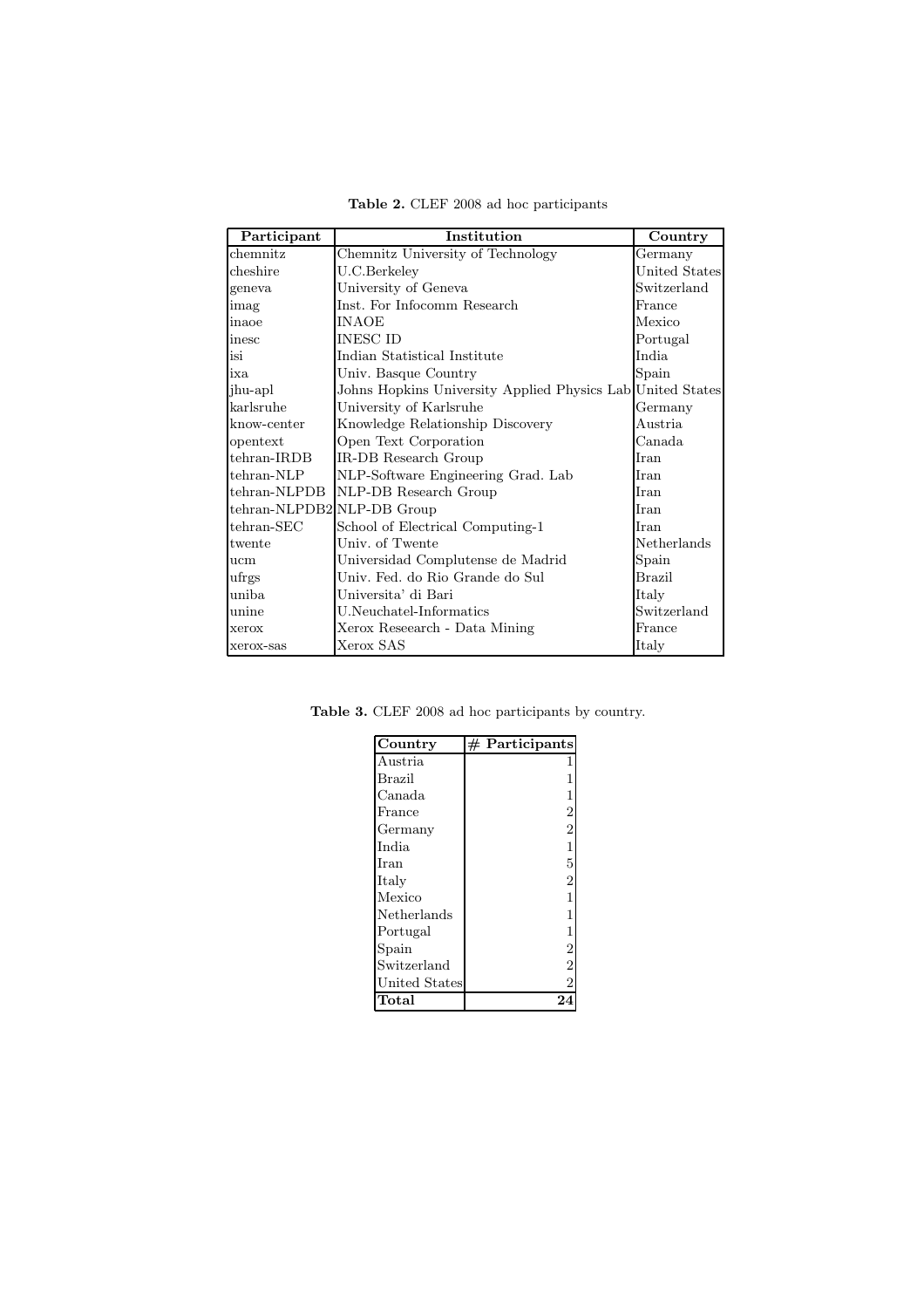Table 4. Breakdown of experiments into tracks and topic languages.

| Track                            |    | $# Part. \# Runs$ | Topic Lang. $#$ Runs |     |
|----------------------------------|----|-------------------|----------------------|-----|
| TEL Mono English                 | 13 | 37                | English              | 120 |
| TEL Mono French                  | 9  | 29                | Farsi                | 51  |
| TEL Mono German                  | 10 | 30                | German               | 44  |
| TEL Bili English                 | 8  | 24                | French               | 44  |
| TEL Bili French                  | 5  | 16                | Spanish              | 26  |
| TEL Bili German                  | 6  | 17                | Dutch                | 3   |
| Mono Persian                     | 8  | 53                | Portuguese           | 1   |
| <b>Bili Persian</b>              | 3  | 13                | Total                | 289 |
| Robust Mono English Test         | 8  | 20                |                      |     |
| Robust Mono English Training     |    |                   |                      |     |
| Robust Bili English Test         | 4  | 8                 |                      |     |
| Robust Mono English Test WSD     |    | 25                |                      |     |
| Robust Mono English Training WSD |    |                   |                      |     |
| Robust Bili English Test WSD     | 4  | 10                |                      |     |
| Total                            |    | 289               |                      |     |

(a) Number of experiments per track, participant. (b) List of experiments by

| topic language.    |     |
|--------------------|-----|
| Topic Lang. # Runs |     |
| English            | 120 |
| Farsi              | 51  |

# 3 TEL@CLEF

The objective of this activity was to search and retrieve relevant items from collections of library catalog cards. The underlying aim was to identify the most effective retrieval technologies for searching this type of very sparse data.

#### 3.1 Tasks

Two subtasks were offered: Monolingual and Bilingual. In both tasks, the aim was to retrieve documents relevant to the query. By monolingual we mean that the query is in the same language as the expected language of the collection. By bilingual we mean that the query is in a different language to the expected language of the collection. For example, in an  $EN \to FR$  run, relevant documents (bibliographic records) could be any document in the BNF collection (referred to as the French collection) in whatever language they are written. The same is true for a monolingual  $FR \rightarrow FR$  run - relevant documents from the BNF collection could actually also be in English or German, not just French.

In CLEF 2008, the activity we simulated was that of users who have a working knowledge of English, French and German (plus wrt the English collection also Spanish) and who want to discover the existence of relevant documents that can be useful for them in one of our three target collections. One of our suppositions was that, knowing that these collections are to some extent multilingual, some systems may attempt to use specific tools to discover this. For example, a system trying the cross-language English to French task on the BNF target collection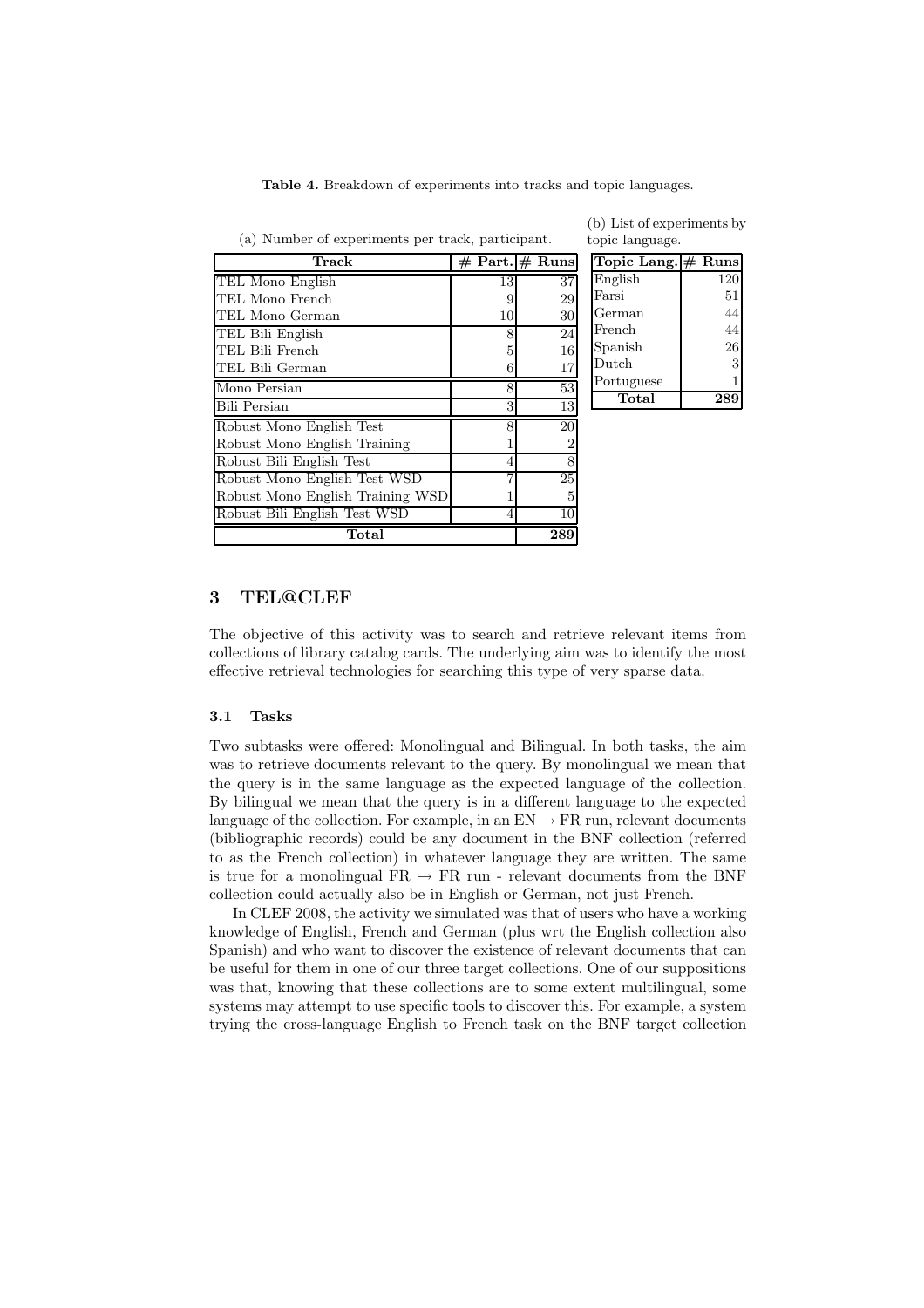| Track   |                                    | <b>Rank</b> Participant | <b>Experiment DOI</b>                                                 | $\mathbf{MAP}$ |
|---------|------------------------------------|-------------------------|-----------------------------------------------------------------------|----------------|
|         | 1st                                | unine                   | 10.2415/AH-TEL-MONO-EN-CLEF2008.UNINE.UNINEEN3                        | 37.53%         |
|         | 2 <sub>nd</sub>                    | inesc                   | 10.2415/AH-TEL-MONO-EN-CLEF2008.INESC.RUN3                            | 36.23%         |
| English | 3rd                                | chemnitz                | 10.2415/AH-TEL-MONO-EN-CLEF2008.CHEMNITZ.CUT_SIMPLE                   | $35.61\%$      |
|         | 4th                                | jhu-apl                 | 10.2415/AH-TEL-MONO-EN-CLEF2008.JHU-APL.JHUMOEN4RF                    | 35.31\%        |
|         | 5th                                | cheshire                | 10.2415/AH-TEL-MONO-EN-CLEF2008.CHESHIRE.BKAHTELMENTDT2F              | 34.66%         |
|         | <b>Difference</b>                  |                         |                                                                       | 8.28\%         |
|         | 1st                                | unine                   | 10.2415/AH-TEL-MONO-FR-CLEF2008.UNINE.UNINEFR3                        | 33.27%         |
| French  | 2 <sub>nd</sub>                    | xerox                   | 10.2415/AH-TEL-MONO-FR-CLEF2008.XEROX.J1                              | 30.88%         |
|         | 3rd                                | jhu-apl                 | 10.2415/AH-TEL-MONO-FR-CLEF2008.JHU-APL.JHUMOFR4                      | 29.50%         |
|         | 4th                                | opentext                | 10.2415/AH-TEL-MONO-FR-CLEF2008.OPENTEXT.OTFR08TD                     | $25.23\%$      |
|         | 5th                                | chesire                 | 10.2415/AH-TEL-MONO-FR-CLEF2008. CHESHIRE. BKAHTELMFRTDT2FB $24.37\%$ |                |
|         | Difference                         |                         |                                                                       | 36.52%         |
|         | 1st                                | opentext                | 10.2415/AH-TEL-MONO-DE-CLEF2008.OPENTEXT.OTDE08TDE                    | 35.71%         |
|         | 2nd                                | jhu-apl                 | 10.2415/AH-TEL-MONO-DE-CLEF2008.JHU-APL.JHUMODE4                      | 33.77%         |
| Germanl | 3rd                                | unine                   | 10.2415/AH-TEL-MONO-DE-CLEF2008.UNINE.UNINEDE1                        | 30.12%         |
|         | 4th                                | xerox                   | 10.2415/AH-TEL-MONO-DE-CLEF2008.XEROX.T1                              | 27.36%         |
|         | 5th                                | inesc                   | 10.2415/AH-TEL-MONO-DE-CLEF2008.INESC.RUN3                            | 22.97%         |
|         | $\overline{\mathrm{Diffe} }$ rence |                         |                                                                       | 55.46%         |

Table 5. Best entries for the monolingual TEL tasks.

but knowing that documents retrieved in English and German will also be judged for relevance might choose to employ an English-German as well as the probable English-French dictionary. Groups attempting anything of this type were asked to declare such runs with a  $++$  indication.

## 3.2 Participants

13 groups submitted 153 runs for the TEL task: all groups submitted monolingual runs (96 runs out of 153); 8 groups also submitted bilingual runs (57 runs out of 153). Table 4(a) provides a breakdown of the number of participants and submitted runs by task.

#### 3.3 Results.

#### Monolingual Results

Table 5 shows the top five groups for each target collection, ordered by mean average precision. The table reports: the short name of the participating group; the mean average precision achieved by the experiment; the DOI of the experiment; and the performance difference between the first and the last participant.

Figures 7, 9, and 11 compare the performances of the top participants of the TEL Monolingual tasks.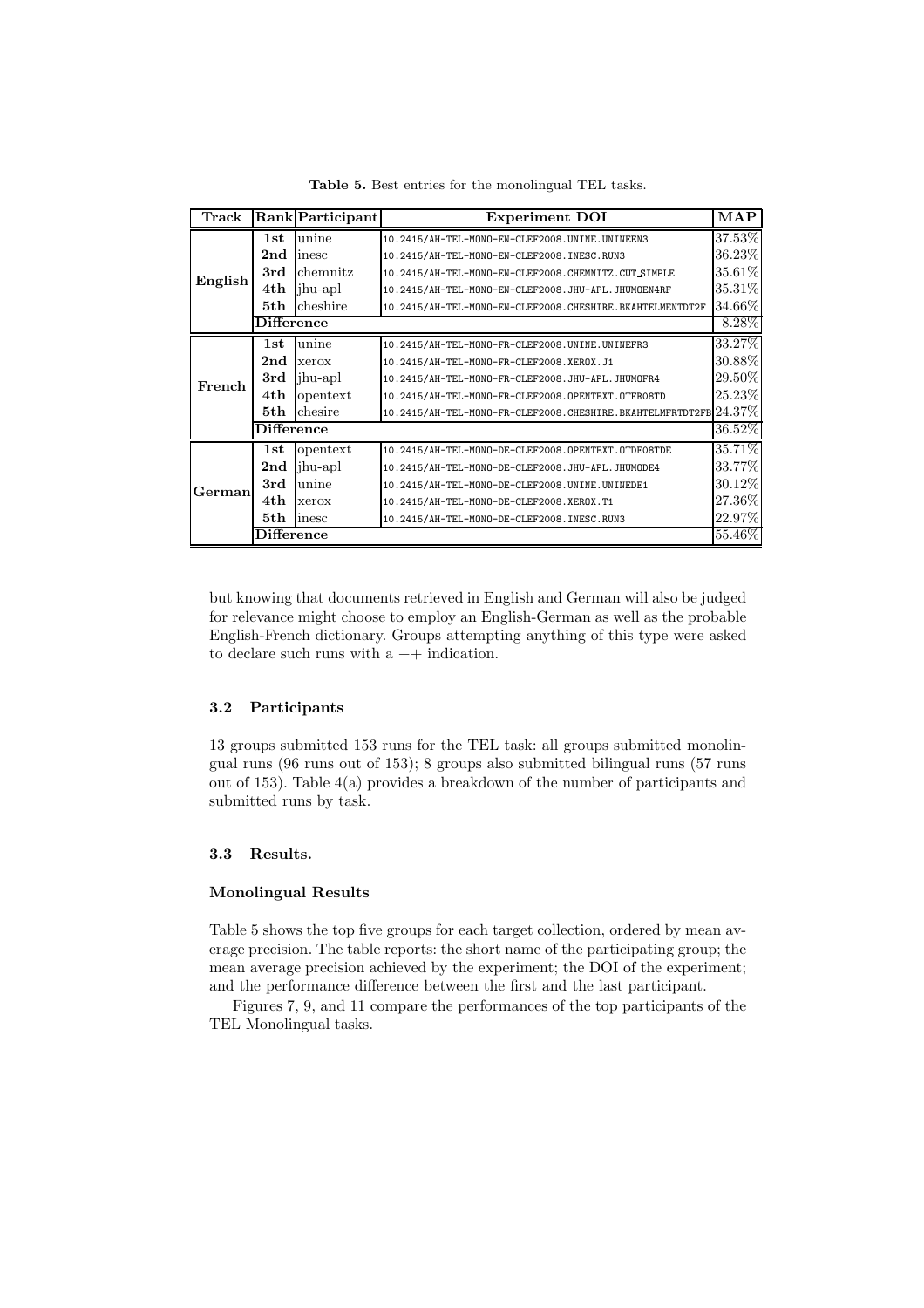Table 6. Best entries for the bilingual TEL tasks.

| Track   |                   | Rank Participant  | <b>Experiment DOI</b>                                              | $\mathbf{MAP}$ |
|---------|-------------------|-------------------|--------------------------------------------------------------------|----------------|
|         | 1st               | chemnitz          | 10.2415/AH-TEL-BILI-X2EN-CLEF2008.CHEMNITZ.CUT SIMPLE_DE2EN        | 34.15%         |
|         | 2 <sub>nd</sub>   | chesire           | 10.2415/AH-TEL-BILI-X2EN-CLEF2008.CHESHIRE.BKAHTELBFRENTDT2FB      | 28.24%         |
| English | 3rd               | $\mathrm{u}$ frgs | 10.2415/AH-TEL-BILI-X2EN-CLEF2008.UFRGS.UFRGS BI SP_EN2            | 23.15%         |
|         | 4th               | twente            | 10.2415/AH-TEL-BILI-X2EN-CLEF2008.TWENTE.FCW                       | 22.78%         |
|         | 5th               | jhu-apl           | 10.2415/AH-TEL-BILI-X2EN-CLEF2008.JHU-APL.JHUBIDEEN5               | 21.11%         |
|         | <b>Difference</b> |                   |                                                                    | 61.77%         |
|         | 1st               | chesire           | 10.2415/AH-TEL-BILI-X2FR-CLEF2008.CHESHIRE.BKAHTELBDEFRTDT2FB      | 18.84%         |
| French  | 2 <sub>nd</sub>   | chemnitz          | 10.2415/AH-TEL-BILI-X2FR-CLEF2008.CHEMNITZ.CUTSIMPLE_EN2FR         | 17.54%         |
|         | 3rd               | jhu-apl           | 10.2415/AH-TEL-BILI-X2FR-CLEF2008.JHU-APL.JHUBINLFR5               | 17.46%         |
|         | 4th               | xerox             | 10.2415/AH-TEL-BILI-X2FR-CLEF2008.XEROX.GER_FRE_J                  | 11.62%         |
|         | 5th               | xerox-sas         | 10.2415/AH-TEL-BILI-X2FR-CLEF2008.XEROX-SAS.CACAOENGFREPLAIN       | $6.78\%$       |
|         | <b>Difference</b> |                   |                                                                    | 177.87%        |
|         | 1st               | jhu-apl           | 10.2415/AH-TEL-BILI-X2DE-CLEF2008.JHU-APL.JHUBIENDE5               | 18.98%         |
|         | 2 <sub>nd</sub>   | chemnitz          | 10.2415/AH-TEL-BILI-X2DE-CLEF2008.CHEMNITZ.CUT_MERGED_SIMPLE_EN2DE | 18.51%         |
| German  | 3rd               | chesire           | 10.2415/AH-TEL-BILI-X2DE-CLEF2008.CHESHIRE.BKAHTELBENDETDT2FB      | $15.56\%$      |
|         | 4th               | xerox             | 10.2415/AH-TEL-BILI-X2DE-CLEF2008.XEROX.FRE.GER_J                  | 12.05%         |
|         | 5th               | karlsruhe         | 10.2415/AH-TEL-BILI-X2DE-CLEF2008.KARLSRUHE.AIFBONBEN              | $6.67\%$       |
|         | Difference        |                   |                                                                    | $184.55\%$     |

### Bilingual Results

Table 6 shows the top five groups for each target collection, ordered by mean average precision. The table reports: the short name of the participating group; the mean average precision achieved by the experiment; the DOI of the experiment; and the performance difference between the first and the last participant.

Figures 8, 10, and 12 compare the performances of the top participants of the TEL Bilingual tasks.

For bilingual retrieval evaluation, a common method is to compare results against monolingual baselines. We have the following results for CLEF 2008:

- $X \rightarrow EN: 90.99\%$  of best monolingual English IR system;
- $X \rightarrow FR: 56.63\%$  of best monolingual French IR system;
- $X \rightarrow DE: 53.15\%$  of best monolingual German IR system.

While the best result for English, obtained with German topics, is very good and can be considered as state-of-the-art for a good cross-language system running on well-tested languages with reliable processing tools and resources such as English and German, the results for the other two target collections are fairly disappointing. We have no explanation for this at the present.

## 3.4 Approaches

In the TEL experiments, all the traditional approaches to monolingual and crosslanguage retrieval were attempted by the different groups. Retrieval algorithms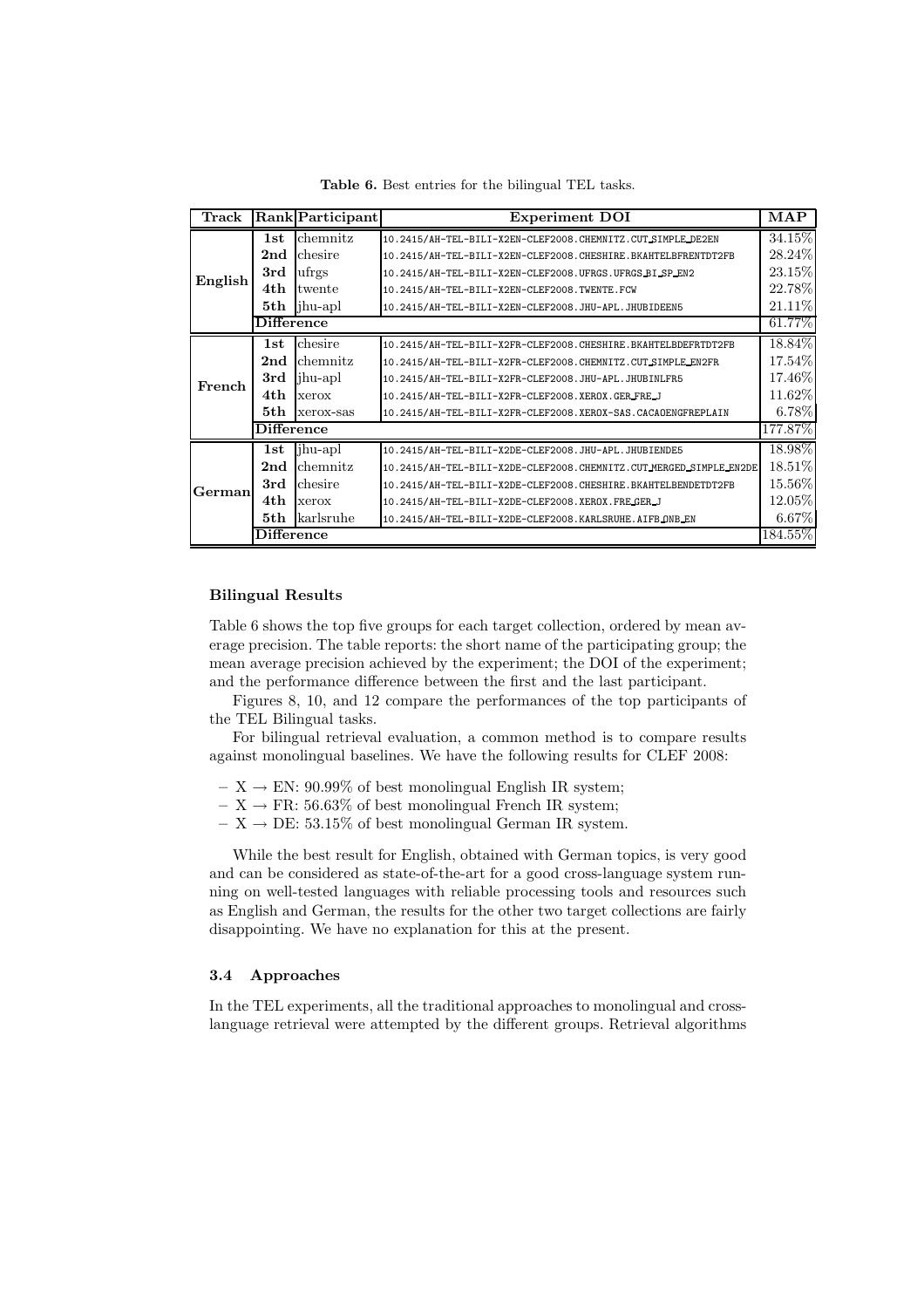



 $0\%$ <sub>0%</sub>

10%

20%

30%

0% 10% 20% 30% 40% 50% 60% 70% 80% 90% 100%

Recall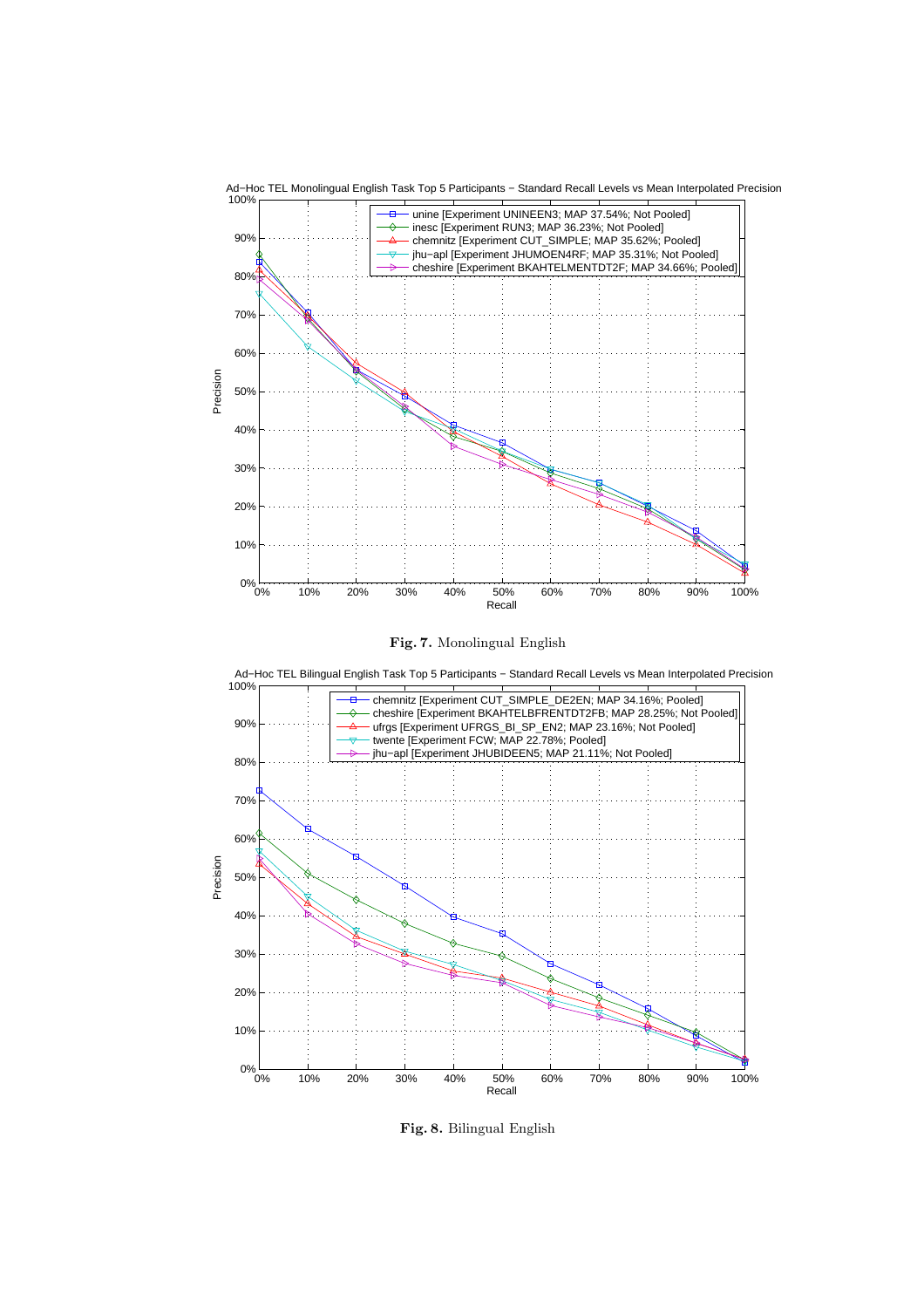



Fig. 10. Bilingual French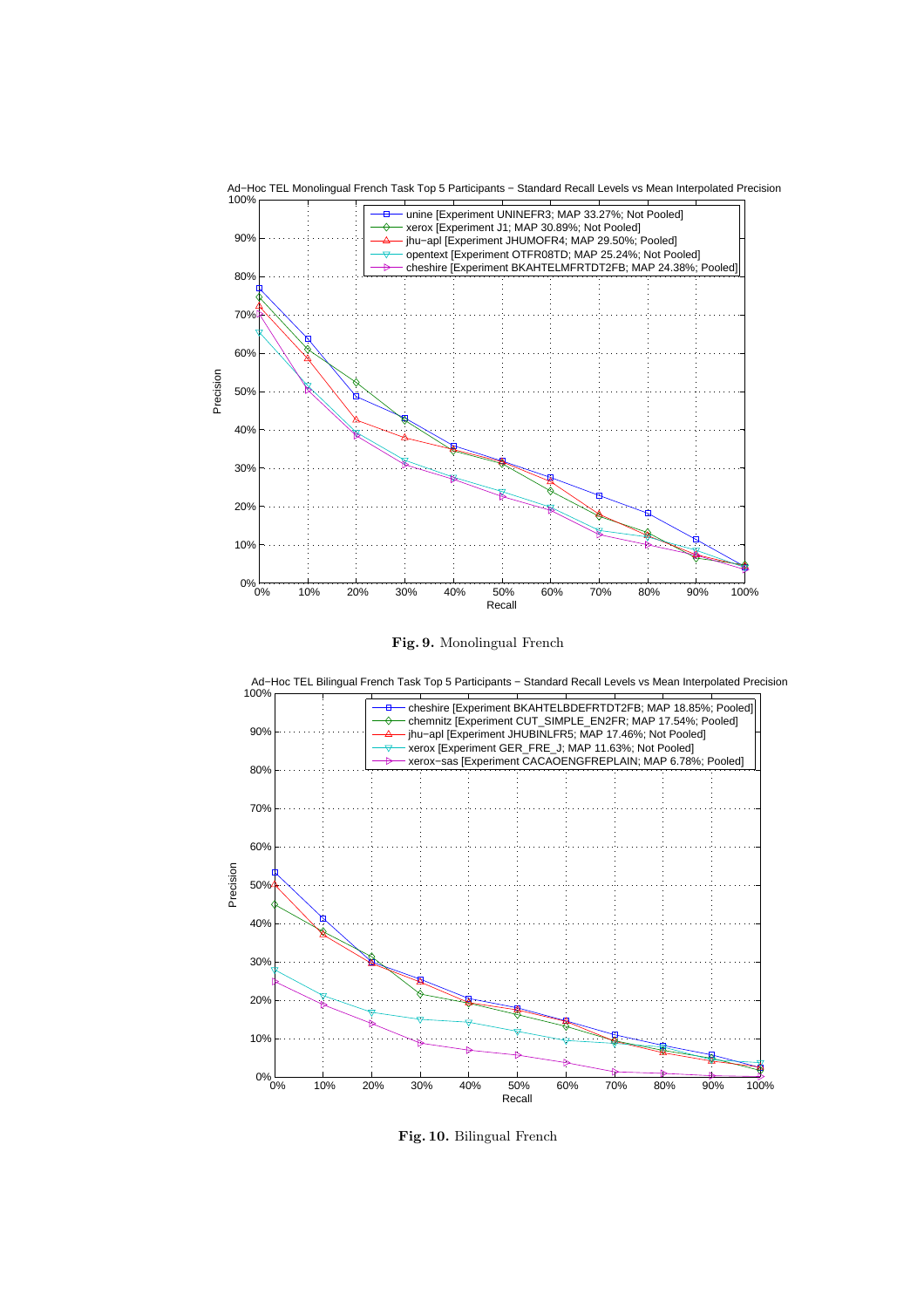





Fig. 12. Bilingual German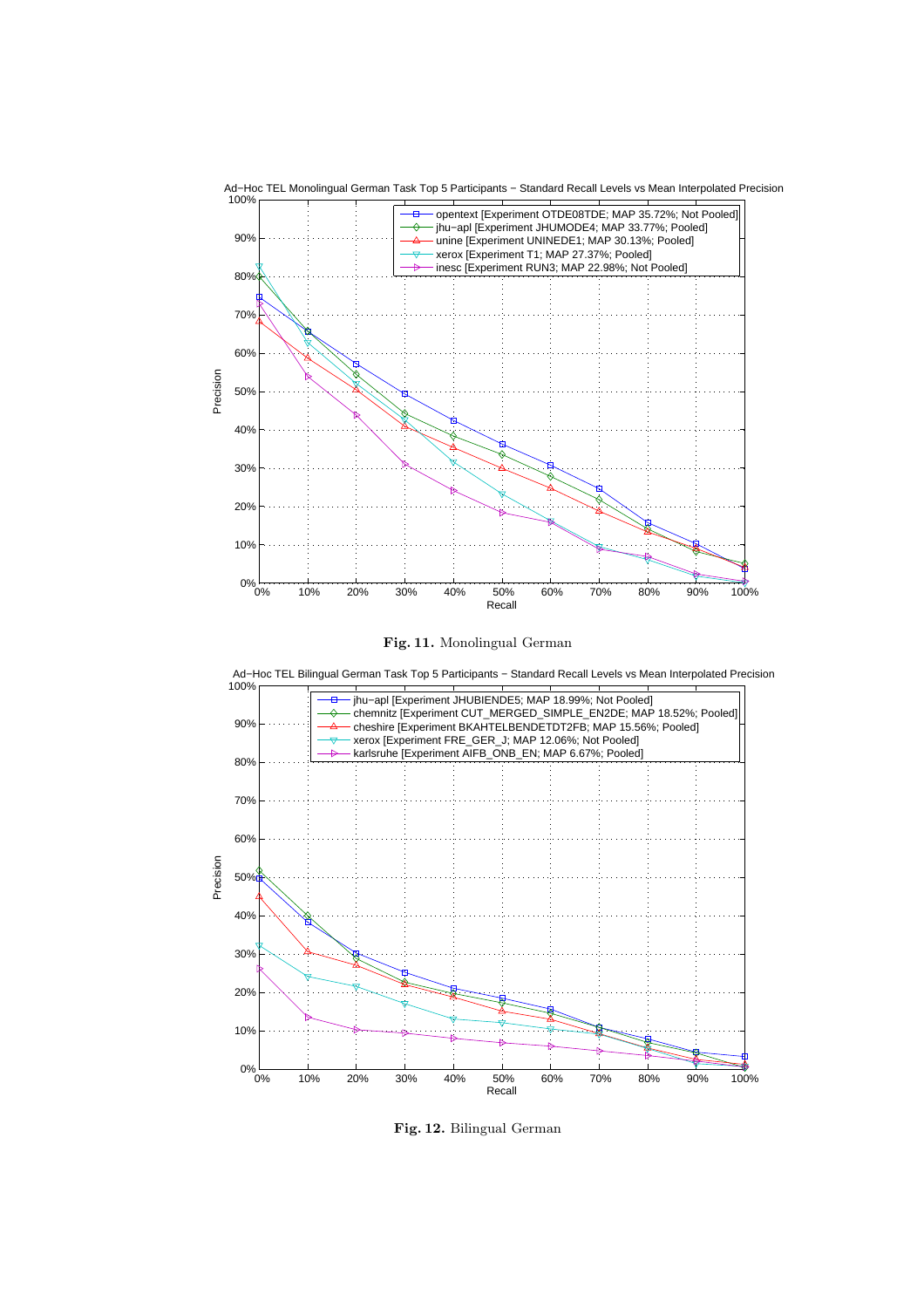included language models, vector-space and probabilistic approaches, and translation resources ranged from bilingual dictionaries, parallel and comparable corpora, to on-line MT systems and Wikipedia. Groups often used a combination of more than one resource.

One of the most interesting and new features of the TEL task was the multilinguality of the collections. Only about half of each collection was in the national language (English, French or German), with virtually all other languages represented by one or more entries in one or another of the collections. However, only a few groups took this into specific consideration trying to devise ways to address this aspect and, somewhat disappointingly, their efforts do not appear to have been particularly rewarded by improved performance.

An example of this is the group from the Technical University of Chemnitz, which had overall the best results in the bilingual tasks (1st for XtoEN; 2nd for XtoFR and DE) although they did not do so well in the monolingual tasks. This group attempted to tackle the multilinguality of the collections in several ways. First, they tried to identify the language of each record in the collections using a language detector. Unfortunately, due to an error, they were unable to use the indices created in this way<sup>10</sup>. Second, in both their monolingual and crosslanguage experiments they implemented a retrieval algorithm which translated the query into the top 10 (in terms of occurrence) languages and merged these multilingual terms into a single query. They ran experiments weighting the query in different ways on the basis of estimated distribution of language content in the collections. In the monolingual experiments, rather disappointingly, the results showed that their purely monolingual baseline always out performed experiments with query translations and language weights. This finding was confirmed with the bilingual experiments where again the better results were achieved with the baseline configurations. They attributed their good overall results for bilingual to the superiority of the Google online translation service [27].

Another group that attempted to tackle the multinguality of the target collections was Xerox. This group built a single index containing all languages (according to the expected languages which they identified as just English, French and German although as stated the collections actually contain documents in other languages as well). This, of course, meant that the queries also had to be issued in all three languages. They built a multilingual probabilistic dictionary and for each target collection gave more weight to the official language of the collection [14]. Although their results for both monolingual and bilingual experiments for the French and German collections were always within the top five; they were not quite so successful with the English collection.

However, most groups appear to have ignored the multilinguality of the single collections in their experiments. Good examples of this are three veteran CLEF groups, UniNE which had, overall the best monolingual results, JHU which appeared in the top five for all bilingual tasks, and Berkeley which figured in the top five for all experiments except for monolingual German. UniNe appeared to

<sup>10</sup> This meant that they had to recreate their indices and perform all official experiments at the very last moment; this may have impacted on their results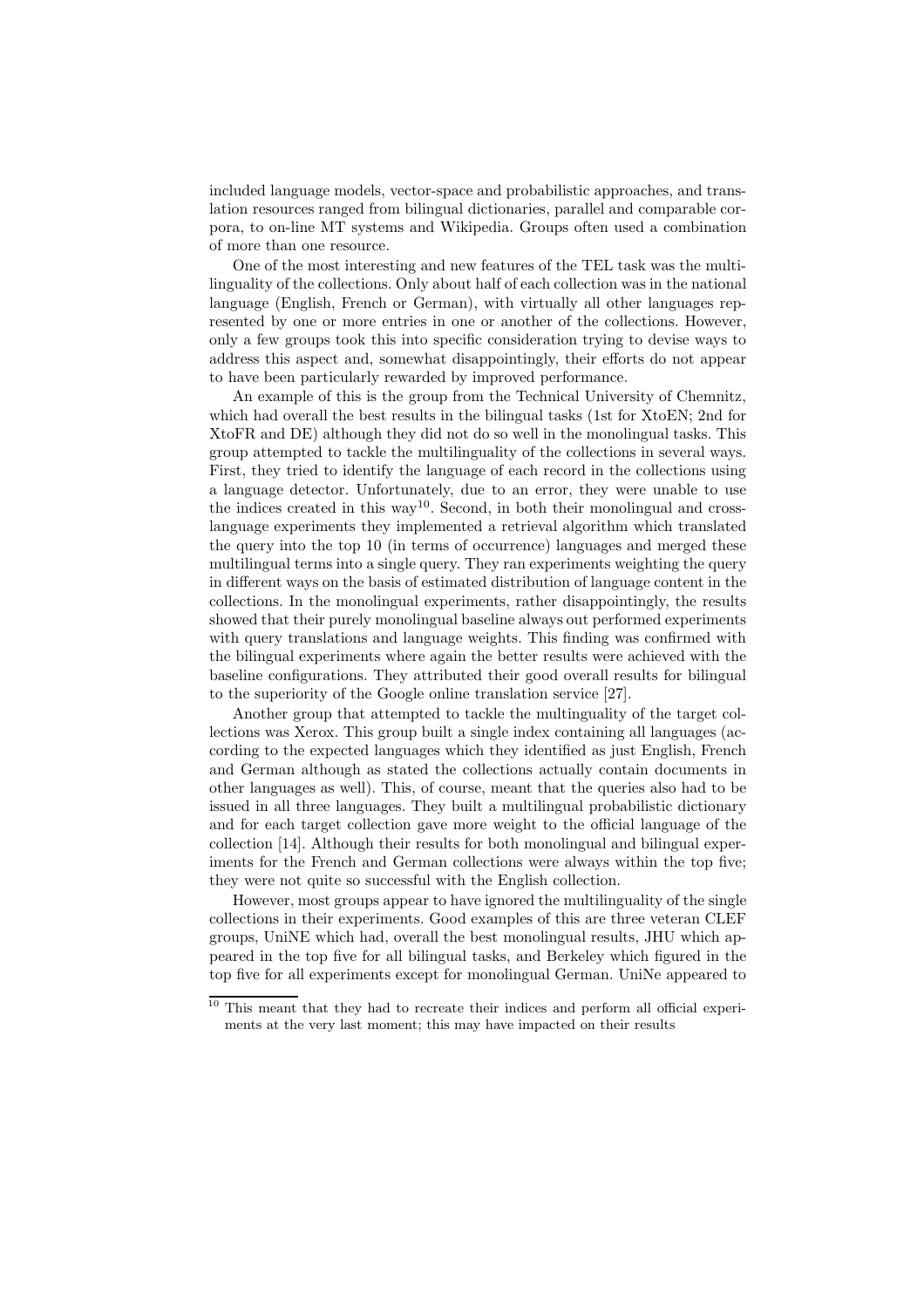focus on testing different IR models and combination approaches whereas the major interest of JHU was on the most efficient methods for indexing. Berkeley tested a version the Logistic Regression (LR) algorithm that has been used very successfully in cross-language IR by Berkeley researchers for a number of years together with blind relevance feedback [20], [31], [28].

As was mentioned in Section 2.1, the TEL data is structured data; participants were told that they could use all fields. Some groups attempted to exploit this by weighting the contents of different fields differently. See, for example [29]

To sum up, from a preliminary scanning of the results of this task, it appears that the majority of groups took it as a traditional ad hoc retrieval task and applied traditional methods. However, it is far too early to confirm whether this is really the best approach to retrieval on library catalog cards. We expect that this issue will be discussed at the workshop.

## 4 Persian@CLEF

This activity was coordinated in collaboration with the Data Base Research Group (DBRG) of Tehran University. It was the first time that CLEF offered a non-European language target collection. Persian is an Indo-European language spoken in Iran, Afghanistan and Tajikistan. It is also known as Farsi. However, the Academy of Persian Language and Literature has declared in an official pronouncement that the name "Persian" is more appropriate, as it has the longer tradition in the western languages and better expresses the role of the language as a mark of cultural and national continuity.

We chose Persian as our first non-European target language for a number of reasons: its challenging script (a modified version of the Arabic alphabet with elision of short vowels) which is written from right to left; its morphology (extensive use of suffixes and compounding); its political and cultural importance. However, the main influencing factor was the generous offer from DBRG to provide an important newspaper corpus (Hamshahri) as the target collection and to be responsible for the coordination of the activity. This collaboration has proved very fruitful and intellectually stimulating and we hope that it will continue in 2009.

## 4.1 Tasks

The activity was organised as a typical ad hoc text retrieval task on newspaper collections. Two tasks were offered: monolingual retrieval; cross-language retrieval (English queries to Persian target) and 50 topics were prepared (see section 2.2). For each topic, participants had to find relevant documents in the collection and submit the results in a ranked list.

## 4.2 Participants

Eight groups submitted 66 runs for the Persian task: all eight submitted monolingual runs (53 runs out of 66); 3 groups also submitted bilingual runs (13 runs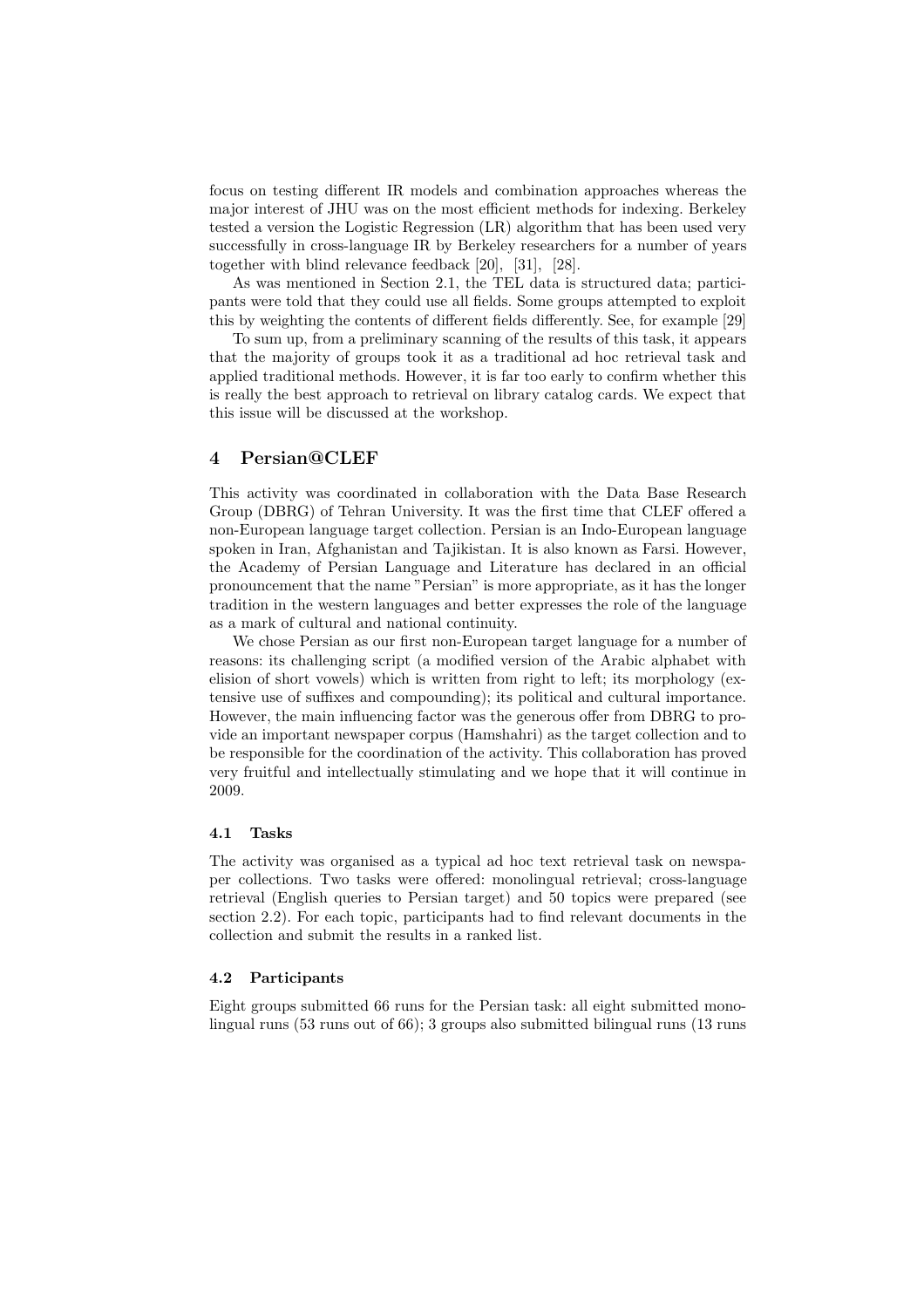|  | <b>Table 7.</b> Best entries for the Persian tasks. |  |  |  |  |  |  |  |
|--|-----------------------------------------------------|--|--|--|--|--|--|--|
|--|-----------------------------------------------------|--|--|--|--|--|--|--|

| <b>Track</b>     |                   | Rank Participant | <b>Experiment DOI</b>                                                               | <b>MAP</b> |
|------------------|-------------------|------------------|-------------------------------------------------------------------------------------|------------|
|                  | 1st               | unine            | 10.2415/AH-PERSIAN-MONO-FA-CLEF2008.UNINE.UNINEPE2                                  | 48.98%     |
|                  | 2 <sub>nd</sub>   | jhu-apl          | 10.2415/AH-PERSIAN-MONO-FA-CLEF2008.JHU-APL.JHUFASK41R400                           | 45.19%     |
| Monolingual      | 3rd               | opentext         | 10.2415/AH-PERSIAN-MONO-FA-CLEF2008.OPENTEXT.OTFA08T                                | 42.08%     |
|                  | 4th               |                  | $\tthenan-nlpdb2_{10.2415/AH-PERSIM-MOMO-FA-CLEF2008.TEHRAN-NLPDB2.UTHPDB3INEXPC2}$ | $28.83\%$  |
|                  | 5th               | tehran-nlpdb     | 10.2415/AH-PERSIAN-MONO-FA-CLEF2008.TEHRAN-NLPDB.UTNLPDB1MT                         | 28.14%     |
|                  | <b>Difference</b> |                  |                                                                                     | 74.05%     |
|                  | 1st               | jhu-apl          | 10.2415/AH-PERSIAN-BILI-X2FA-CLEF2008.JHU-APL.JHUENFASK41R400                       | 45.19%     |
|                  | 2 <sub>nd</sub>   | tehran-nlpdb     | 10.2415/AH-PERSIAN-BILI-X2FA-CLEF2008.TEHRAN-NLPDB.UTNLPDB1BT4G                     | 14.45%     |
|                  | 3rd               | tehran-sec       | 10.2415/AH-PERSIAN-BILI-X2FA-CLEF2008.TEHRAN-SEC.CLDTDR                             | 12.88%     |
| <b>Bilingual</b> | 4th               |                  |                                                                                     |            |
|                  | 5th               |                  |                                                                                     |            |
|                  | Difference        |                  |                                                                                     | 250.85%    |

out of 66). Five of the groups were formed of Persian native speakers, mostly from the University of Tehran; they were all first time CLEF participants. Unfortunately, at the time of writing we just have reports from four of these groups. The other three groups were CLEF veterans with much experience in the CLEF ad hoc track.

Table 4(a) provides a breakdown of the number of participants and submitted runs by task.

#### 4.3 Results

Table 7 shows the top five groups for each target collection, ordered by mean average precision. The table reports: the short name of the participating group; the mean average precision achieved by the experiment; the DOI of the experiment; and the performance difference between the first and the last participant.

Figures 13 and 14 compare the performances of the top participants of the Persian tasks.

For bilingual retrieval evaluation, a common method is to compare results against monolingual baselines. We have the following results for CLEF 2008:

 $- X \rightarrow FA: 92.26\%$  of best monolingual Farsi IR system.

This appears to be in line with state-of-the-art performance for cross-language systems.

## 4.4 Approaches

As was to be expected a common theme in a number of the papers was the most effective way to handle the Persian morphology. The group with the best results in the monolingual task tested three approaches; no stemming, a light stemmer developed in-house, and a 4-gram indexing approach. Their best results were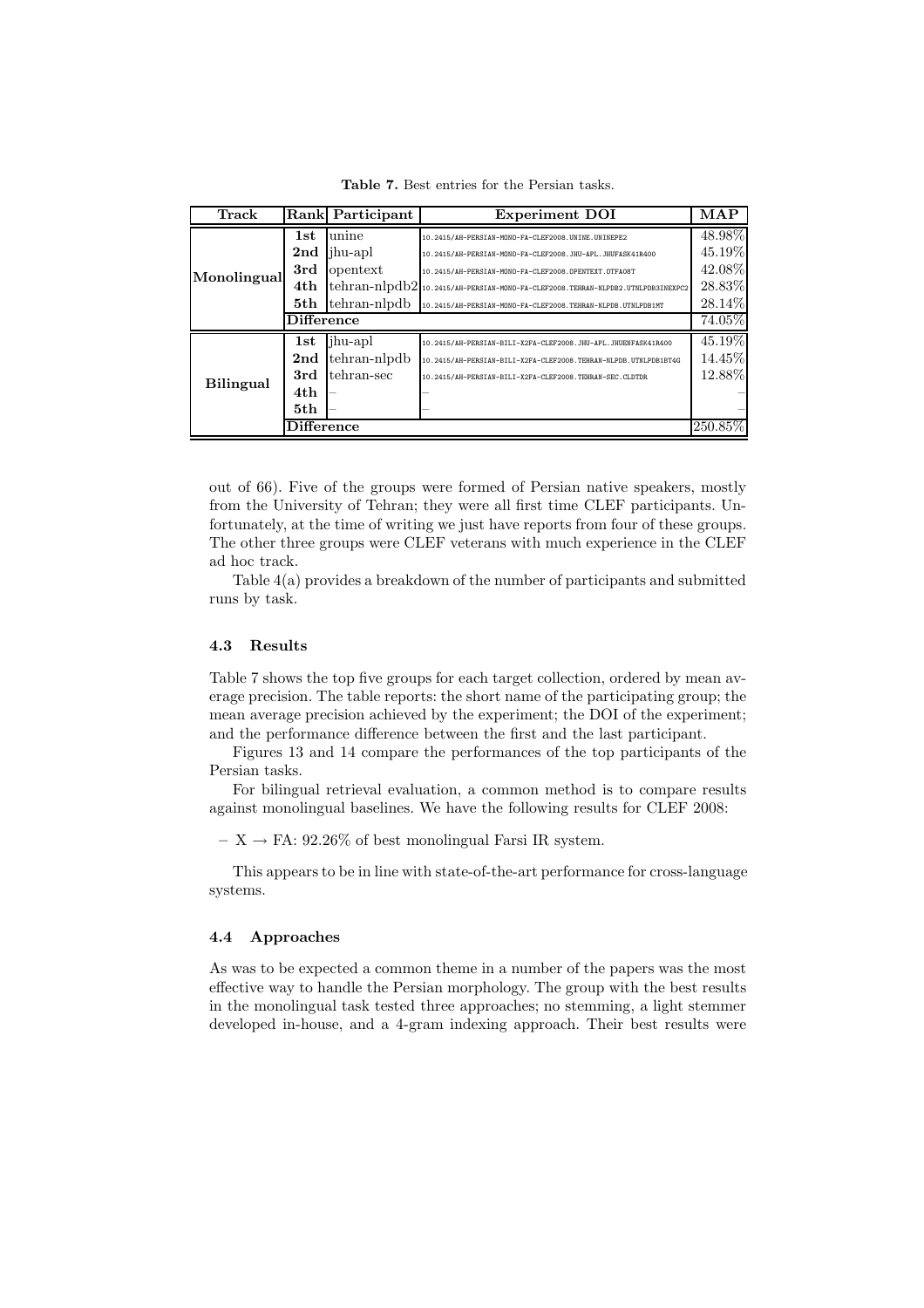





Fig. 14. Bilingual Persian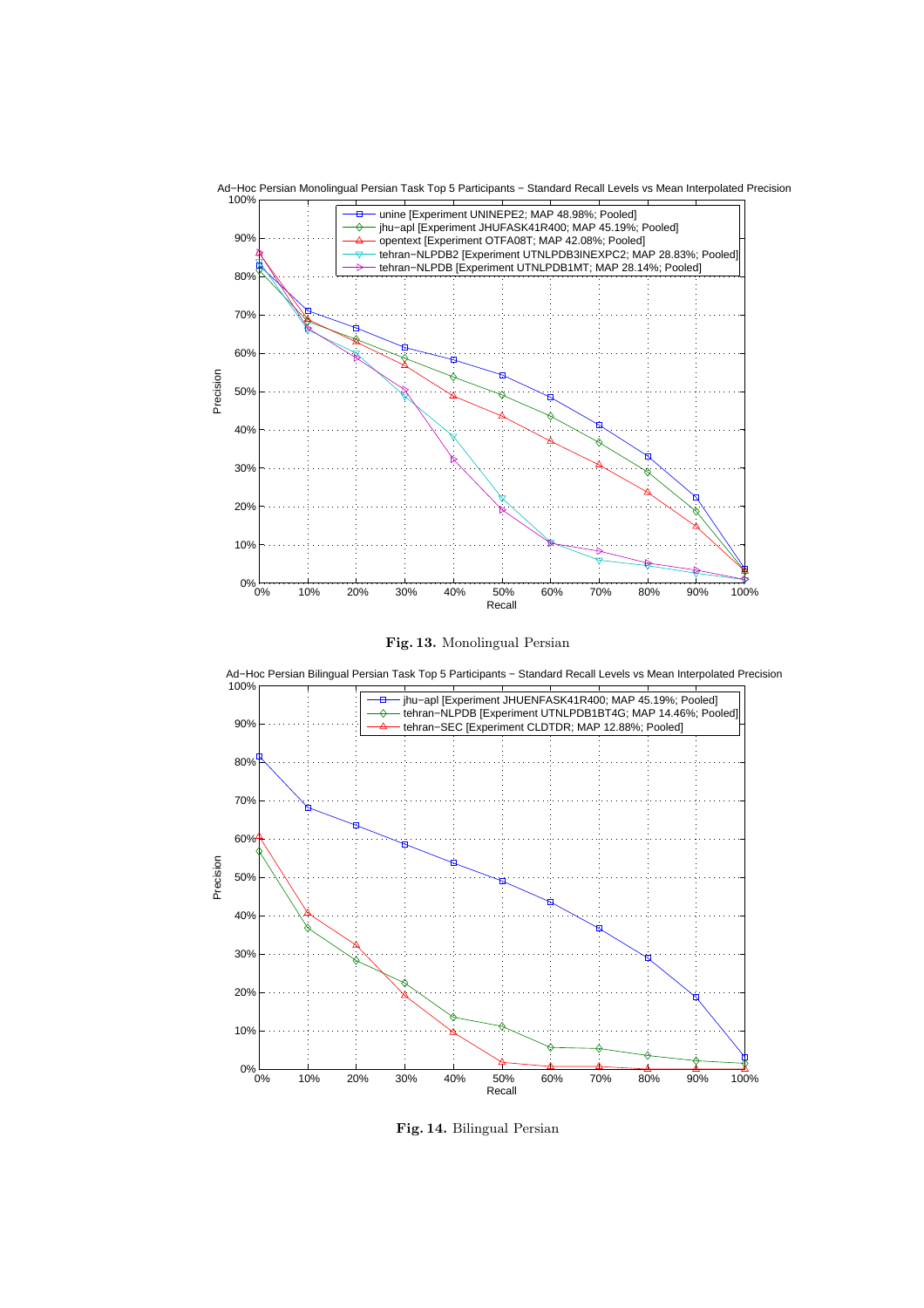achieved using their light stemmer which has been made freely available on their website. However, they commented that the loss in performance with the no stemming approach was not very great. This group also tested three probabilistic models: Okapi, DFR and statistical language model (LM). The best results were obtained with the latter two [20]. The group with the second best results compared several different forms of textual normalization: character n-grams, n-gram stems, ordinary words, words automatically segmented into morphemes, and a novel form of n-gram indexing based on n-grams with character skips. They found that that character 5-grams and skipgrams performed the best [31]. The findings of [20] were confirmed by [40]. This group also tested runs with no stemming, with the UniNE stemmer and with n-grams. Similarly, they reported that stemming had relatively little impact.

Somewhat surprisingly, most of the papers from the Iran-based groups do not provide much information wrt morphological analysis or stemming in their papers. One mentions the application of a light Porter-like stemmer but reported that the algorithm adopted was too simple and results did not improve [7]. Only one of these groups provides some detailed discussion of the impact of stemming. This group used a simple stemmer  $(PERSTEM<sup>11</sup>$  and reported that in most cases stemming did improve performance but noted that this was in contrast with experiments conducted by other groups at the University of Tehran on on the same collection. They suggest that further experiments with different types of stemmers and stemming techniques are required in order to clarify the role of stemming in Persian text processing [26]. Two of the Persian groups also decided to annotate the corpus with part-of-speech tags in order to evaluate the impact of such information on the performance of the retrieval algorithms [24], [26]. The results reported do not appear to show any great boost in performance.

Other experiments by the groups from Iran included an investigation into the effect of fusion of different retrieval technique. Two approaches were tested: combining the results of nine distinct retrieval methods; combining the results of the same method but with different types of tokens. The second strategy applied a vector space model and ran it with three different types of tokens namely 4 grams, stemmed single terms and unstemmed single terms. This approach gave better results [1].

For the cross-language task, the English topics were translated into Persian. As remarked above, the task of the translators was not easy as it was both a cross-language and also a cross-cultural task. The best result - again by a CLEF veteran participant - obtained 92% of the best monolingual performance. This is well in line with state-of-the-art performance for good cross-language retrieval systems. This group used an online machine translation system applied to the queries<sup>12</sup> [31].

The other two submissions for the cross-language task were from Iran-based groups. We have received a report from just one of them. This group applied both query and document translation. For query translation they used a method

<sup>11</sup> http://sourceforge.net/projects/perstem

 $12$  http://www.parstranslator.net/eng/translate.htm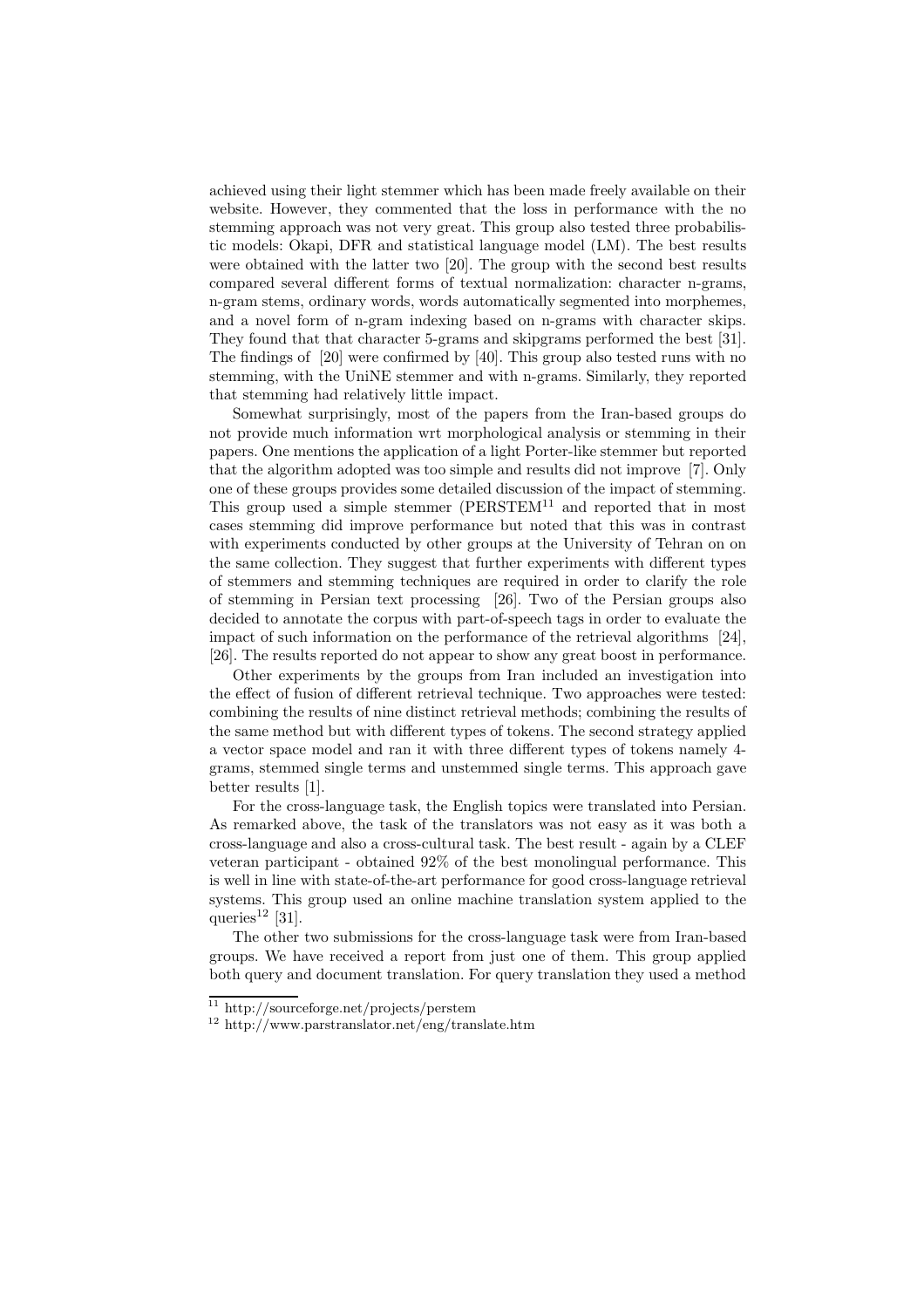based on the estimation of translation probabilities. In the document translation part they used the Shiraz machine translation system to translate the documents into English. They then created a Hybrid CLIR system by score-based merging of the two retrieval system results. The best performance was obtained with the hybrid system, confirming the reports of other researchers in previous CLEF campaigns, and elsewhere.

# 5 Robust – WSD Experiments

The robust task ran for the third time at CLEF 2008. It is an ad-hoc retrieval task based on data of previous CLEF campaigns. The robust task emphasizes the difficult topics by a non-linear integration of the results of individual topics into one result for a system, using the geometric mean of the average precision for all topics (GMAP) as an additional evaluation measure [37,41]. Given the difficulty of the task, training data including topics and relevance assessments was provided for the participants to tune their systems to the collection.

This year the robust task also incorporates word sense disambiguation information provided by the organizers to the participants. The task follows the 2007 joint SemEval-CLEF task [3], and has the aim of exploring the contribution of word sense disambiguation to monolingual and cross-language information retrieval. Note that a similar exercise was also run in the question answering track at CLEF 2008 (see paper on the QA track on this working notes). The goal of the task is to test whether WSD can be used beneficially for retrieval systems, and thus participants were required to submit at least one baseline run without WSD and one run using the WSD annotations. Participants could also submit four further baseline runs without WSD and four runs using WSD.

The experiment involved both monolingual (topics and documents in English) and bilingual experiments (topics in Spanish and documents in English). In addition to the original documents and topics, the organizers of the task provided both documents and topics which had been automatically tagged with word senses from WordNet version 1.6 using two state-of-the-art word sense disambiguation systems, UBC [2] and NUS [12]. These systems provided weighted word sense tags for each of the nouns, verbs, adjectives and adverbs that they could disambiguate.

In addition, the participants could use publicly available data from the English and Spanish wordnets in order to test different expansion strategies. Note that given the tight alignment of the Spanish and English wordnets, the wordnets could also be used to translate directly from one sense to another, and perform expansion to terms in another language.

#### 5.1 Participants

Eight groups submitted 63 runs for the Robust tasks: all groups submitted monolingual runs (45 runs out of 63); 4 groups also submitted bilingual runs (18 runs out of 63). Moreover, 7 groups participated in the WSD tasks, submitting 40 out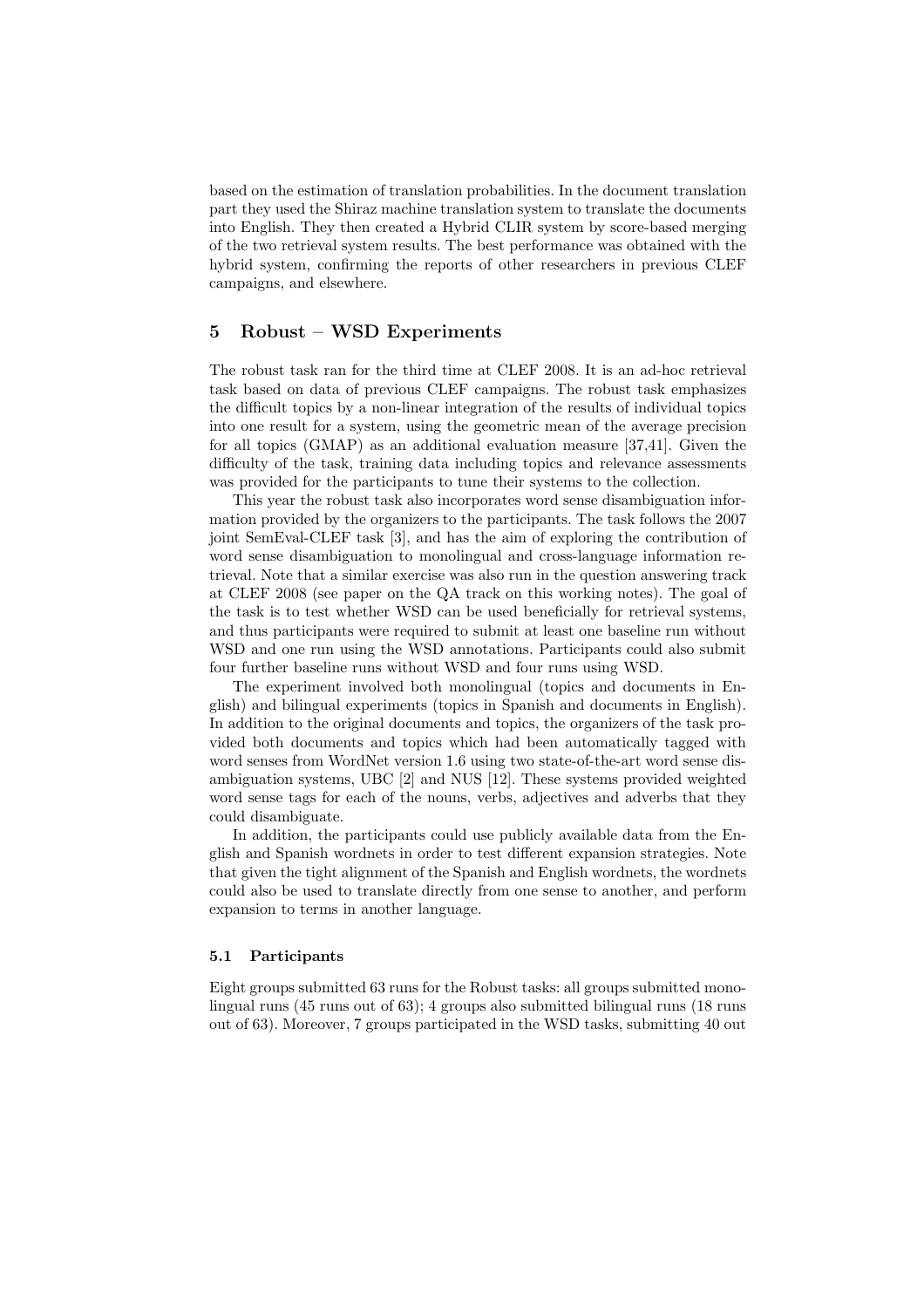| Track       |                   | Rank Participant | <b>Experiment DOI</b>                                                    | <b>MAP</b> | <b>GMAP</b> |
|-------------|-------------------|------------------|--------------------------------------------------------------------------|------------|-------------|
|             | 1st               | unine            | 10.2415/AH-ROBUST-MONO-EN-TEST-CLEF2008.UNINE.UNINEROBUST4               | 45.14\%    | 21.17%      |
| English     | 2 <sub>nd</sub>   | geneva           | 10.2415/AH-ROBUST-MONO-EN-TEST-CLEF2008.GENEVA.ISILEMTDN                 | $39.17\%$  | 16.53%      |
|             | 3rd               | ucm              | 10.2415/AH-ROBUST-MONO-EN-TEST-CLEF2008.UCM.BM25_B01                     | 38.34\%    | 15.28%      |
|             | 4th               | ixa              | 10.2415/AH-ROBUST-MONO-EN-TEST-CLEF2008.IXA.EN2ENNOWSDPSREL              | 38.10\%    | 15.72%      |
|             | 5th               | ufrgs            | 10.2415/AH-ROBUST-MONO-EN-TEST-CLEF2008.UFRGS.UFRGS_R_MONO2_TEST         | 33.94\%    | 13.96%      |
|             | <b>Difference</b> |                  |                                                                          | 33.03%     | 51.64%      |
|             | 1st               | unine            | 10.2415/AH-ROBUST-WSD-MONO-EN-TEST-CLEF2008.UNINE.UNINEROBUST6           | 44.98%     | 21.54%      |
| English WSD | 2nd               | ucm              | 10.2415/AH-ROBUST-WSD-MONO-EN-TEST-CLEF2008.UCM.BM25_B01_CLAUSES_09      | 39.57%     | 16.17%      |
|             | 3rd               | ixa              | 10.2415/AH-ROBUST-WSD-MONO-EN-TEST-CLEF2008.IXA.EN2ENUBCDOCSPSREL        | 38.99%     | 15.52%      |
|             | 4th               | geneva           | 10.2415/AH-ROBUST-WSD-MONO-EN-TEST-CLEF2008.GENEVA.ISINUSLWTDN           | 38.13\%    | 16.25%      |
|             | 5th               | ufrgs            | 10.2415/AH-ROBUST-WSD-MONO-EN-TEST-CLEF2008.UFRGS.UFRGS_R_MONO_WSD5_TEST | 34.64%     | 14.17%      |
|             | <b>Difference</b> |                  |                                                                          | 29.84\%    | 52.01%      |

Table 8. Best entries for the robust monolingual task.

of 63 runs, 30 monolingual and 10 bilingual. Table 4(a) provides a breakdown of the number of participants and submitted runs by task. Two further groups were late, so they are not included in the official results but they do have working notes papers.

## 5.2 Results

## Monolingual Results

Table 8 shows the best results for this task. The performance difference between the best and the last (up to 5) placed group is given (in terms of average precision).

Figures 15 and 16 compare the performances of the top participants of the Robust Monolingual and Monolingual WSD.

### Bilingual Results

Table 9 shows the best results for this task. The performance difference between the best and the last (up to 5) placed group is given (in terms of average precision). All the experiments where from English to French.

For bilingual retrieval evaluation, a common method is to compare results against monolingual baselines. We have the following results for CLEF 2008:

- $X \rightarrow EN: 80.59\%$  of best monolingual English IR system (MAP);
- $X \rightarrow EN$  WSD: 52.38% of best monolingual English IR system (MAP);

Figures 17 and 18 compares the performances of the top participants of the Robust Bilingual and Bilingual WSD tasks.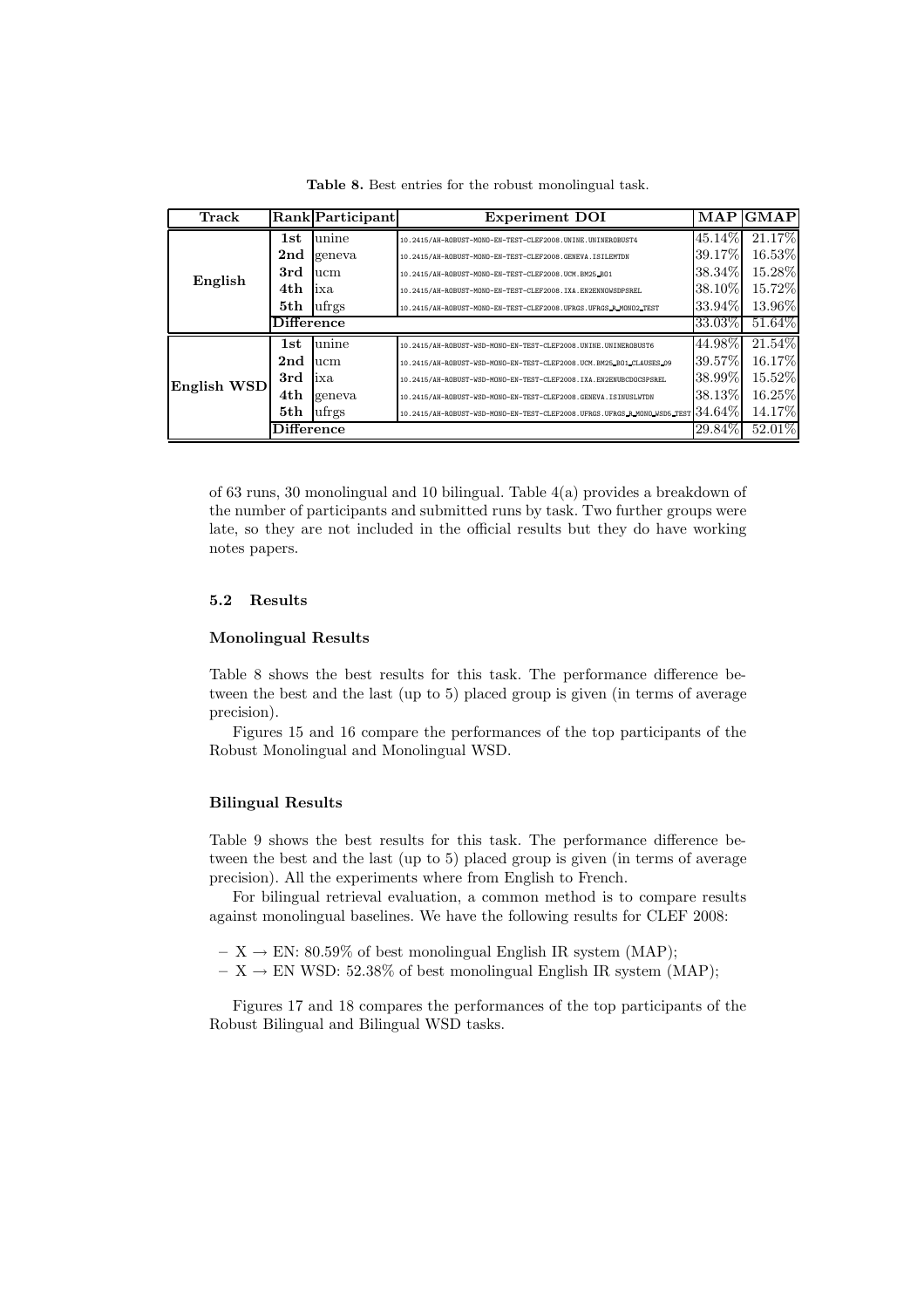







Fig. 16. Robust Monolingual English WSD.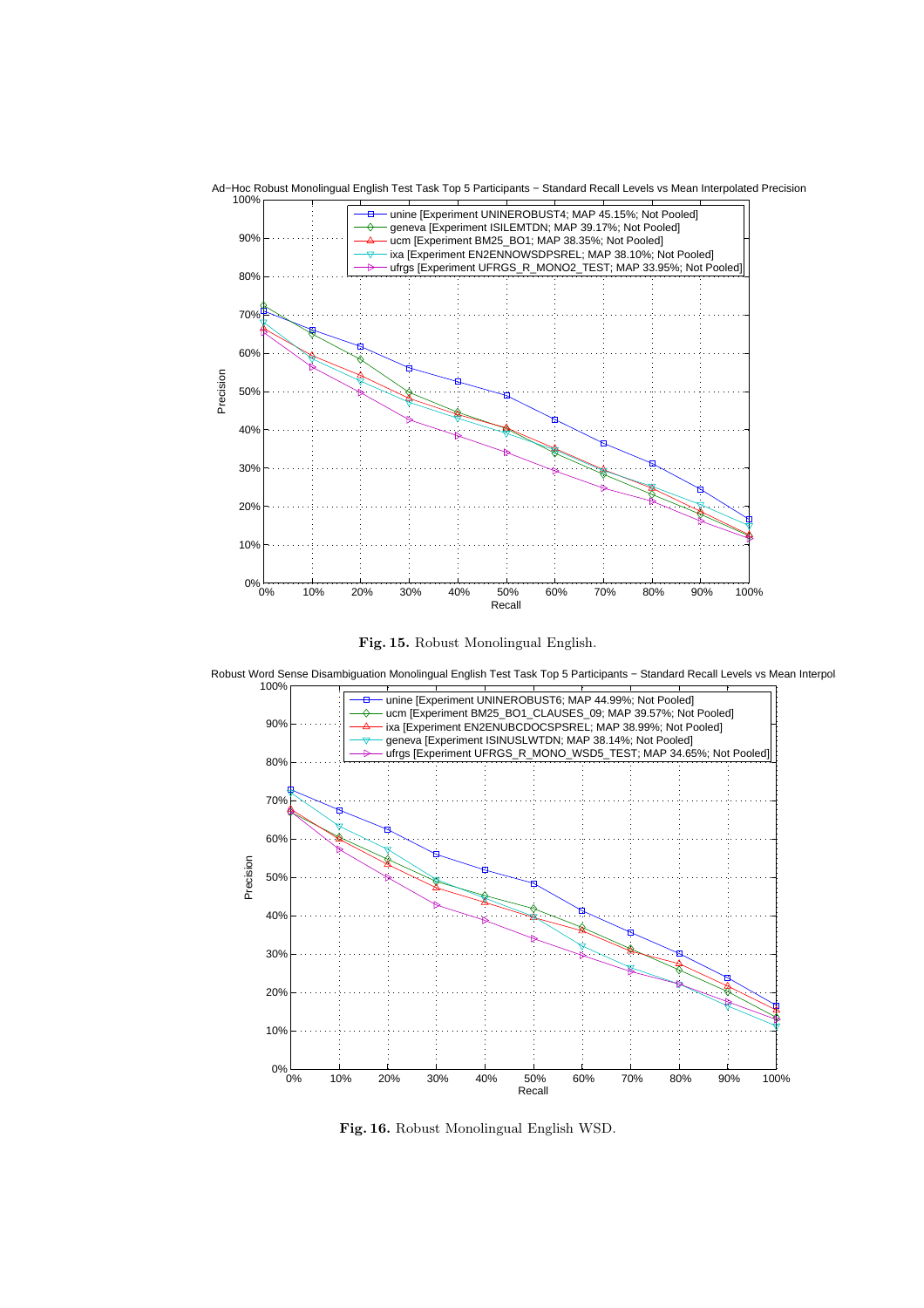

Ad−Hoc Robust Bilingual English Test Task Top 5 Participants − Standard Recall Levels vs Mean Interpolated Precision



Fig. 18. Robust Bilingual English WSD.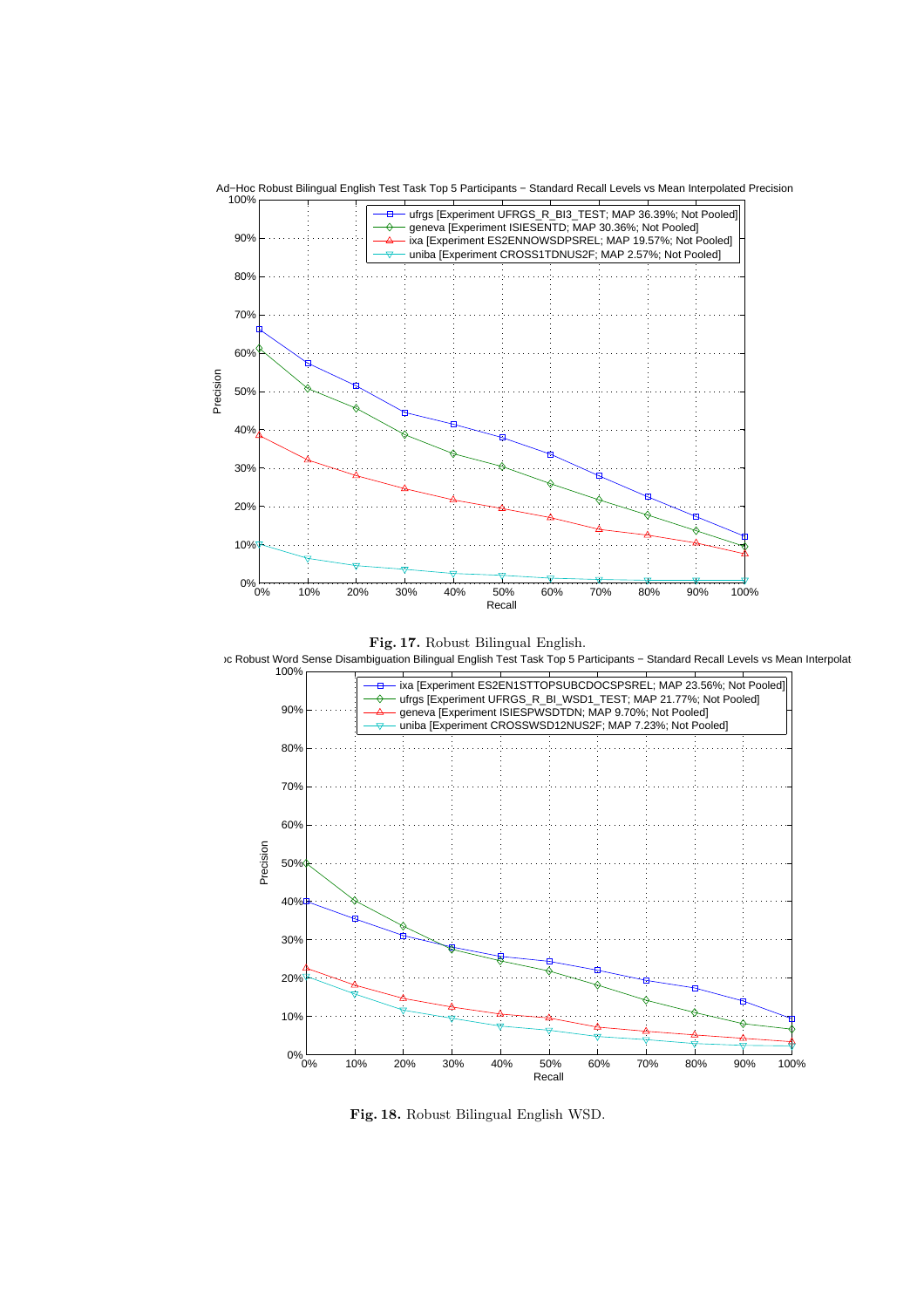| Track       |                   | Rank Participant | <b>Experiment DOI</b>                                                      | MAP      | <b>GMAP</b>          |
|-------------|-------------------|------------------|----------------------------------------------------------------------------|----------|----------------------|
|             | 1st               | ufrgs            | 10.2415/AH-ROBUST-BILI-X2EN-TEST-CLEF2008.UFRGS.UFRGS_R_BI3_TEST           | 36.38%   | 13.00%               |
|             | 2 <sub>nd</sub>   | geneva           | 10.2415/AH-ROBUST-BILI-X2EN-TEST-CLEF2008.GENEVA.ISIESENTD                 | 30.36\%  | 10.96%               |
| English     | 3rd               | ixa              | 10.2415/AH-ROBUST-BILI-X2EN-TEST-CLEF2008.IXA.ES2ENNOWSDPSREL              | 19.57%   | 1.62%                |
|             | 4th               | uniba            | 10.2415/AH-ROBUST-BILI-X2EN-TEST-CLEF2008.UNIBA.CROSS1TDNUS2F              | $2.56\%$ | $0.04\%$             |
|             | 5th               |                  |                                                                            |          |                      |
|             | Difference        |                  |                                                                            |          | 1,321.09% 32,400.00% |
|             | 1st               | ixa              | 10.2415/AH-ROBUST-WSD-BILI-X2EN-TEST-CLEF2008.IXA.ES2EN1STTOPSUBCDOCSPSREL | 23.56\%  | 1.71%                |
|             | 2 <sub>nd</sub>   | ufrgs            | 10.2415/AH-ROBUST-WSD-BILI-X2EN-TEST-CLEF2008.UFRGS.UFRGS_R_BI_WSD1_TEST   | 21.77%   | $5.14\%$             |
|             | 3rd               | geneva           | 10.2415/AH-ROBUST-WSD-BILI-X2EN-TEST-CLEF2008.GENEVA.ISIESPWSDTDN          | $9.70\%$ | $0.37\%$             |
| English WSD | 4th               | geneva           | 10.2415/AH-ROBUST-WSD-BILI-X2EN-TEST-CLEF2008.UNIBA.CROSSWSD12NUS2F        | 7.23%    | $0.16\%$             |
|             | 5th               |                  |                                                                            |          |                      |
|             | <b>Difference</b> |                  |                                                                            | 225.86%  | $3,112.50\%$         |

Table 9. Best entries for the robust bilingual task.

#### Analysis

In this section we will focus on the comparison between WSD and non-WSD runs. Overall, the best GMAP result in the monolingual system was for a run using WSD, but the best MAP was obtained for a non-WSD run. Several other participants were able to obtain their best MAP and GMAP scores using WSD information. In the bilingual experiments, the best results in MAP and GMAP were for non-WSD runs, but several participants were able to profit from the WSD annotations.

In the monolingual experiments, cf. Table 8, the best results overall in both MAP and GMAP were for UNINE. Their WSD runs scored very similar to the non-WSD runs, with a slight decrease of MAP (0.16 percentage points) and a slight increase of GMAP (0.27 percentage points) [20]. The second best scoring team in MAP was UCM, which did attain MAP and GMAP improvements using WSD (from 38.34 MAP – 15.28 GMAP in their best non-WSD run to 39.57 MAP – 16.17 GMAP in their best WSD run) [36]. The third best scoring team in MAP was GENEVA who achieved lower scores on both MAP and GMAP using WSD information [22]. The fourth best team, IXA, obtained better MAP results using WSD information (from 38.10 to 38.99 MAP), but lower GMAP (from 15.72 to 15.52) [34]. Regarding the rest of participants, while UFRGS and UNIBA obtained improvements, KNOW-CENTER did not, and INAOE only submitted non-WSD runs. There were two additional groups (IRn and SINAI) that sent their results late. Both groups had their best scores for non-WSD systems. Please check the respective working notes reports for specific results.

In the bilingual experiments, cf. Table 9, the best results overall in both MAP and GMAP were for UFRGS, with a system which did not use WSD annotations (36.39, compared to 21.77 MAP for their best run using WSD) [16]. The second scoring team, GENEVA also failed to profit from WSD annotations (30.36 compared to 9.70 MAP) [22]. The other two participating groups did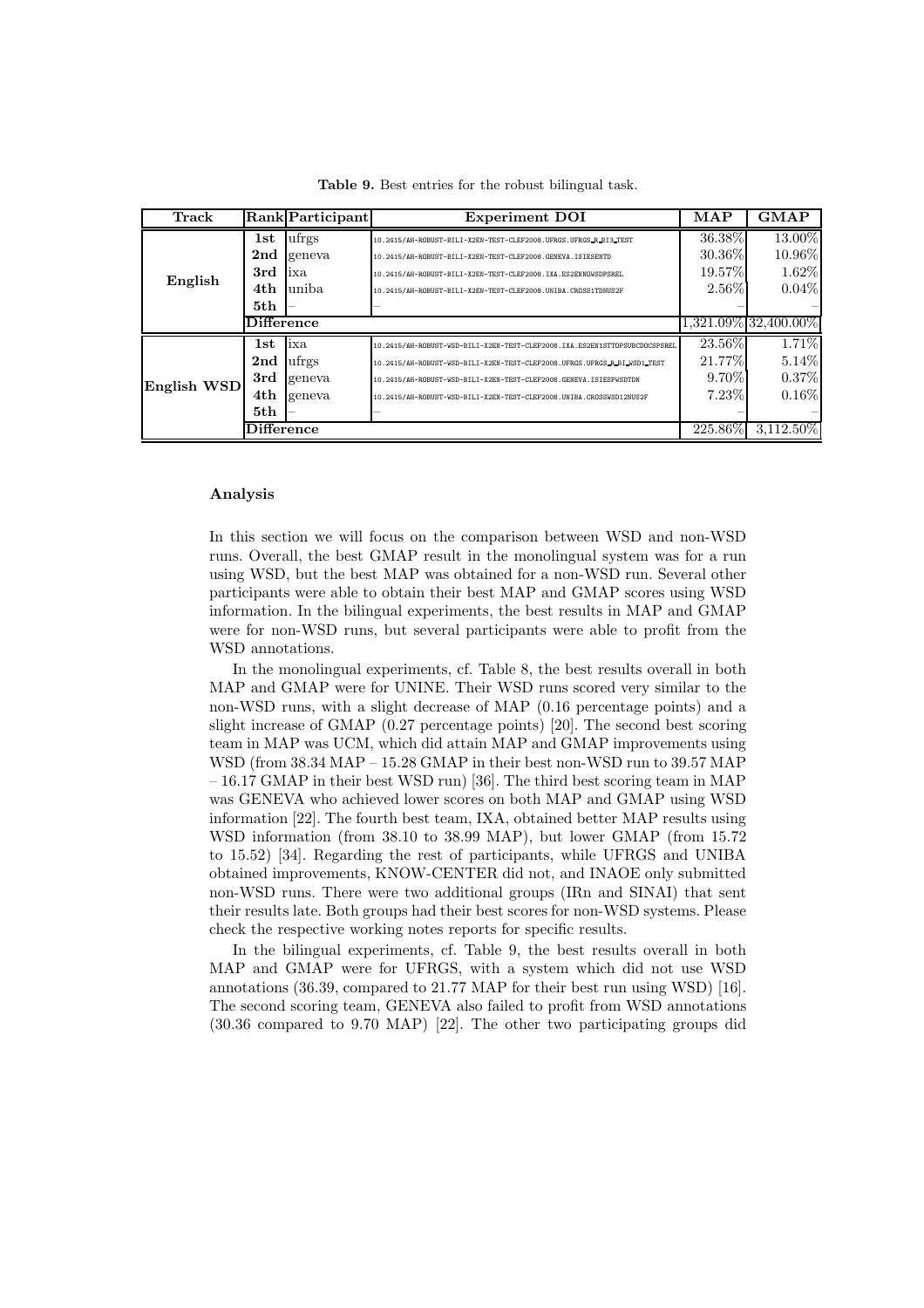obtain improvements, with IXA attaining 23.56 MAP with WSD (compared to 19.57 without) and UNIBA attaining 7.23 MAP) [34], [8].

All in all, the exercise showed that some teams did improve results using WSD annotations (up to aprox. 1 MAP points in monolingual and aprox. 4 MAP points in bilingual), providing the best GMAP results for the monolingual exercise, but the best results for the bilingual were for systems which did not use WSD (with a gap of aprox. 13 MAP points). In any case, further case-bycase analysis of the actual systems and runs will be needed in order to get more insight about the contribution of WSD.

## 6 Statistical Testing

When the goal is to validate how well results can be expected to hold beyond a particular set of queries, statistical testing can help to determine what differences between runs appear to be real as opposed to differences that are due to sampling issues. We aim to identify runs with results that are significantly different from the results of other runs. "Significantly different" in this context means that the difference between the performance scores for the runs in question appears greater than what might be expected by pure chance. As with all statistical testing, conclusions will be qualified by an error probability, which was chosen to be 0.05 in the following. We have designed our analysis to follow closely the methodology used by similar analyses carried out for Text REtrieval Conference (TREC) [23].

We used the MATLAB Statistics Toolbox, which provides the necessary functionality plus some additional functions and utilities. We use the ANalysis Of VAriance (ANOVA) test. ANOVA makes some assumptions concerning the data be checked. Hull [23] provides details of these; in particular, the scores in question should be approximately normally distributed and their variance has to be approximately the same for all runs. Two tests for goodness of fit to a normal distribution were chosen using the MATLAB statistical toolbox: the Lilliefors test [15] and the Jarque-Bera test [25]. In the case of the CLEF tasks under analysis, both tests indicate that the assumption of normality is violated for most of the data samples (in this case the runs for each participant).

In such cases, a transformation of data should be performed. The transformation for measures that range from 0 to 1 is the arcsin-root transformation:

arcsin  $(\sqrt{x})$ 

which Tague-Sutcliffe [39] recommends for use with precision/recall measures.

Table 10 shows the results of both the Lilliefors and Jarque-Bera tests before and after applying the Tague-Sutcliffe transformation. After the transformation the analysis of the normality of samples distribution improves significantly, with some exceptions. The difficulty to transform the data into normally distributed samples derives from the original distribution of run performances which tend towards zero within the interval [0,1].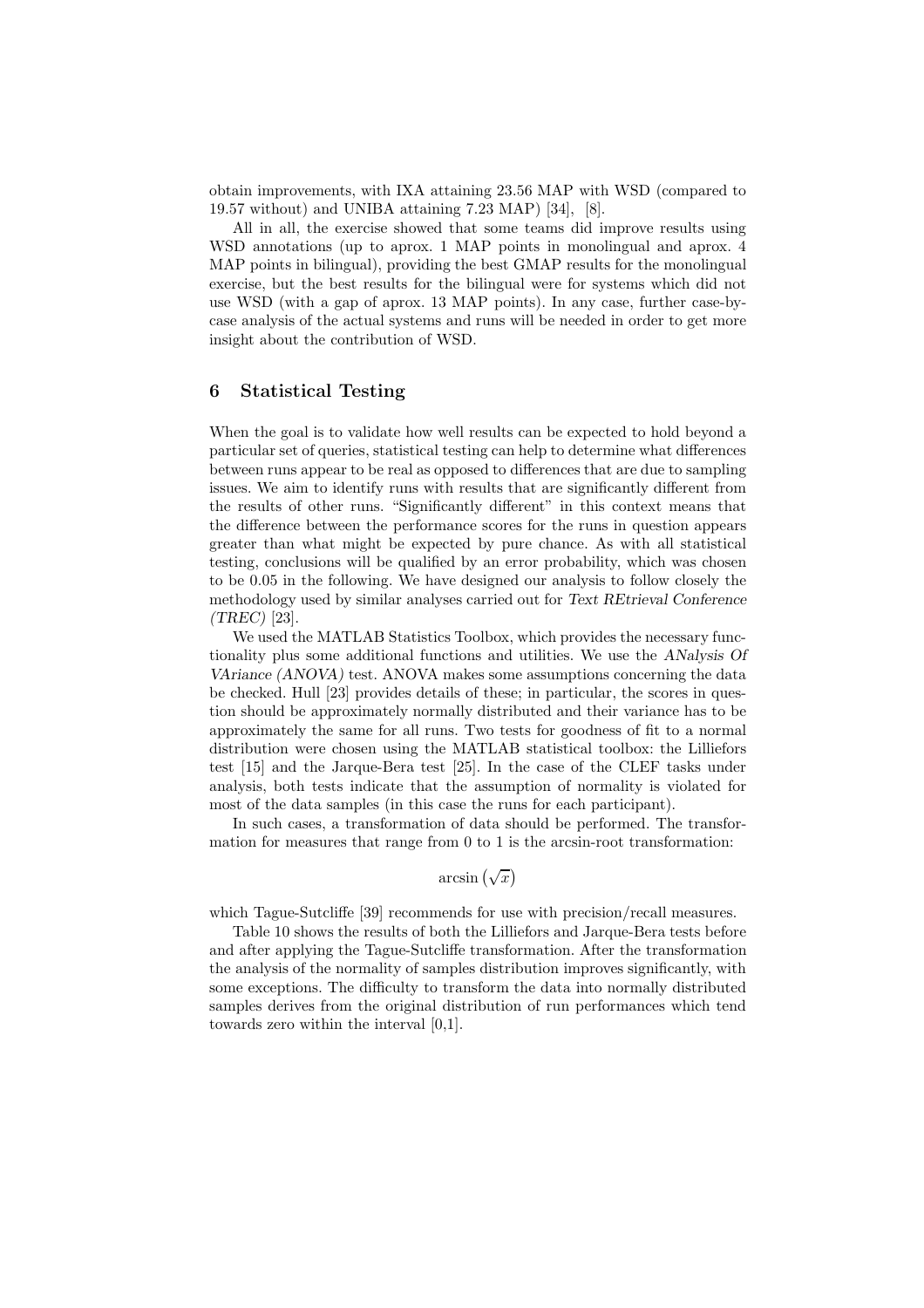Table 10. Lilliefors (LF) and Jarque-Bera (JB) test for each Ad-Hoc track with and without Tague-Sutcliffe (TS) arcsin transformation. Each entry is the number of experiments whose performance distribution can be considered drawn from a Gaussian distribution, with respect to the total number of experiment of the track. The value of alpha for this test was set to 5%.

| Track                            | LF | LF & TS | JB | JB & TS      |
|----------------------------------|----|---------|----|--------------|
| TEL@CLEF Monolingual English     | 10 | 24      | 16 | 32           |
| TEL@CLEF Monolingual French      |    | 23      | 2  | 24           |
| TEL@CLEF Monolingual German      |    | 21      | 11 | 24           |
| TEL@CLEF Bilingual English       |    | 3       |    | 9            |
| TEL@CLEF Bilingual French        |    | 5       |    | 6            |
| TEL@CLEF Bilingual German        |    |         |    |              |
| PERSIAN@CLEF Monolingual Persian | 39 | 43      | 29 | 43           |
| PERSIAN@CLEF Bilingual Persian   | 4  | 6       |    | 8            |
| Robust Monolingual English       |    | 9       |    | 2            |
| Robust WSD Monolingual English   |    | 12      |    |              |
| Robust Bilingual English         |    |         |    | $\mathbf{0}$ |
| Robust WSD Bilingual English     |    |         |    |              |

In the following sections, two different graphs are presented to summarize the results of this test. All experiments, regardless of topic language or topic fields, are included. Results are therefore only valid for comparison of individual pairs of runs, and not in terms of absolute performance. Both for the ad-hoc and robust tasks, only runs where significant differences exist are shown; the remainder of the graphs can be found in the Appendices [17,18,19].

The first graph shows participants' runs (y axis) and performance obtained (x axis). The circle indicates the average performance (in terms of precision) while the segment shows the interval in which the difference in performance is not statistically significant.

The second graph shows the overall results where all the runs that are included in the same group do not have a significantly different performance. All runs scoring below a certain group perform significantly worse than at least the top entry of the group. Likewise all the runs scoring above a certain group perform significantly better than at least the bottom entry in that group. To determine all runs that perform significantly worse than a certain run, determine the rightmost group that includes the run, all runs scoring below the bottom entry of that group are significantly worse. Conversely, to determine all runs that perform significantly better than a given run, determine the leftmost group that includes the run. All runs that score better than the top entry of that group perform significantly better.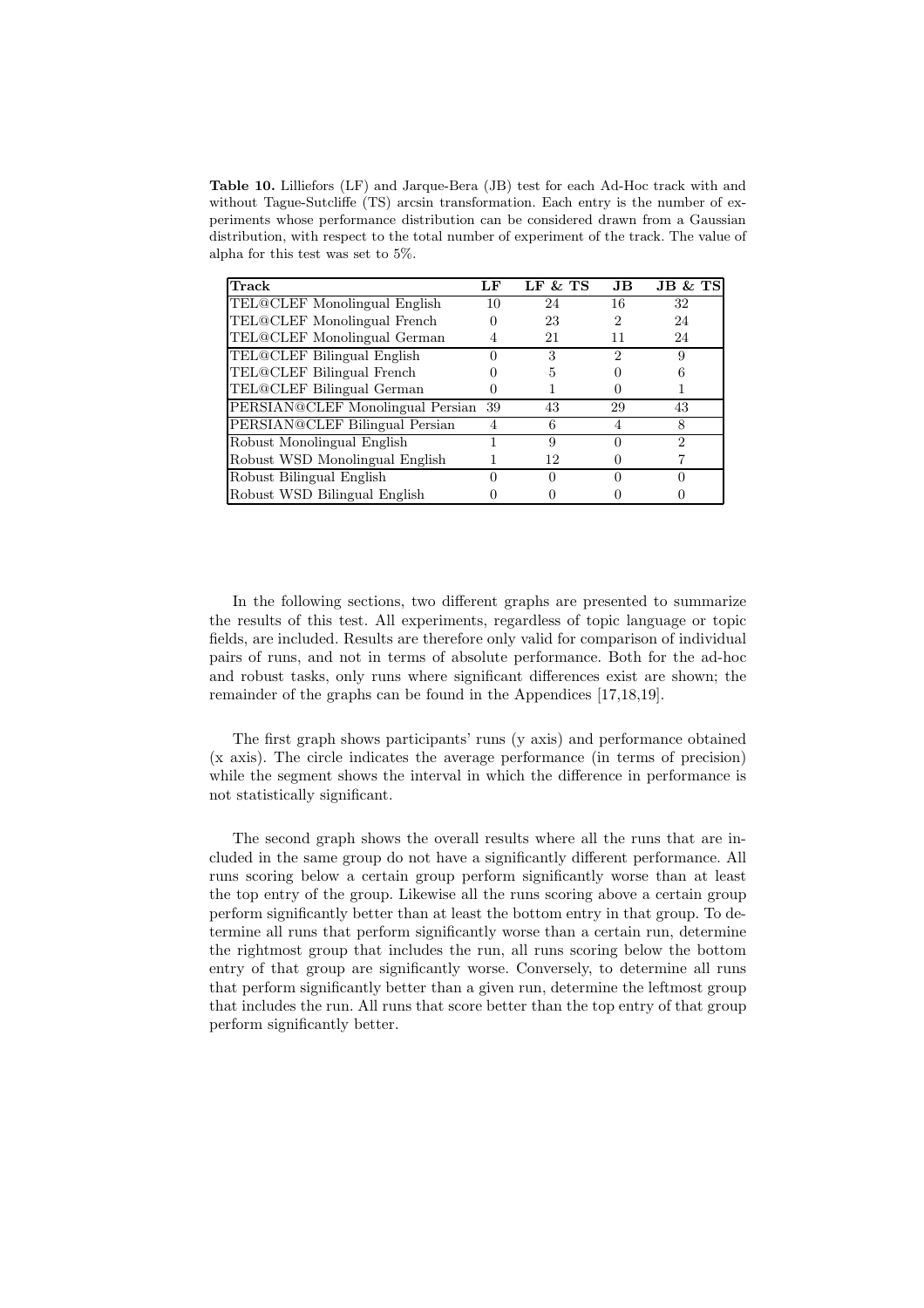

Fig. 19. Ad-Hoc TEL Monolingual English. The figure shows the Tukey T Test.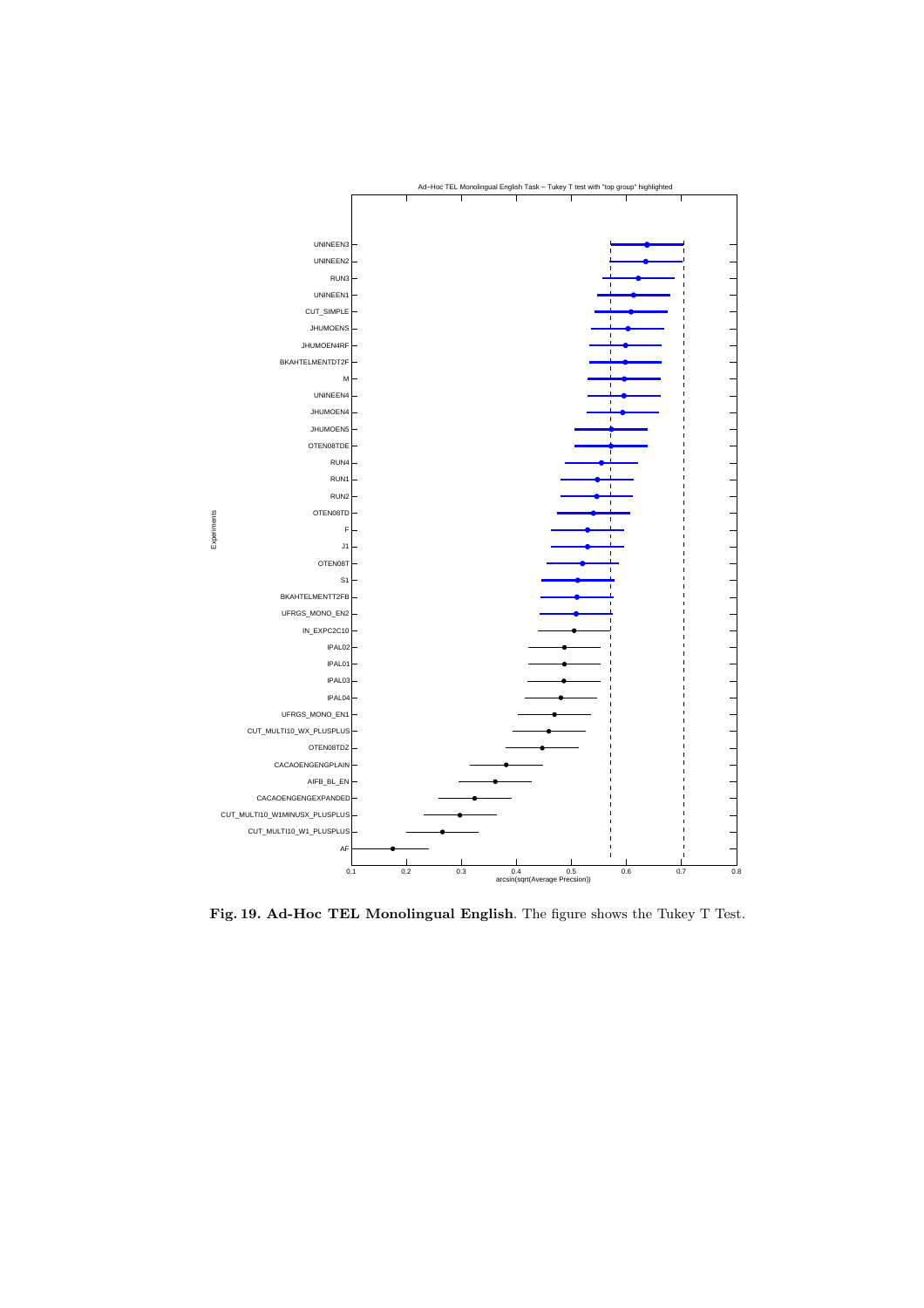Table 11. Ad-Hoc TEL Monolingual English. The table shows the first ten groups of the Tukey T Test.

| <b>Experiment DOI</b>                                                  |                         |                | Groups           |                |         |             |
|------------------------------------------------------------------------|-------------------------|----------------|------------------|----------------|---------|-------------|
| 10.2415/AH-TEL-MONO-EN-CLEF2008.UNINE.UNINEEN3                         | х                       |                |                  |                |         |             |
| 10.2415/AH-TEL-MONO-EN-CLEF2008.UNINE.UNINEEN2                         | $\mathbf{X} \mathbf{X}$ |                |                  |                |         |             |
| 10.2415/AH-TEL-MONO-EN-CLEF2008.INESC.RUN3                             | x x                     |                |                  |                |         |             |
| 10.2415/AH-TEL-MONO-EN-CLEF2008.UNINE.UNINEEN1                         | <b>x x</b>              |                |                  |                |         |             |
| 10.2415/AH-TEL-MONO-EN-CLEF2008.CHEMNITZ.CUT_SIMPLE                    | <b>x x</b>              |                |                  |                |         |             |
| 10.2415/AH-TEL-MONO-EN-CLEF2008.JHU-APL.JHUMOENS                       | $X$ $X$ $X$             |                |                  |                |         |             |
| 10.2415/AH-TEL-MONO-EN-CLEF2008.JHU-APL.JHUMOEN4RF                     | <b>x x x</b>            |                |                  |                |         |             |
| 10.2415/AH-TEL-MONO-EN-CLEF2008.CHESHIRE.BKAHTELMENTDT2F               | $\mathbf x$             | $X$ $X$ $X$    |                  |                |         |             |
| 10.2415/AH-TEL-BILI-X2EN-CLEF2008.TWENTE.M                             | $\bf{x}$                | $X$ $X$ $X$    |                  |                |         |             |
| 10.2415/AH-TEL-MONO-EN-CLEF2008.UNINE.UNINEEN4                         | $\bf{x}$                | $X$ $X$ $X$    |                  |                |         |             |
| 10.2415/AH-TEL-MONO-EN-CLEF2008.JHU-APL.JHUMOEN4                       | $\bf{x}$                | $X$ $X$ $X$    |                  |                |         |             |
| 10.2415/AH-TEL-MONO-EN-CLEF2008.JHU-APL.JHUMOEN5                       | $\bf{x}$                | <b>x</b> x x   |                  |                |         |             |
| 10.2415/AH-TEL-MONO-EN-CLEF2008.OPENTEXT.OTEN08TDE                     | $\bf{x}$                | <b>x</b> x x   |                  |                |         |             |
| 10.2415/AH-TEL-MONO-EN-CLEF2008.INESC.RUN4                             | $\bf{x}$                | <b>x x x</b>   |                  |                |         |             |
| 10.2415/AH-TEL-MONO-EN-CLEF2008.INESC.RUN1                             | $\mathbf x$             | <b>x x x</b>   |                  |                |         |             |
| 10.2415/AH-TEL-MONO-EN-CLEF2008.INESC.RUN2                             | $\mathbf x$             | <b>x x x</b>   |                  |                |         |             |
| 10.2415/AH-TEL-MONO-EN-CLEF2008.OPENTEXT.OTEN08TD                      | $\mathbf x$             | <b>x x x</b>   |                  |                |         |             |
| 10.2415/AH-TEL-MONO-EN-CLEF2008.XEROX.F                                | X                       | <b>x x x</b>   |                  |                |         |             |
| 10.2415/AH-TEL-MONO-EN-CLEF2008.XEROX.J1                               | X                       | <b>x x x</b>   |                  |                |         |             |
| 10.2415/AH-TEL-MONO-EN-CLEF2008.OPENTEXT.OTEN08T                       | $\mathbf x$             | <b>x x x</b>   |                  |                |         |             |
| 10.2415/AH-TEL-MONO-EN-CLEF2008.XEROX.S1                               | $\mathbf x$             | <b>x x x x</b> |                  |                |         |             |
| 10.2415/AH-TEL-MONO-EN-CLEF2008.CHESHIRE.BKAHTELMENTT2FB               | $\mathbf x$             | <b>x x x x</b> |                  |                |         |             |
| 10.2415/AH-TEL-MONO-EN-CLEF2008.UFRGS.UFRGS_MONO_EN2                   | $\mathbf{x}$            | <b>x x x x</b> |                  |                |         |             |
| 10.2415/AH-TEL-MONO-EN-CLEF2008.ISI.IN_EXPC2C10                        |                         | <b>x x x x</b> |                  |                |         |             |
| 10.2415/AH-TEL-MONO-EN-CLEF2008.IMAG.IPAL02                            |                         |                | <b>x x x x x</b> |                |         |             |
| 10.2415/AH-TEL-MONO-EN-CLEF2008.IMAG.IPAL01                            |                         | $\mathbf x$    | <b>x x x</b>     |                |         |             |
| 10.2415/AH-TEL-MONO-EN-CLEF2008.IMAG.IPAL03                            |                         | $\mathbf x$    | <b>x</b> x x     |                |         |             |
| 10.2415/AH-TEL-MONO-EN-CLEF2008.IMAG.IPAL04                            |                         |                | <b>x x x x</b>   |                |         |             |
| 10.2415/AH-TEL-MONO-EN-CLEF2008.UFRGS.UFRGS_MONO_EN1                   |                         |                | <b>x x x</b>     |                |         |             |
| 10.2415/AH-TEL-MONO-EN-CLEF2008.CHEMNITZ.CUT_MULTI10_WX_PLUSPLUS       |                         |                | <b>XXX</b>       |                |         |             |
| 10.2415/AH-TEL-MONO-EN-CLEF2008.OPENTEXT.OTEN08TDZ                     |                         |                |                  | <b>X X X X</b> |         |             |
| 10.2415/AH-TEL-MONO-EN-CLEF2008.XEROX-SAS.CACAOENGENGPLAIN             |                         |                |                  | <b>x x x</b>   |         |             |
| 10.2415/AH-TEL-MONO-EN-CLEF2008.KARLSRUHE.AIFB_BL_EN                   |                         |                |                  | <b>XXX</b>     |         |             |
| 10.2415/AH-TEL-MONO-EN-CLEF2008.XEROX-SAS.CACAOENGENGEXPANDED          |                         |                |                  |                | $X$ $X$ |             |
| 10.2415/AH-TEL-MONO-EN-CLEF2008.CHEMNITZ.CUT_MULTI10_W1MINUSX_PLUSPLUS |                         |                |                  |                |         | X X         |
| 10.2415/AH-TEL-MONO-EN-CLEF2008.CHEMNITZ.CUT_MULTI10_W1_PLUSPLUS       |                         |                |                  |                |         | x x         |
| $10.2415/AH$ -TEL-MONO-EN-CLEF2008.XEROX.AF                            |                         |                |                  |                |         | $\mathbf x$ |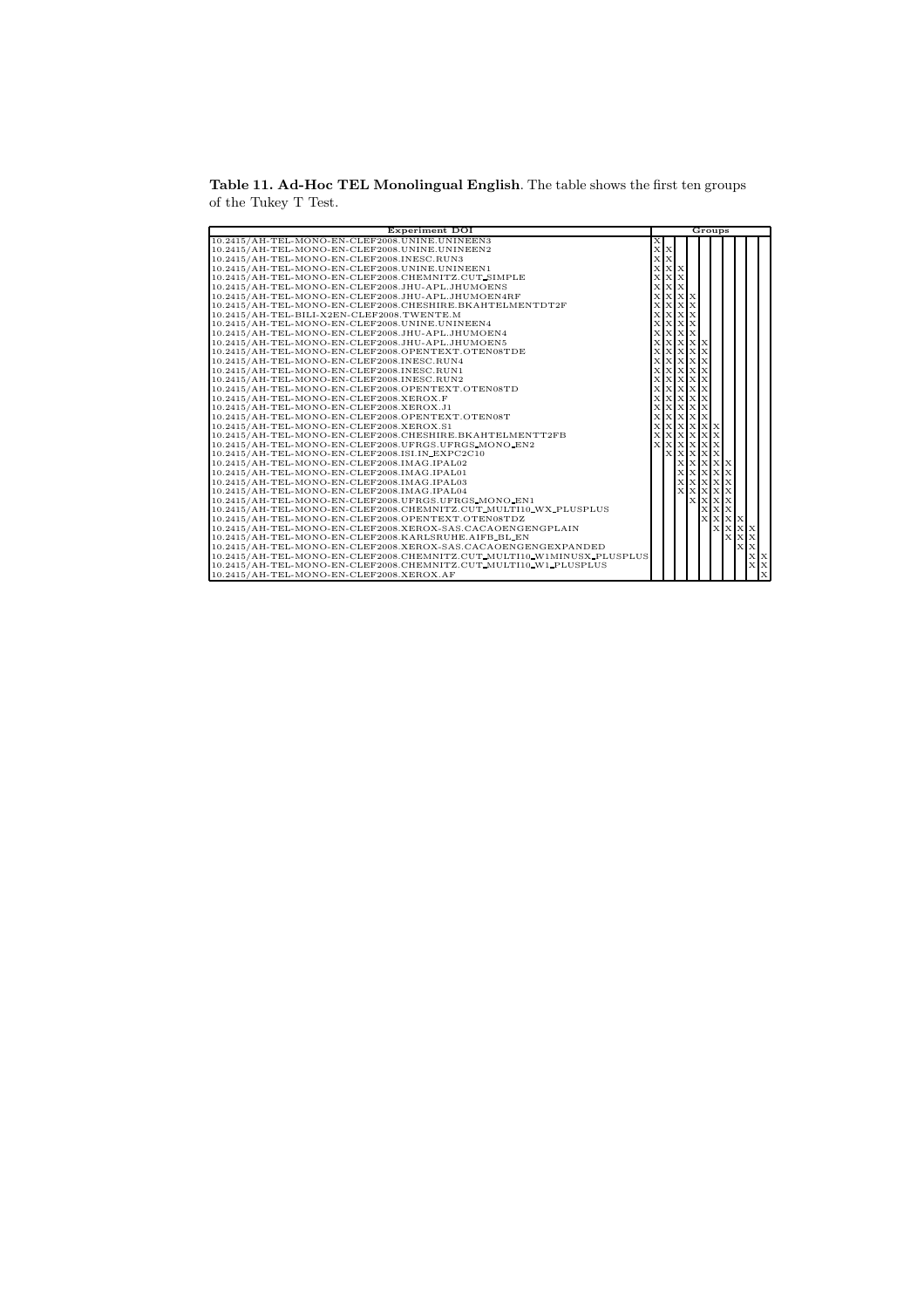

Fig. 20. Ad-Hoc TEL Bilingual English. Experiments grouped according to the Tukey T Test.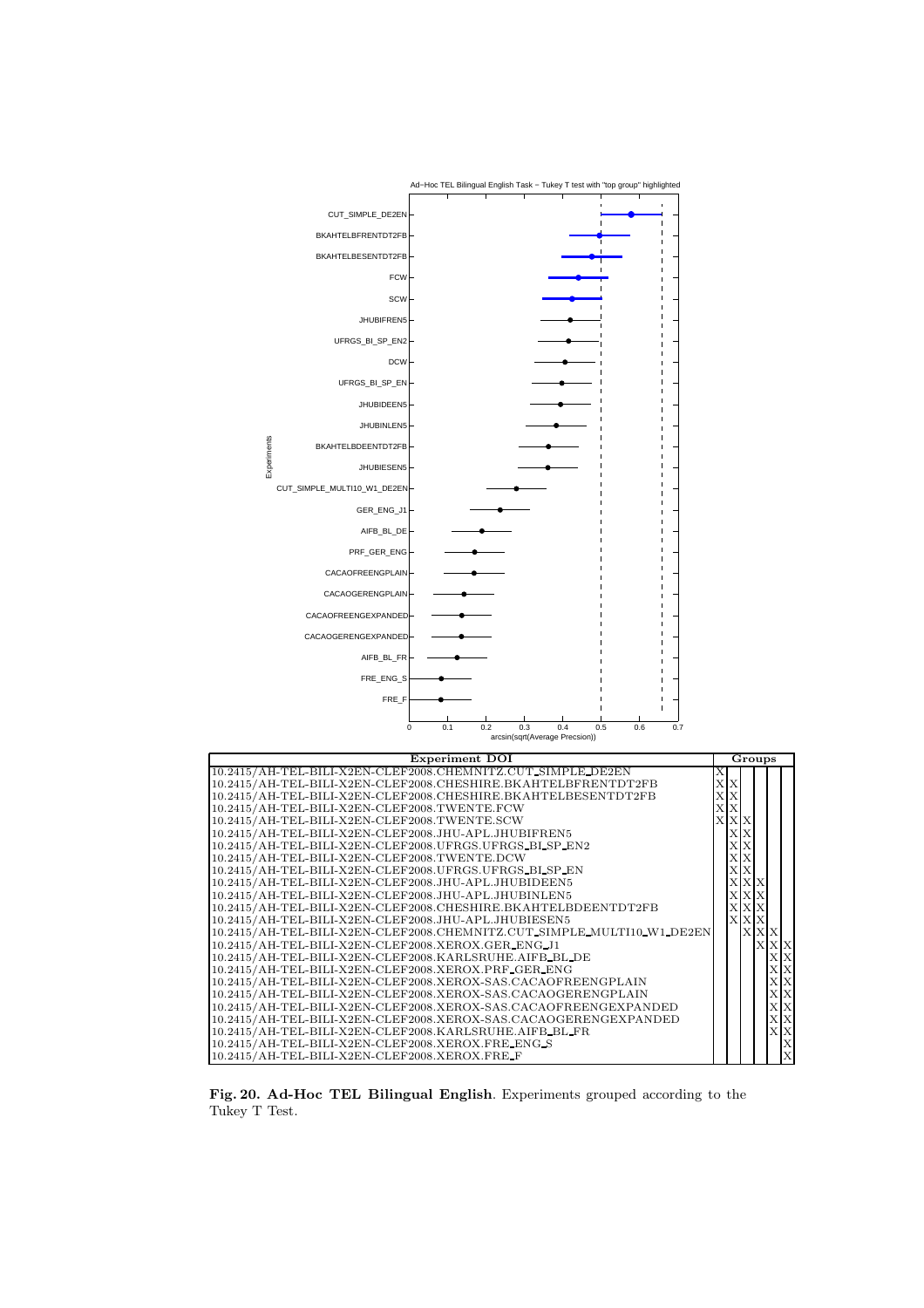

Fig. 21. Ad-Hoc TEL Monolingual French. The figure shows the Tukey T Test.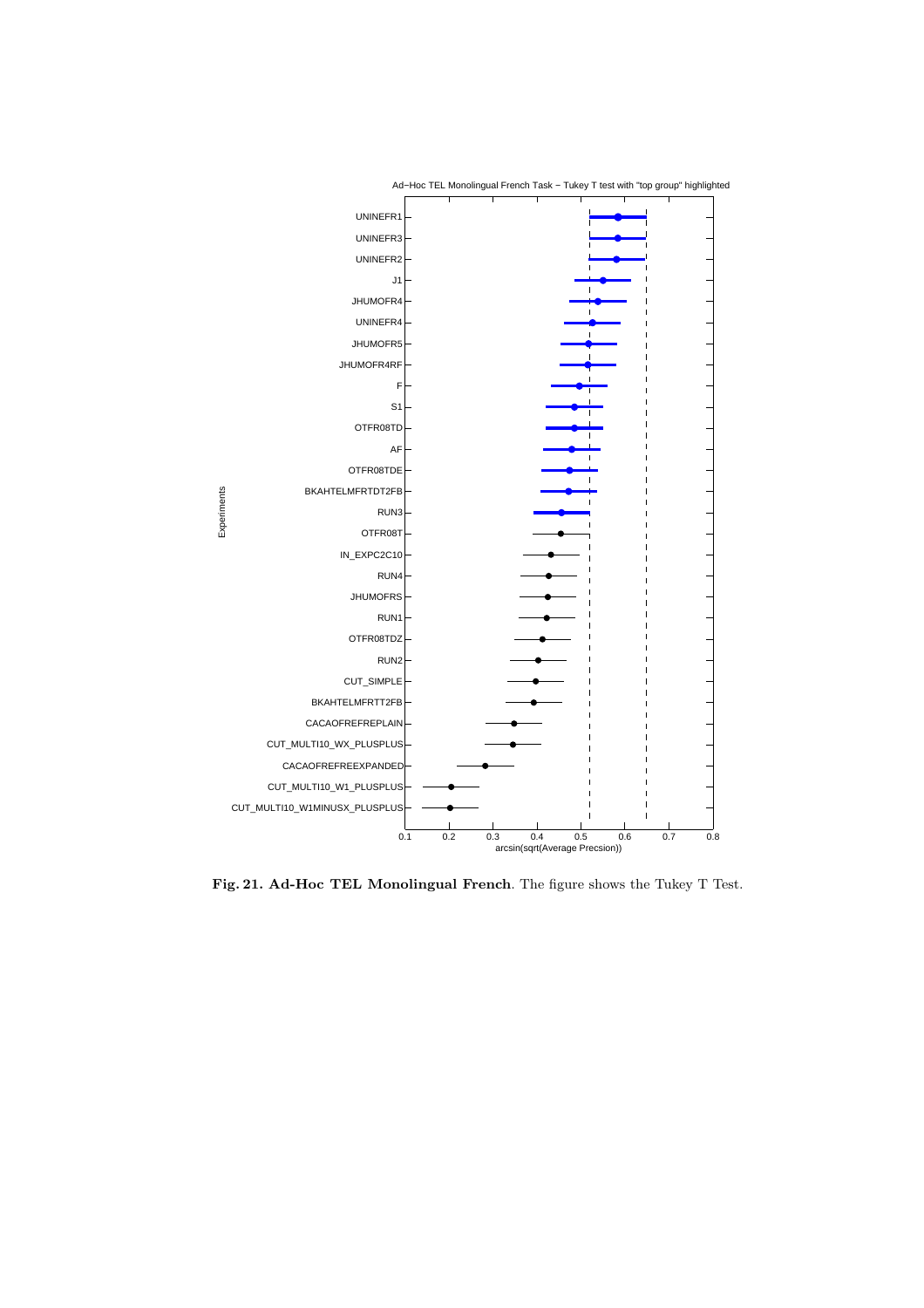Table 12. Ad-Hoc TEL Monolingual French. The table shows the first ten groups of the Tukey T Test.

| <b>Experiment DOI</b>                                                  |  |             |                  |          | Groups              |            |   |             |
|------------------------------------------------------------------------|--|-------------|------------------|----------|---------------------|------------|---|-------------|
| 10.2415/AH-TEL-MONO-FR-CLEF2008.UNINE.UNINEFR1                         |  |             |                  |          |                     |            |   |             |
| 10.2415/AH-TEL-MONO-FR-CLEF2008.UNINE.UNINEFR3                         |  |             |                  |          |                     |            |   |             |
| 10.2415/AH-TEL-MONO-FR-CLEF2008.UNINE.UNINEFR2                         |  | ΙX          |                  |          |                     |            |   |             |
| 10.2415/AH-TEL-MONO-FR-CLEF2008.XEROX.J1                               |  | $X$ $X$     |                  |          |                     |            |   |             |
| 10.2415/AH-TEL-MONO-FR-CLEF2008.JHU-APL.JHUMOFR4                       |  | $X$ $X$ $X$ |                  |          |                     |            |   |             |
| 10.2415/AH-TEL-MONO-FR-CLEF2008.UNINE.UNINEFR4                         |  |             | <b>XXXX</b>      |          |                     |            |   |             |
| 10.2415/AH-TEL-MONO-FR-CLEF2008.JHU-APL.JHUMOFR5                       |  |             | <b>x x x</b>     | $\bf{x}$ |                     |            |   |             |
| 10.2415/AH-TEL-MONO-FR-CLEF2008.JHU-APL.JHUMOFR4RF                     |  |             | <b>XXXXXX</b>    |          |                     |            |   |             |
| 10.2415/AH-TEL-MONO-FR-CLEF2008.XEROX.F                                |  |             | <b>XXXXX</b>     |          |                     |            |   |             |
| 10.2415/AH-TEL-MONO-FR-CLEF2008.XEROX.S1                               |  |             | <b>XXXXX</b>     |          |                     |            |   |             |
| 10.2415/AH-TEL-MONO-FR-CLEF2008.OPENTEXT.OTFR08TD                      |  |             | <b>XXXXX</b>     |          |                     |            |   |             |
| 10.2415/AH-TEL-MONO-FR-CLEF2008.XEROX.AF                               |  |             | <b>x x x x x</b> |          |                     |            |   |             |
| 10.2415/AH-TEL-MONO-FR-CLEF2008.OPENTEXT.OTFR08TDE                     |  |             |                  |          | $X$ $X$ $X$ $X$ $X$ |            |   |             |
| 10.2415/AH-TEL-MONO-FR-CLEF2008.CHESHIRE.BKAHTELMFRTDT2FB              |  |             |                  |          | <b>x x x x x</b>    |            |   |             |
| 10.2415/AH-TEL-MONO-FR-CLEF2008.INESC.RUN3                             |  |             |                  |          | X X X X X X X       |            |   |             |
| 10.2415/AH-TEL-MONO-FR-CLEF2008.OPENTEXT.OTFR08T                       |  |             |                  |          | <b>x x x x x</b>    |            |   |             |
| 10.2415/AH-TEL-MONO-FR-CLEF2008.ISI.IN EXPC2C10                        |  |             |                  |          | <b>XXXXXX</b>       |            |   |             |
| 10.2415/AH-TEL-MONO-FR-CLEF2008.INESC.RUN4                             |  |             |                  |          | <b>x x x x x</b>    |            |   |             |
| 10.2415/AH-TEL-MONO-FR-CLEF2008.JHU-APL.JHUMOFRS                       |  |             |                  |          | <b>x x x x x</b>    |            |   |             |
| 10.2415/AH-TEL-MONO-FR-CLEF2008.INESC.RUN1                             |  |             |                  |          | <b>XXXXX</b>        |            |   |             |
| 10.2415/AH-TEL-MONO-FR-CLEF2008.OPENTEXT.OTFR08TDZ                     |  |             |                  |          | <b>XXXX</b>         |            |   |             |
| 10.2415/AH-TEL-MONO-FR-CLEF2008.INESC.RUN2                             |  |             |                  |          | <b>XXX</b>          |            |   |             |
| 10.2415/AH-TEL-MONO-FR-CLEF2008.INESC.RUN2                             |  |             |                  |          |                     | <b>XXX</b> |   |             |
| 10.2415/AH-TEL-MONO-FR-CLEF2008.CHEMNITZ.CUT_SIMPLE                    |  |             |                  |          |                     | <b>XXX</b> |   |             |
| 10.2415/AH-TEL-MONO-FR-CLEF2008.CHESHIRE.BKAHTELMFRTT2FB               |  |             |                  |          |                     | <b>XXX</b> |   |             |
| 10.2415/AH-TEL-MONO-FR-CLEF2008.CHEMNITZ.CUT_MULTI10_WX_PLUSPLUS       |  |             |                  |          |                     | $X$ $X$    |   |             |
| 10.2415/AH-TEL-MONO-FR-CLEF2008.CHEMNITZ.CUT_MULTI10_WX_PLUSPLUS       |  |             |                  |          |                     |            | х |             |
| 10.2415/AH-TEL-MONO-FR-CLEF2008.XEROX-SAS.CACAOFREFREEXPANDED          |  |             |                  |          |                     |            |   | $X$ $X$     |
| 10.2415/AH-TEL-MONO-FR-CLEF2008.CHEMNITZ.CUT_MULTI10_W1_PLUSPLUS       |  |             |                  |          |                     |            |   | $\mathbf x$ |
| 10.2415/AH-TEL-MONO-FR-CLEF2008.CHEMNITZ.CUT_MULTI10_W1MINUSX_PLUSPLUS |  |             |                  |          |                     |            |   | X           |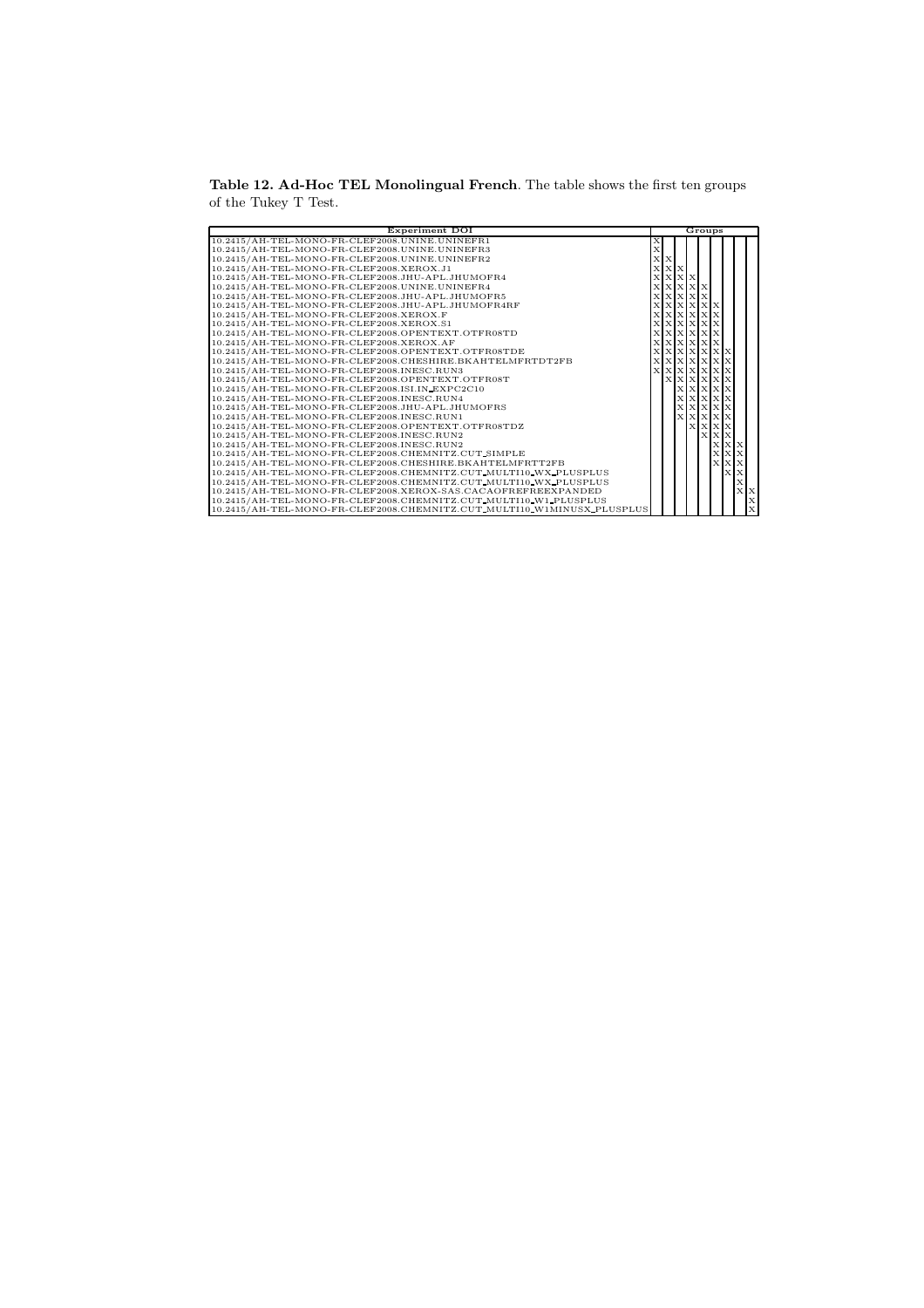

Fig. 22. Ad-Hoc TEL Bilingual French. Experiments grouped according to the Tukey T Test.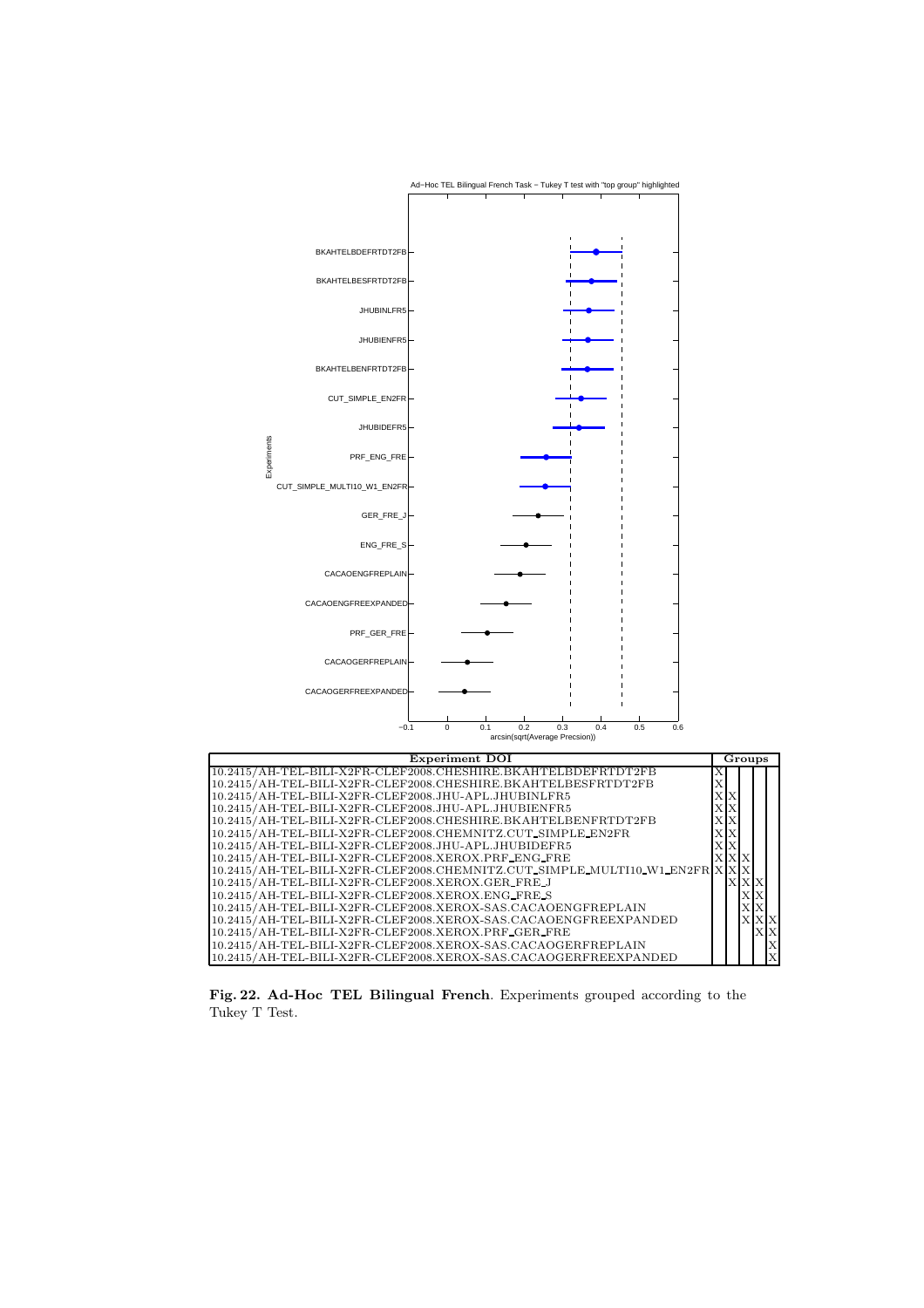

Ad−Hoc TEL Monolingual German Task − Tukey T test with "top group" highlighted

Fig. 23. Ad-Hoc TEL Monolingual German. The figure shows the Tukey T Test.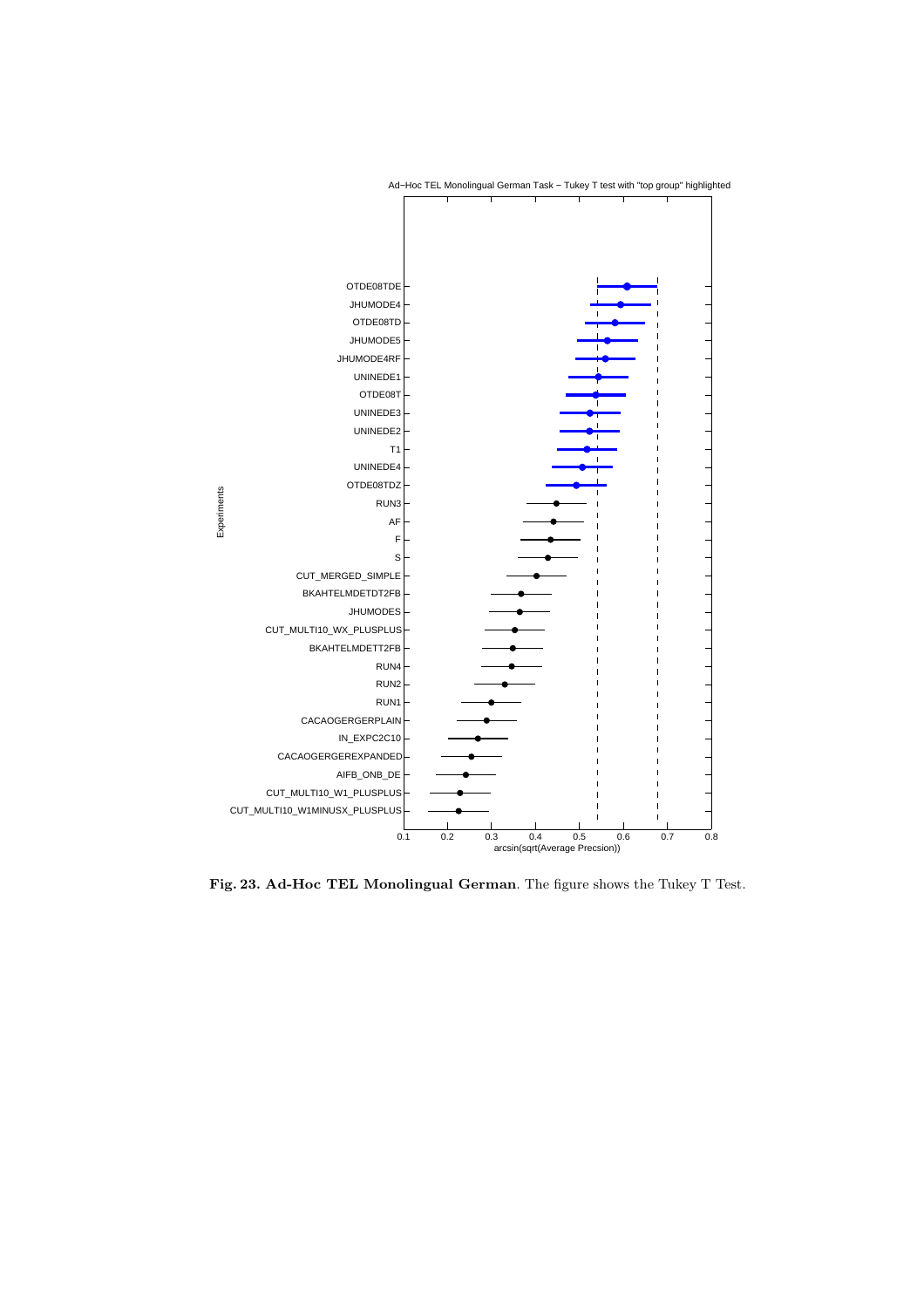Table 13. Ad-Hoc TEL Monolingual German. The table shows the first ten groups of the Tukey T Test.

| <b>Experiment DOI</b>                                                  | Groups |                |         |              |  |                  |              |              |             |                  |
|------------------------------------------------------------------------|--------|----------------|---------|--------------|--|------------------|--------------|--------------|-------------|------------------|
| 10.2415/AH-TEL-MONO-DE-CLEF2008.OPENTEXT.OTDE08TDE                     |        |                |         |              |  |                  |              |              |             |                  |
| 10.2415/AH-TEL-MONO-DE-CLEF2008.JHU-APL.JHUMODE4                       |        |                |         |              |  |                  |              |              |             |                  |
| 10.2415/AH-TEL-MONO-DE-CLEF2008.OPENTEXT.OTDE08TD                      |        | ХX             |         |              |  |                  |              |              |             |                  |
| 10.2415/AH-TEL-MONO-DE-CLEF2008.JHU-APL.JHUMODE5                       |        | <b>x x</b>     |         |              |  |                  |              |              |             |                  |
| 10.2415/AH-TEL-MONO-DE-CLEF2008.JHU-APL.JHUMODE4RF                     |        | <b>x x</b>     |         |              |  |                  |              |              |             |                  |
| 10.2415/AH-TEL-MONO-DE-CLEF2008.UNINE.UNINEDE1                         |        | <b>x</b> X X   |         |              |  |                  |              |              |             |                  |
| 10.2415/AH-TEL-MONO-DE-CLEF2008.OPENTEXT.OTDE08T                       |        | $\mathbf{x}$   | $X$ $X$ |              |  |                  |              |              |             |                  |
| 10.2415/AH-TEL-MONO-DE-CLEF2008.UNINE.UNINEDE3                         |        | <b>x x x x</b> |         |              |  |                  |              |              |             |                  |
| 10.2415/AH-TEL-MONO-DE-CLEF2008.UNINE.UNINEDE2                         |        | <b>x x x</b>   |         |              |  |                  |              |              |             |                  |
| 10.2415/AH-TEL-MONO-DE-CLEF2008.XEROX.T1                               |        | <b>XXXX</b>    |         |              |  |                  |              |              |             |                  |
| 10.2415/AH-TEL-MONO-DE-CLEF2008.UNINE.UNINEDE4                         |        | <b>x x x</b>   |         |              |  |                  |              |              |             |                  |
| 10.2415/AH-TEL-MONO-DE-CLEF2008.OPENTEXT.OTDE08TDZ                     |        | X X            |         | $X$ $X$ $X$  |  |                  |              |              |             |                  |
| 10.2415/AH-TEL-MONO-DE-CLEF2008.INESC.RUN3                             |        |                |         | <b>XXXXX</b> |  |                  |              |              |             |                  |
| 10.2415/AH-TEL-MONO-DE-CLEF2008.XEROX.AF                               |        |                |         | <b>XXXX</b>  |  |                  |              |              |             |                  |
| 10.2415/AH-TEL-MONO-DE-CLEF2008.XEROX.F                                |        |                |         |              |  | <b>XXXXXX</b>    |              |              |             |                  |
| 10.2415/AH-TEL-MONO-DE-CLEF2008.XEROX.S                                |        |                |         |              |  | <b>X X X X X</b> |              |              |             |                  |
| 10.2415/AH-TEL-MONO-DE-CLEF2008.CHEMNITZ.CUT_MERGED_SIMPLE             |        |                |         |              |  |                  | <b>XXXXX</b> |              |             |                  |
| 10.2415/AH-TEL-MONO-DE-CLEF2008.CHESHIRE.BKAHTELMDETDT2FB              |        |                |         |              |  |                  |              | <b>XXXXX</b> |             |                  |
| 10.2415/AH-TEL-MONO-DE-CLEF2008.JHU-APL.JHUMODES                       |        |                |         |              |  |                  |              |              | X X X X X X |                  |
| 10.2415/AH-TEL-MONO-DE-CLEF2008.CHEMNITZ.CUT_MULTI10_WX_PLUSPLUS       |        |                |         |              |  |                  |              |              |             | <b>x x x x x</b> |
| 10.2415/AH-TEL-MONO-DE-CLEF2008.CHESHIRE.BKAHTELMDETT2FB               |        |                |         |              |  |                  |              |              |             | <b>XXXXX</b>     |
| 10.2415/AH-TEL-MONO-DE-CLEF2008.INESC.RUN4                             |        |                |         |              |  | $\mathbf{x}$     |              |              |             | <b>XXXXX</b>     |
| 10.2415/AH-TEL-MONO-DE-CLEF2008.INESC.RUN2                             |        |                |         |              |  |                  |              |              |             | <b>x x x x x</b> |
| 10.2415/AH-TEL-MONO-DE-CLEF2008.INESC.RUN1                             |        |                |         |              |  |                  |              |              |             | <b>XXXXX</b>     |
| 10.2415/AH-TEL-MONO-DE-CLEF2008.XEROX-SAS.CACAOGERGERPLAIN             |        |                |         |              |  |                  |              |              |             | <b>x x x</b>     |
| 10.2415/AH-TEL-MONO-DE-CLEF2008.ISI.IN_EXPC2C10                        |        |                |         |              |  |                  |              |              |             | <b>x x x</b>     |
| 10.2415/AH-TEL-MONO-DE-CLEF2008.XEROX-SAS.CACAOGERGEREXPANDED          |        |                |         |              |  |                  |              |              |             | <b>XXX</b>       |
| 10.2415/AH-TEL-MONO-DE-CLEF2008.KARLSRUHE.AIFB_ONB_DE                  |        |                |         |              |  |                  |              |              |             | $X$ $X$          |
| 10.2415/AH-TEL-MONO-DE-CLEF2008.CHEMNITZ.CUT_MULTI10_W1_PLUSPLUS       |        |                |         |              |  |                  |              |              |             | $X$ $X$          |
| 10.2415/AH-TEL-MONO-DE-CLEF2008.CHEMNITZ.CUT_MULTI10_W1MINUSX_PLUSPLUS |        |                |         |              |  |                  |              |              |             |                  |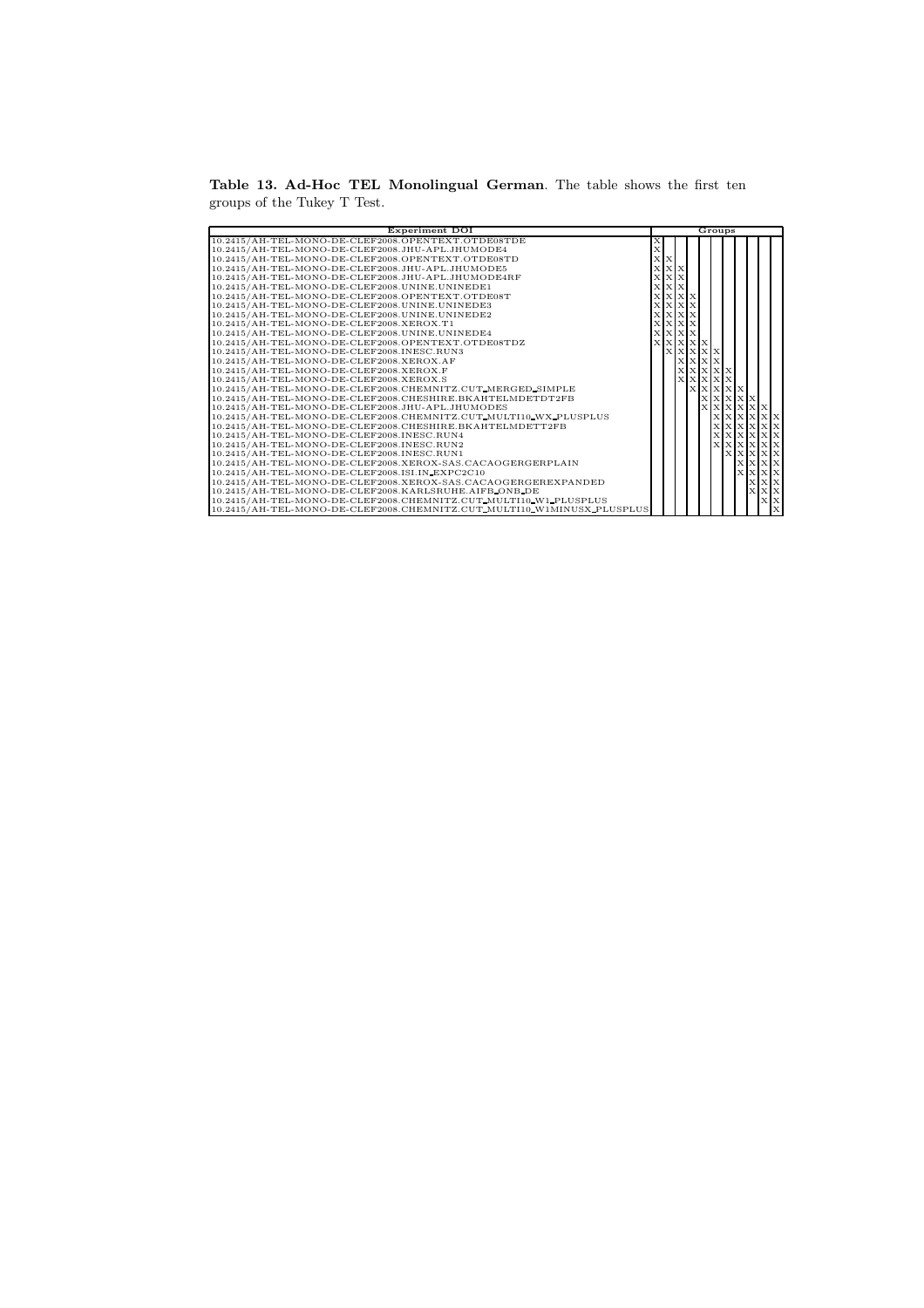

Fig. 24. Ad-Hoc TEL Bilingual German. Experiments grouped according to the Tukey T Test.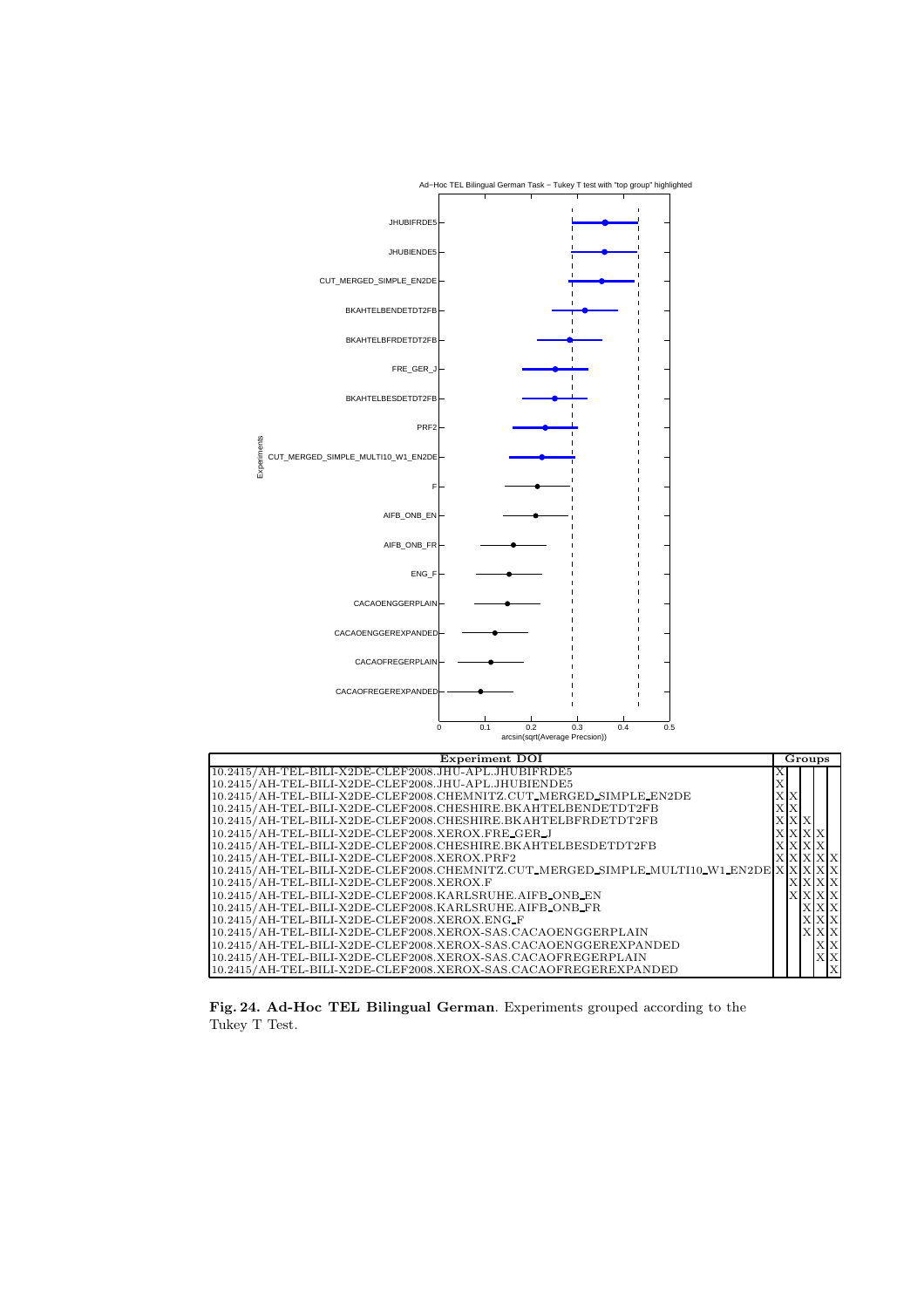

Fig. 25. Ad-Hoc Monolingual Persian. The figure shows the Tukey T Test.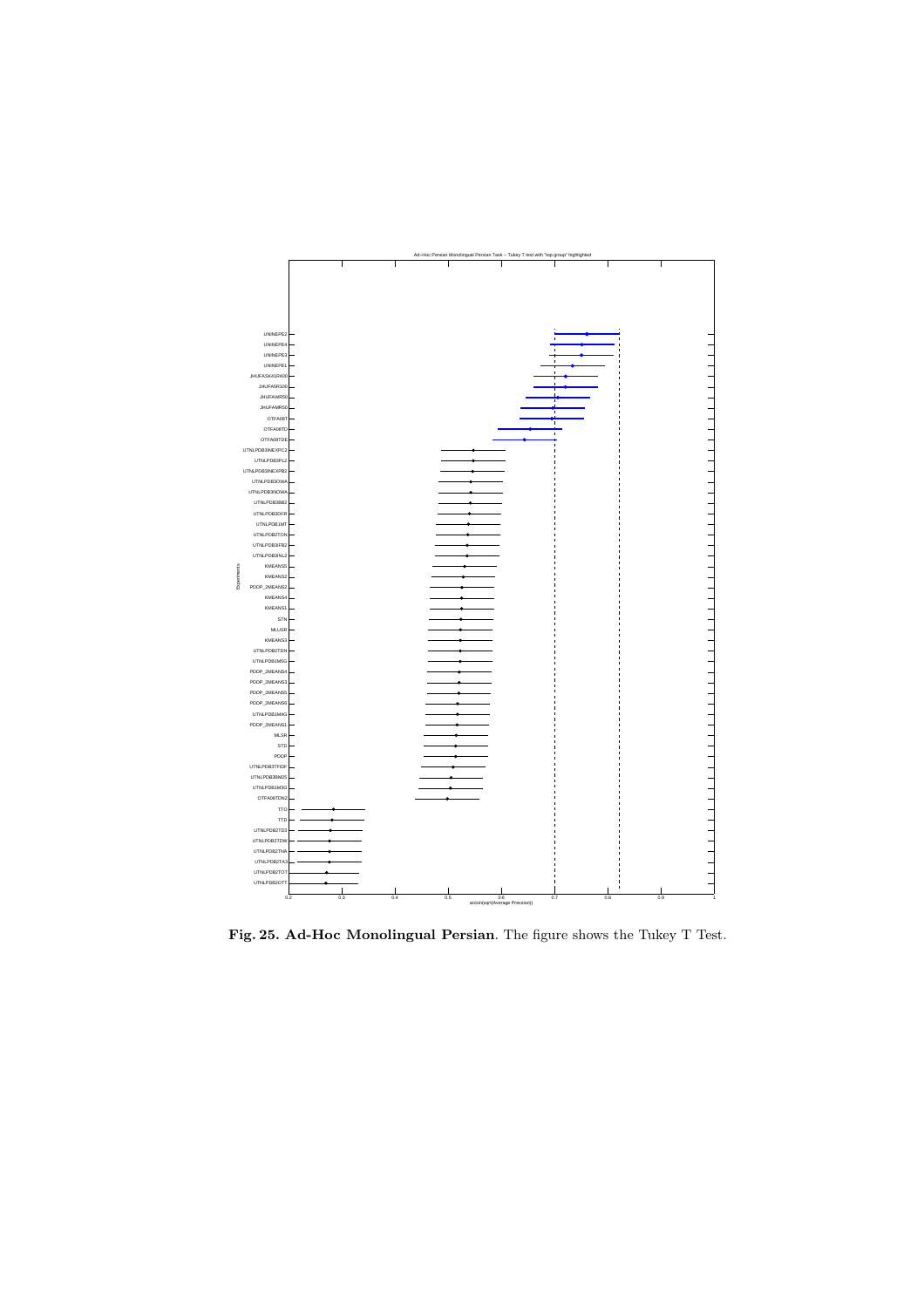Table 14. Ad-Hoc Monolingual Persian. The table shows the first ten groups of the Tukey T Test.

| <b>Experiment DOI</b>                                             |   | Groups       |              |             |   |
|-------------------------------------------------------------------|---|--------------|--------------|-------------|---|
| 10.2415/AH-PERSIAN-MONO-FA-CLEF2008.UNINE.UNINEPE2                |   |              |              |             |   |
| 10.2415/AH-PERSIAN-MONO-FA-CLEF2008.UNINE.UNINEPE4                | Х |              |              |             |   |
| 10.2415/AH-PERSIAN-MONO-FA-CLEF2008.UNINE.UNINEPE3                | Х |              |              |             |   |
| 10.2415/AH-PERSIAN-MONO-FA-CLEF2008.UNINE.UNINEPE1                | X |              |              |             |   |
| 10.2415/AH-PERSIAN-MONO-FA-CLEF2008.JHU-APL.JHUFASK41R400         | Х |              |              |             |   |
| 10.2415/AH-PERSIAN-MONO-FA-CLEF2008.JHU-APL.JHUFA5R100            | Х |              |              |             |   |
| 10.2415/AH-PERSIAN-MONO-FA-CLEF2008.JHU-APL.JHUFAWR50             | Х |              |              |             |   |
| 10.2415/AH-PERSIAN-MONO-FA-CLEF2008.JHU-APL.JHUFAMR50             | X |              |              |             |   |
| 10.2415/AH-PERSIAN-MONO-FA-CLEF2008.OPENTEXT.OTFA08T              | Х |              |              |             |   |
| 10.2415/AH-PERSIAN-MONO-FA-CLEF2008.OPENTEXT.OTFA08TD             | X | х            |              |             |   |
| 10.2415/AH-PERSIAN-MONO-FA-CLEF2008.OPENTEXT.OTFA08TDE            | X | X X          |              |             |   |
| 10.2415/AH-PERSIAN-MONO-FA-CLEF2008.TEHRAN-NLPDB2.UTNLPDB3INEXPC2 |   |              | <b>x x x</b> |             |   |
| 10.2415/AH-PERSIAN-MONO-FA-CLEF2008.TEHRAN-NLPDB2.UTNLPDB3PL2     |   | х            | X X          |             |   |
| 10.2415/AH-PERSIAN-MONO-FA-CLEF2008.TEHRAN-NLPDB2.UTNLPDB3INEXPB2 |   | X            | <b>x</b> x   |             |   |
| 10.2415/AH-PERSIAN-MONO-FA-CLEF2008.TEHRAN-NLPDB2.UTNLPDB3OWA     |   | Х            | X X          |             |   |
| 10.2415/AH-PERSIAN-MONO-FA-CLEF2008.TEHRAN-NLPDB2.UTNLPDB3NOWA    |   | Х            | X X          |             |   |
| 10.2415/AH-PERSIAN-MONO-FA-CLEF2008.TEHRAN-NLPDB2.UTNLPDB3BB2     |   | X            | $X$ $X$      |             |   |
|                                                                   |   | X            | X            | $\bf{x}$    |   |
| 10.2415/AH-PERSIAN-MONO-FA-CLEF2008.TEHRAN-NLPDB2.UTNLPDB3DFR     |   |              |              |             |   |
| 10.2415/AH-PERSIAN-MONO-FA-CLEF2008.TEHRAN-NLPDB.UTNLPDB1MT       |   | X            | $X$ $X$      |             |   |
| 10.2415/AH-PERSIAN-MONO-FA-CLEF2008.TEHRAN-NLP.UTNLPDB2TON        |   | х            | X X          |             |   |
| 10.2415/AH-PERSIAN-MONO-FA-CLEF2008.TEHRAN-NLPDB2.UTNLPDB3IFB2    |   | X            | $X$ $X$      |             |   |
| 10.2415/AH-PERSIAN-MONO-FA-CLEF2008.TEHRAN-NLPDB2.UTNLPDB3INL2    |   | $\mathbf{x}$ | x x          |             |   |
| 10.2415/AH-PERSIAN-MONO-FA-CLEF2008.TEHRAN-IRDB.KMEANS5           |   |              | xlx          |             |   |
| 10.2415/AH-PERSIAN-MONO-FA-CLEF2008.TEHRAN-IRDB.KMEANS2           |   |              | хlх          |             |   |
| 10.2415/AH-PERSIAN-MONO-FA-CLEF2008.TEHRAN-IRDB.PDDP_2MEANS2      |   |              | Х            | X           |   |
| 10.2415/AH-PERSIAN-MONO-FA-CLEF2008.TEHRAN-IRDB.KMEANS4           |   |              | X            | Х           |   |
| 10.2415/AH-PERSIAN-MONO-FA-CLEF2008.TEHRAN-IRDB.KMEANS1           |   |              | Х            | X           |   |
| 10.2415/AH-PERSIAN-MONO-FA-CLEF2008.TEHRAN-NLP.STN                |   |              | Х            | $\mathbf x$ |   |
| 10.2415/AH-PERSIAN-MONO-FA-CLEF2008.TEHRAN-SEC.MLUSR              |   |              | Х            | Х           |   |
| 10.2415/AH-PERSIAN-MONO-FA-CLEF2008.TEHRAN-IRDB.KMEANS3           |   |              | X            | X           |   |
| 10.2415/AH-PERSIAN-MONO-FA-CLEF2008.TEHRAN-NLP.UTNLPDB2TDN        |   |              | X            | $\bf{x}$    |   |
| 10.2415/AH-PERSIAN-MONO-FA-CLEF2008.TEHRAN-NLPDB.UTNLPDB1M5G      |   |              |              | Х           |   |
| 10.2415/AH-PERSIAN-MONO-FA-CLEF2008.TEHRAN-IRDB.PDDP_2MEANS4      |   |              |              | X           |   |
| 10.2415/AH-PERSIAN-MONO-FA-CLEF2008.TEHRAN-IRDB.PDDP_2MEANS3      |   |              |              | Х           |   |
| 10.2415/AH-PERSIAN-MONO-FA-CLEF2008.TEHRAN-IRDB.PDDP_2MEANS5      |   |              |              | Х           |   |
| 10.2415/AH-PERSIAN-MONO-FA-CLEF2008.TEHRAN-IRDB.PDDP_2MEANS6      |   |              |              | Х           |   |
| 10.2415/AH-PERSIAN-MONO-FA-CLEF2008.TEHRAN-NLPDB.UTNLPDB1M4G      |   |              |              | X           |   |
| 10.2415/AH-PERSIAN-MONO-FA-CLEF2008.TEHRAN-IRDB.PDDP_2MEANS1      |   |              |              | х           |   |
| 10.2415/AH-PERSIAN-MONO-FA-CLEF2008.TEHRAN-SEC.MLSR               |   |              |              | X           |   |
| 10.2415/AH-PERSIAN-MONO-FA-CLEF2008.TEHRAN-NLP.STD                |   |              |              | Х           |   |
| 10.2415/AH-PERSIAN-MONO-FA-CLEF2008.TEHRAN-IRDB.PDDP              |   |              |              | х           |   |
| 10.2415/AH-PERSIAN-MONO-FA-CLEF2008.TEHRAN-NLPDB2.UTNLPDB3TFIDF   |   |              |              | X           |   |
| 10.2415/AH-PERSIAN-MONO-FA-CLEF2008.TEHRAN-NLPDB2.UTNLPDB3BM25    |   |              |              | X           |   |
| 10.2415/AH-PERSIAN-MONO-FA-CLEF2008.TEHRAN-NLPDB.UTNLPDB1M3G      |   |              |              | Х           |   |
| 10.2415/AH-PERSIAN-MONO-FA-CLEF2008.OPENTEXT.OTFA08TDNZ           |   |              |              | X           |   |
| 10.2415/AH-PERSIAN-MONO-FA-CLEF2008.TEHRAN-NLP.TTO                |   |              |              |             | х |
| 10.2415/AH-PERSIAN-MONO-FA-CLEF2008.TEHRAN-NLP.TTD                |   |              |              |             | Х |
| 10.2415/AH-PERSIAN-MONO-FA-CLEF2008.TEHRAN-NLP.UTNLPDB2TD3        |   |              |              |             | Х |
| 10.2415/AH-PERSIAN-MONO-FA-CLEF2008.TEHRAN-NLP.UTNLPDB2TDW        |   |              |              |             | Х |
|                                                                   |   |              |              |             |   |
| 10.2415/AH-PERSIAN-MONO-FA-CLEF2008.TEHRAN-NLP.UTNLPDB2TNA        |   |              |              |             | х |
| 10.2415/AH-PERSIAN-MONO-FA-CLEF2008.TEHRAN-NLP.UTNLPDB2TA3        |   |              |              |             | Х |
| 10.2415/AH-PERSIAN-MONO-FA-CLEF2008.TEHRAN-NLP.UTNLPDB2TOT        |   |              |              |             | х |
| 10.2415/AH-PERSIAN-MONO-FA-CLEF2008.TEHRAN-NLP.UTNLPDB2OTT        |   |              |              |             | Х |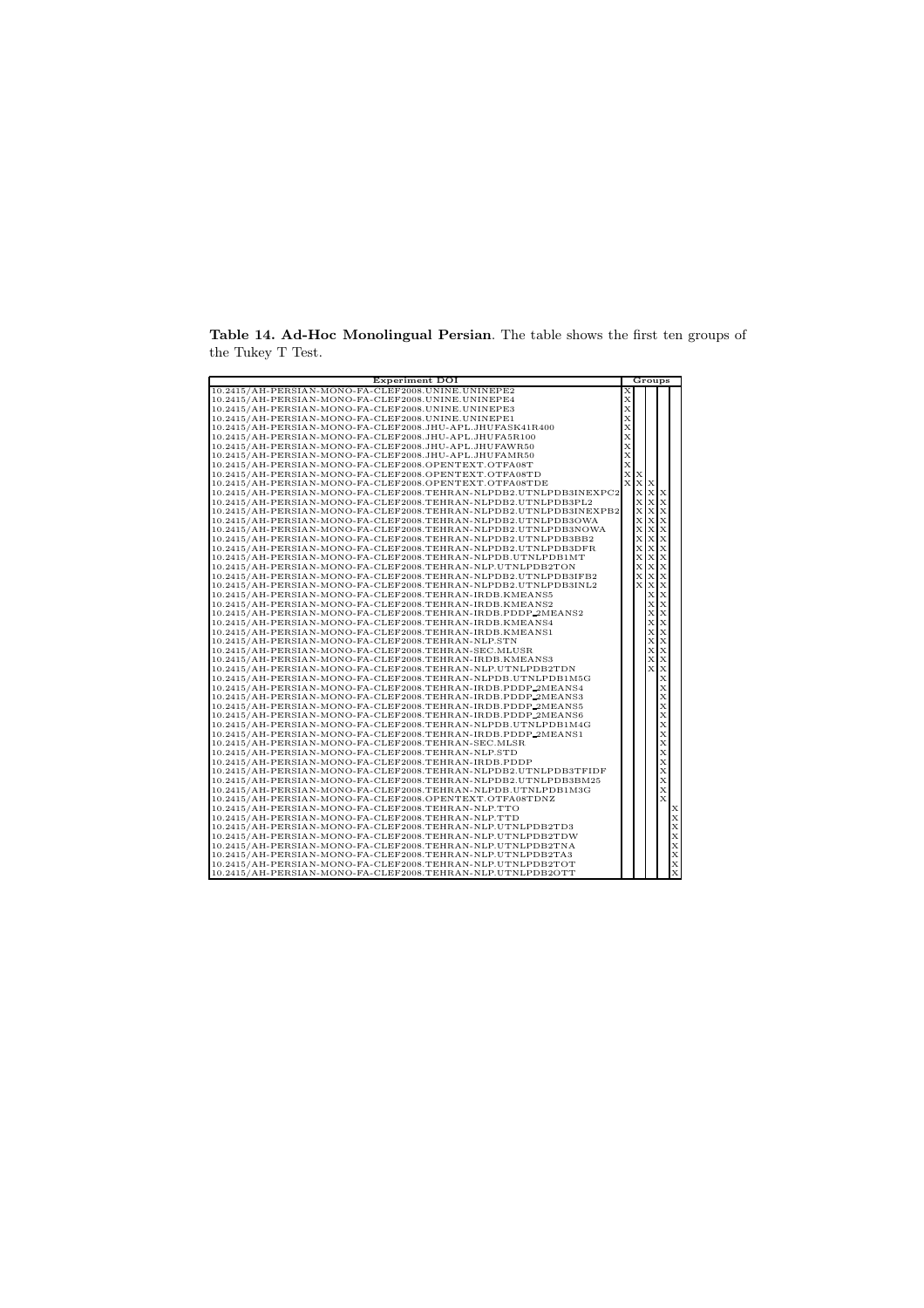

Fig. 26. Ad-Hoc Bilingual Persian. Experiments grouped according to the Tukey T Test.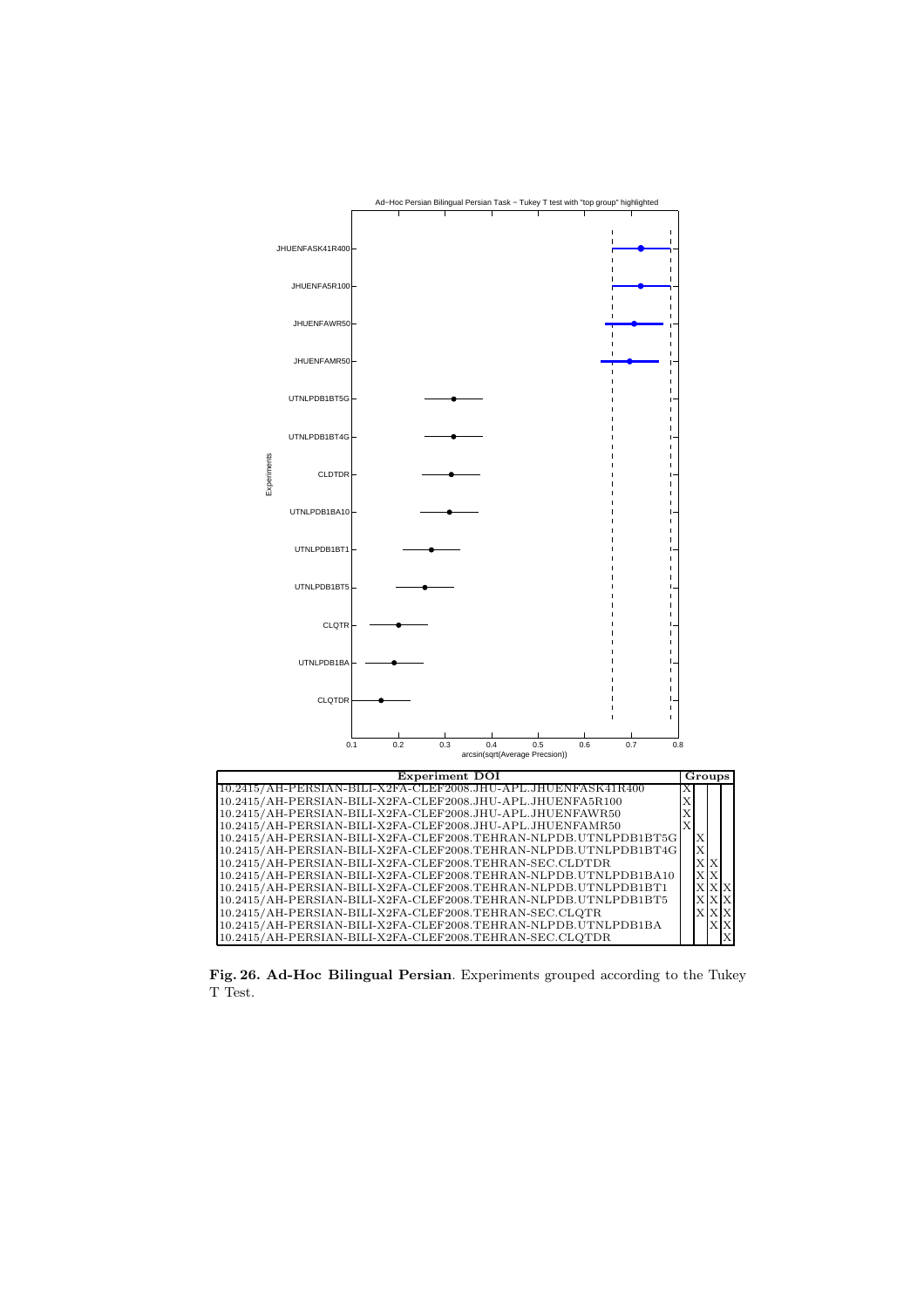

Fig. 27. Robust Monolingual English. Experiments grouped according to the Tukey T Test.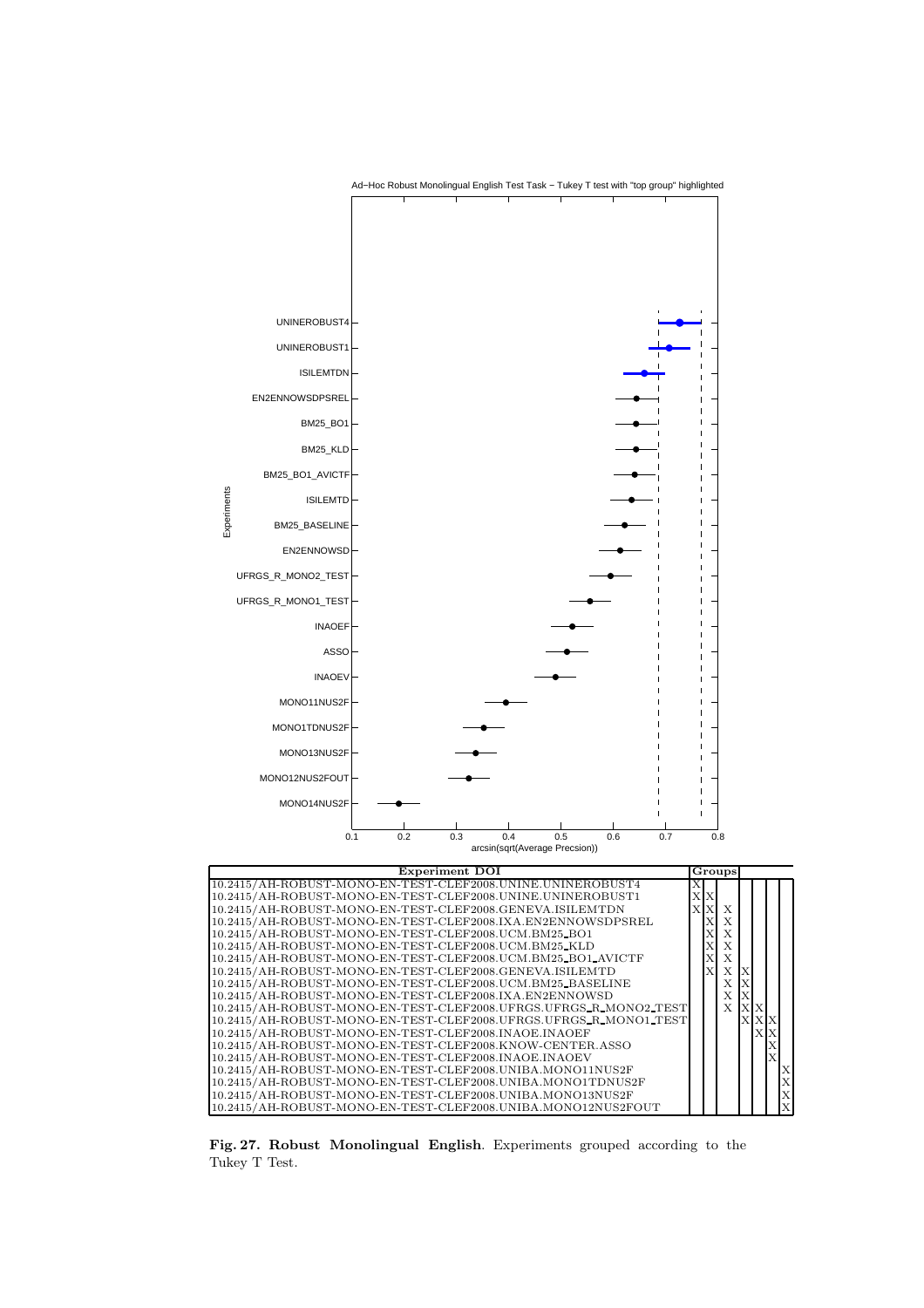

Fig. 28. Robust Bilingual English. Experiments grouped according to the Tukey T Test.

10.2415/AH-ROBUST-BILI-X2EN-TEST-CLEF2008.UNIBA.CROSS1NUS2F X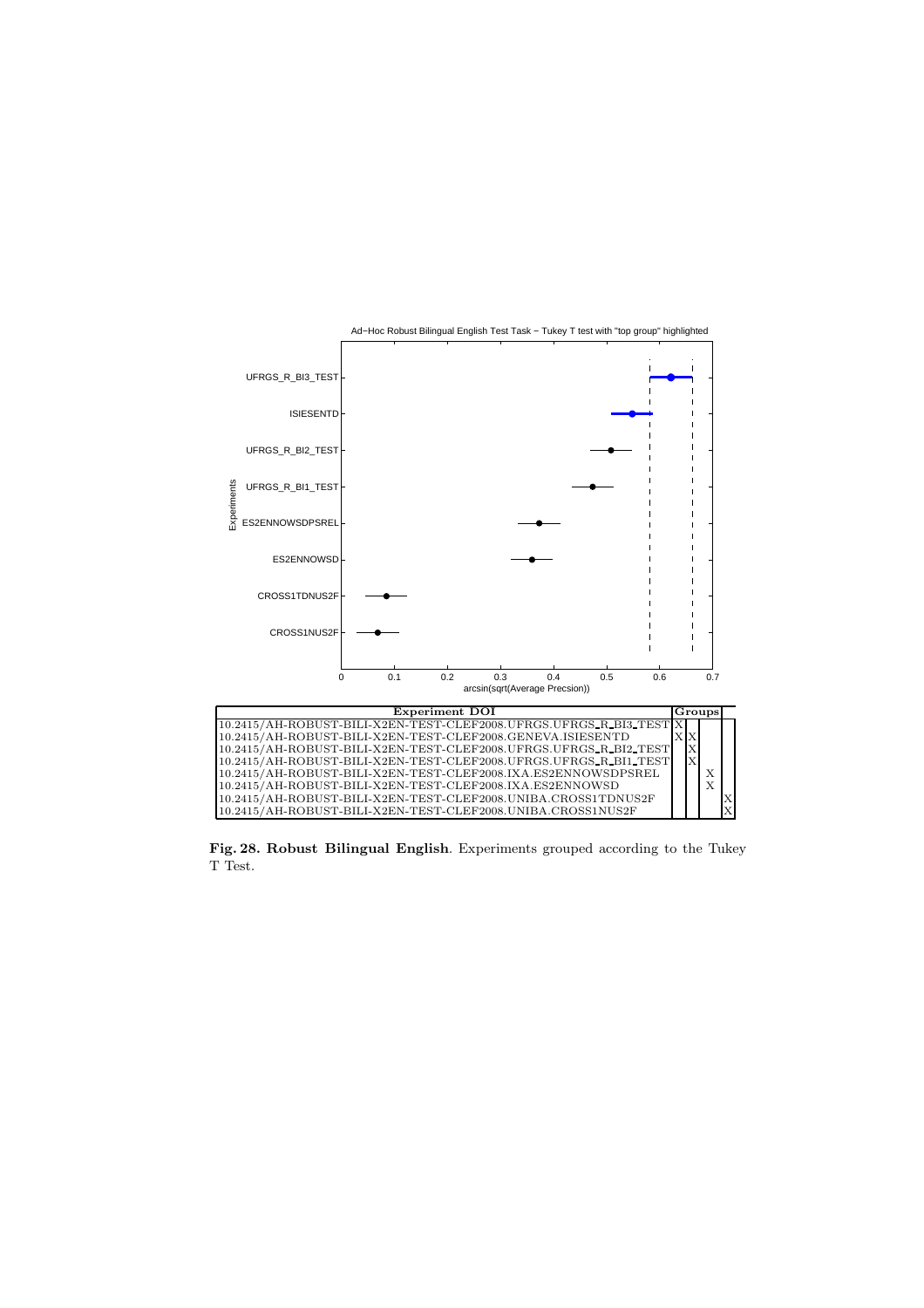

Ad-Hoc Robust Word Sense Disambiguation Monolingual English Test Task - Tukey T test with "top group"

Fig. 29. Robust WSD Monolingual English. The figure shows the Tukey T Test.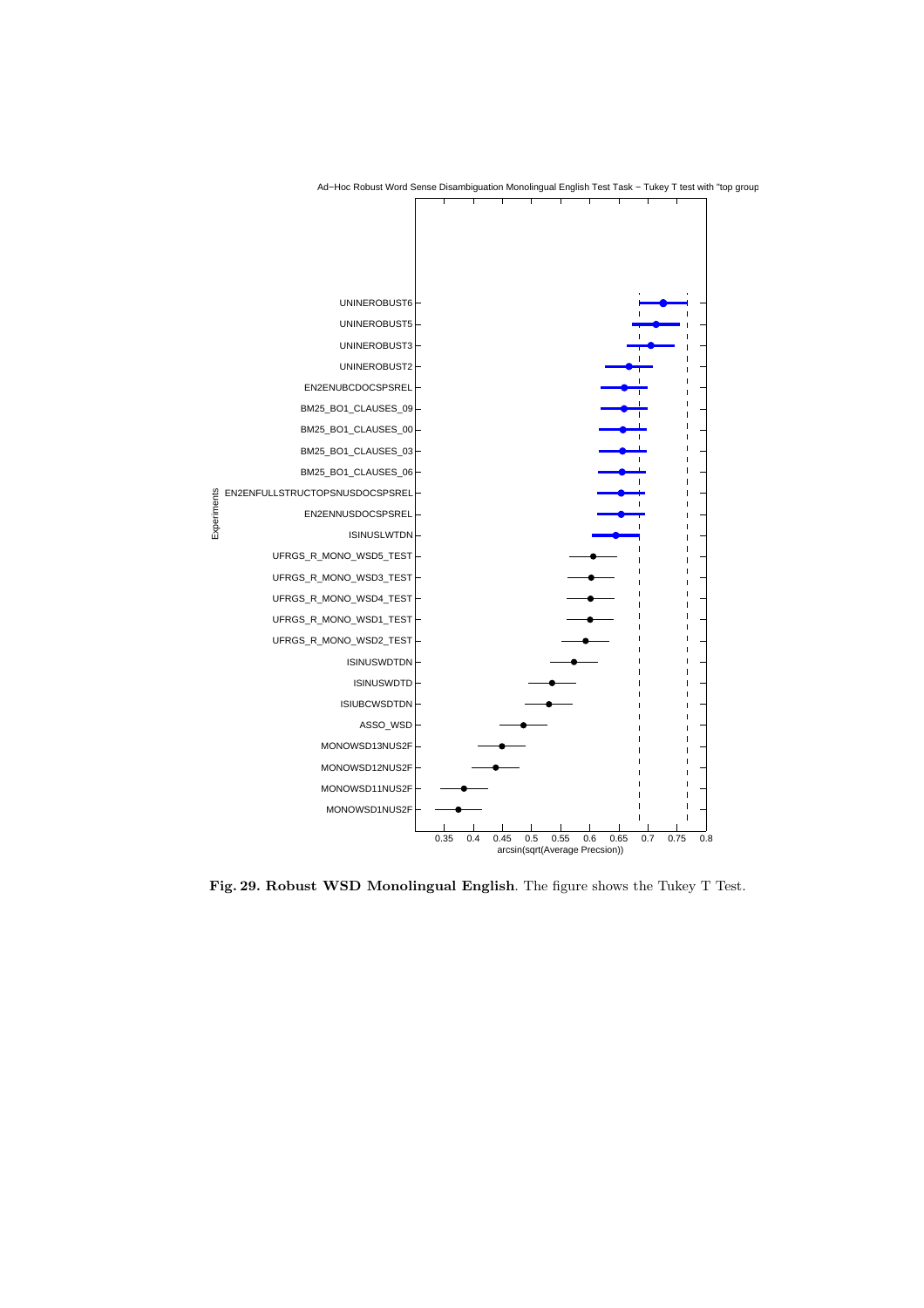Table 15. Robust WSD Monolingual English. The table shows the first ten groups of the Tukey T Test.

| Experiment DOI                                                                   |              |           |                |    | Groups      |              |            |
|----------------------------------------------------------------------------------|--------------|-----------|----------------|----|-------------|--------------|------------|
| 10.2415/AH-ROBUST-WSD-MONO-EN-TEST-CLEF2008.UNINE.UNINEROBUST6                   |              |           |                |    |             |              |            |
| 10.2415/AH-ROBUST-WSD-MONO-EN-TEST-CLEF2008.UNINE.UNINEROBUST5                   |              |           |                |    |             |              |            |
| 10.2415/AH-ROBUST-WSD-MONO-EN-TEST-CLEF2008.UNINE.UNINEROBUST3                   |              |           |                |    |             |              |            |
| 10.2415/AH-ROBUST-WSD-MONO-EN-TEST-CLEF2008.UNINE.UNINEROBUST2                   | $\mathbf{x}$ | <b>x</b>  |                |    |             |              |            |
| 10.2415/AH-ROBUST-WSD-MONO-EN-TEST-CLEF2008.IXA.EN2ENUBCDOCSPSREL                | $\mathbf x$  | Ιx        |                |    |             |              |            |
| 10.2415/AH-ROBUST-WSD-MONO-EN-TEST-CLEF2008.UCM.BM25_BO1_CLAUSES_09              | X            |           |                |    |             |              |            |
| 10.2415/AH-ROBUST-WSD-MONO-EN-TEST-CLEF2008.UCM.BM25_BO1_CLAUSES_00              |              |           |                |    |             |              |            |
| 10.2415/AH-ROBUST-WSD-MONO-EN-TEST-CLEF2008.UCM.BM25_BO1_CLAUSES_03              |              |           |                |    |             |              |            |
| 10.2415/AH-ROBUST-WSD-MONO-EN-TEST-CLEF2008.UCM.BM25_BO1_CLAUSES_06              | X            |           |                |    |             |              |            |
| 10.2415/AH-ROBUST-WSD-MONO-EN-TEST-CLEF2008.IXA.EN2ENFULLSTRUCTOPSNUSDOCSPSREL X |              | <b>XX</b> |                |    |             |              |            |
| 10.2415/AH-ROBUST-WSD-MONO-EN-TEST-CLEF2008.IXA.EN2ENNUSDOCSPSREL                | x            |           | X X            |    |             |              |            |
| 10.2415/AH-ROBUST-WSD-MONO-EN-TEST-CLEF2008.GENEVA.ISINUSLWTDN                   |              | $X$ $X$   |                |    |             |              |            |
| 10.2415/AH-ROBUST-WSD-MONO-EN-TEST-CLEF2008.UFRGS.UFRGS_R_MONO_WSD5_TEST         |              |           | $\mathbf{x}$   |    |             |              |            |
| 10.2415/AH-ROBUST-WSD-MONO-EN-TEST-CLEF2008.UFRGS.UFRGS_R_MONO_WSD3_TEST         |              |           | X <sub>X</sub> |    |             |              |            |
| 10.2415/AH-ROBUST-WSD-MONO-EN-TEST-CLEF2008.UFRGS.UFRGS_R_MONO_WSD4_TEST         |              |           | <b>x x x</b>   |    |             |              |            |
| 10.2415/AH-ROBUST-WSD-MONO-EN-TEST-CLEF2008.UFRGS.UFRGS.R_MONO_WSD1_TEST         |              |           | <b>XXX</b>     |    |             |              |            |
| 10.2415/AH-ROBUST-WSD-MONO-EN-TEST-CLEF2008.UFRGS.UFRGS_R_MONO_WSD2_TEST         |              |           | <b>XXX</b>     |    |             |              |            |
| 10.2415/AH-ROBUST-WSD-MONO-EN-TEST-CLEF2008.GENEVA.ISINUSWDTDN                   |              |           | $\mathbf{x}$   |    |             |              |            |
| 10.2415/AH-ROBUST-WSD-MONO-EN-TEST-CLEF2008.GENEVA.ISINUSWDTD                    |              |           |                | XX |             |              |            |
| 10.2415/AH-ROBUST-WSD-MONO-EN-TEST-CLEF2008.GENEVA.ISIUBCWSDTDN                  |              |           |                |    | $X$ $X$ $X$ |              |            |
| 10.2415/AH-ROBUST-WSD-MONO-EN-TEST-CLEF2008.KNOW-CENTER.ASSO_WSD                 |              |           |                |    |             | <b>x x x</b> |            |
| 10.2415/AH-ROBUST-WSD-MONO-EN-TEST-CLEF2008.UNIBA.MONOWSD13NUS2F                 |              |           |                |    |             |              | <b>XXX</b> |
| 10.2415/AH-ROBUST-WSD-MONO-EN-TEST-CLEF2008.UNIBA.MONOWSD12NUS2F                 |              |           |                |    |             |              | $X$ $X$    |
| 10.2415/AH-ROBUST-WSD-MONO-EN-TEST-CLEF2008.UNIBA.MONOWSD11NUS2F                 |              |           |                |    |             |              |            |
| 10.2415/AH-ROBUST-WSD-MONO-EN-TEST-CLEF2008.UNIBA.MONOWSD1NUS2F                  |              |           |                |    |             |              |            |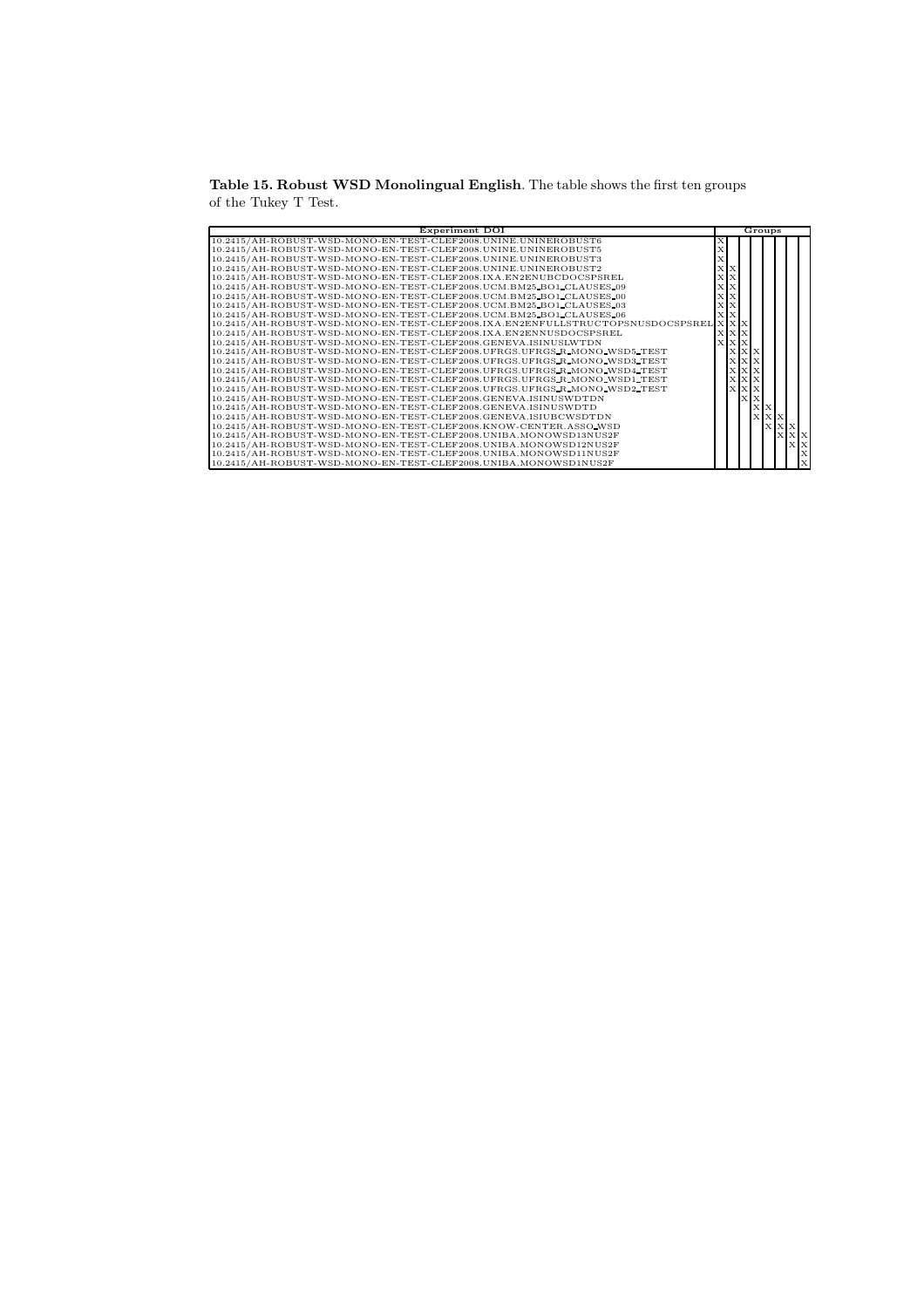

Ad-Hoc Robust Word Sense Disambiguation Bilingual English Test Task - Tukey T test with "top group" higl

Fig. 30. Robust WSD Bilingual English. Experiments grouped according to the Tukey T Test.

# 7 Conclusions

The ad hoc task this year has been almost completely renovated with new collections and new tasks. For all three tasks, we have been very happy with number of participants. However, it is really too soon to be able to provide any deep analysis of the results obtained. This is left to the post-workshop proceedings. In any case, it is our intention to run all three tasks for a second year both in order to provide participants with another chance to test their systems after refinement and tuning on the basis of this year's experiments and also to be able to create useful and consolidated test collections. In particular, for both the TEL and Persian tasks, we intend to perform some experiments on this year's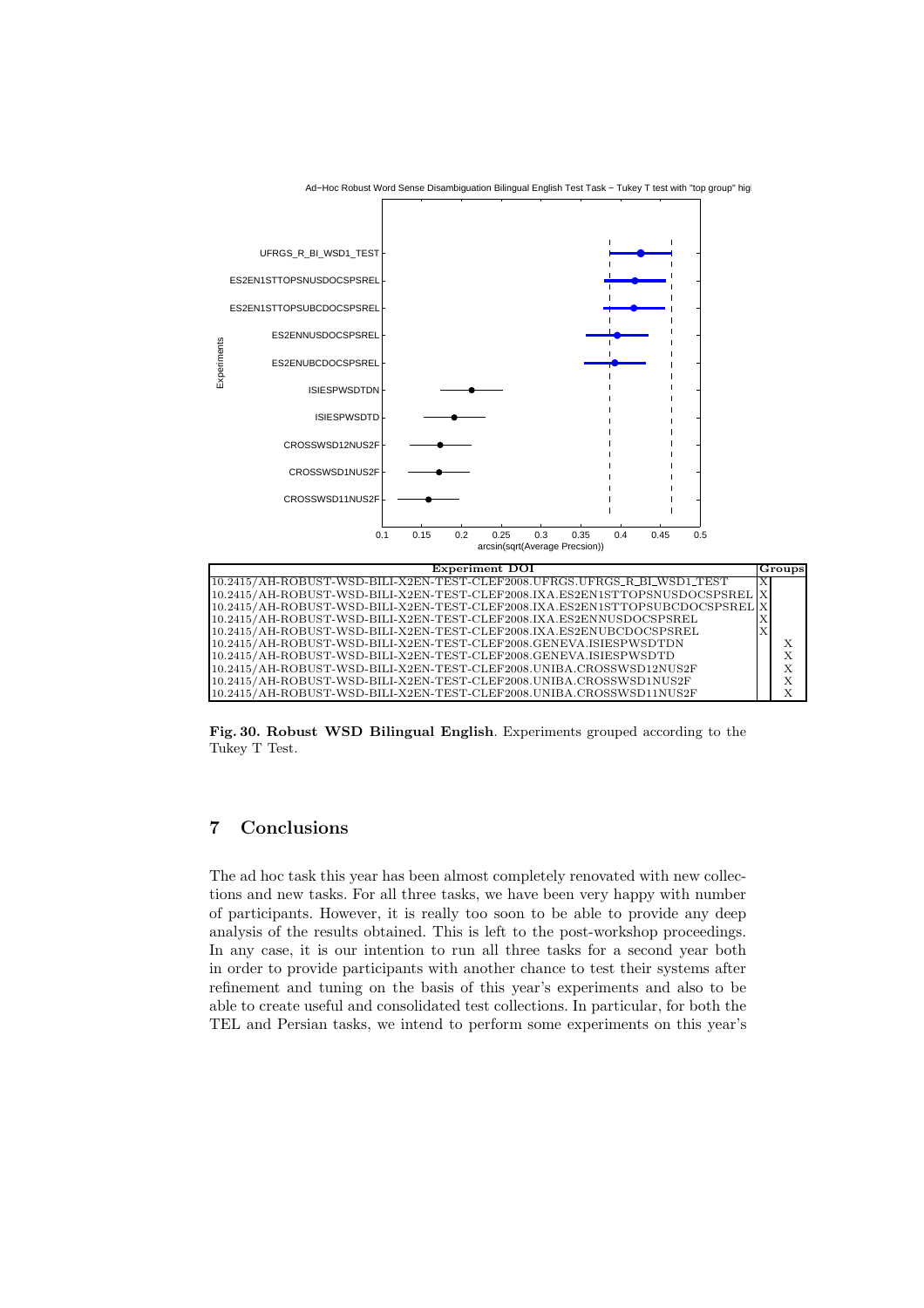test collections in order to verify their stability. The results will be reported in the Proceedings.

From our first impressions of the results of the TEL task, it would appear that there is no need for systems to apply any dedicated processing to handle the specificity of these collections (very sparse, essentially multilingual data) and that traditional IR and CLIR approaches can perform well with no extra boosting. However, we feel that it is too early to make such assumptions; many more experiments are needed.

The Persian task continued in the tradition of the CLEF ad hoc retrieval tasks on newspaper collections. The first results seem to confirm that the traditional IR/CLIR approaches port well to "new" languages - where by "new" we intend languages which have not been subjected to a lot of testing and experimental IR studies previously.

The robust exercise had, for the first time, the additional goal of measuring to what extent IR systems could profit from automatic word sense disambiguation information. The conclusions are mixed: while some top scoring groups did manage to improve the results using WSD information by aprox. 1 MAP percentage point (aprox. 4 MAP percentage points in the cross-language exercise) and the best monolingual GMAP score was for a WSD run (0.27 percentage points), the best scores for the rest came from systems which did not use WSD information. Given the relatively short time that the participants had to try effective ways of using the word sense information we think that these results are positive, but we think that a subsequent evaluation exercise would be needed for participants to further develop their systems.

## 8 Acknowledgements

The TEL task was studied in order to provide useful input to The European Library (TEL); we express our gratitude in particular to Jill Cousins, Programme Director, and Sjoerd Siebinga, Technical Developer of TEL. Vivien Petras, GESIS-IZ Social Science Information Centre, Germany, and Nicolas Moreau, Evaluation and Language Resources Distribution Agency, France, were responsible for the creation of the topics and the supervision of the relevance assessment work for the ONB and BNF data respectively. We thank them for their valuable assistance.

We should also like to acknowledge the enormous contribution to the coordination of the Persian task made by the Data Base Research group of the University of Tehran and in particular to Abolfazl AleAhmad and Hadi Amiri. They were responsible for the preparation of the set of topics for the Hamshahri collection in Farsi and English and for the subsequent relevance assessments.

The robust task was partially funded by the Ministry of Education (project KNOW TIN2006-15049) and the European Commission (project KYOTO ICT-2007-211423). We would like to acknowledge the invaluable suggestions and practical assistance of Arantxa Otegi, German Rigau and Piek Vossen. In particular, Arantxa was responsible for the XML coding of the word sense disambiguation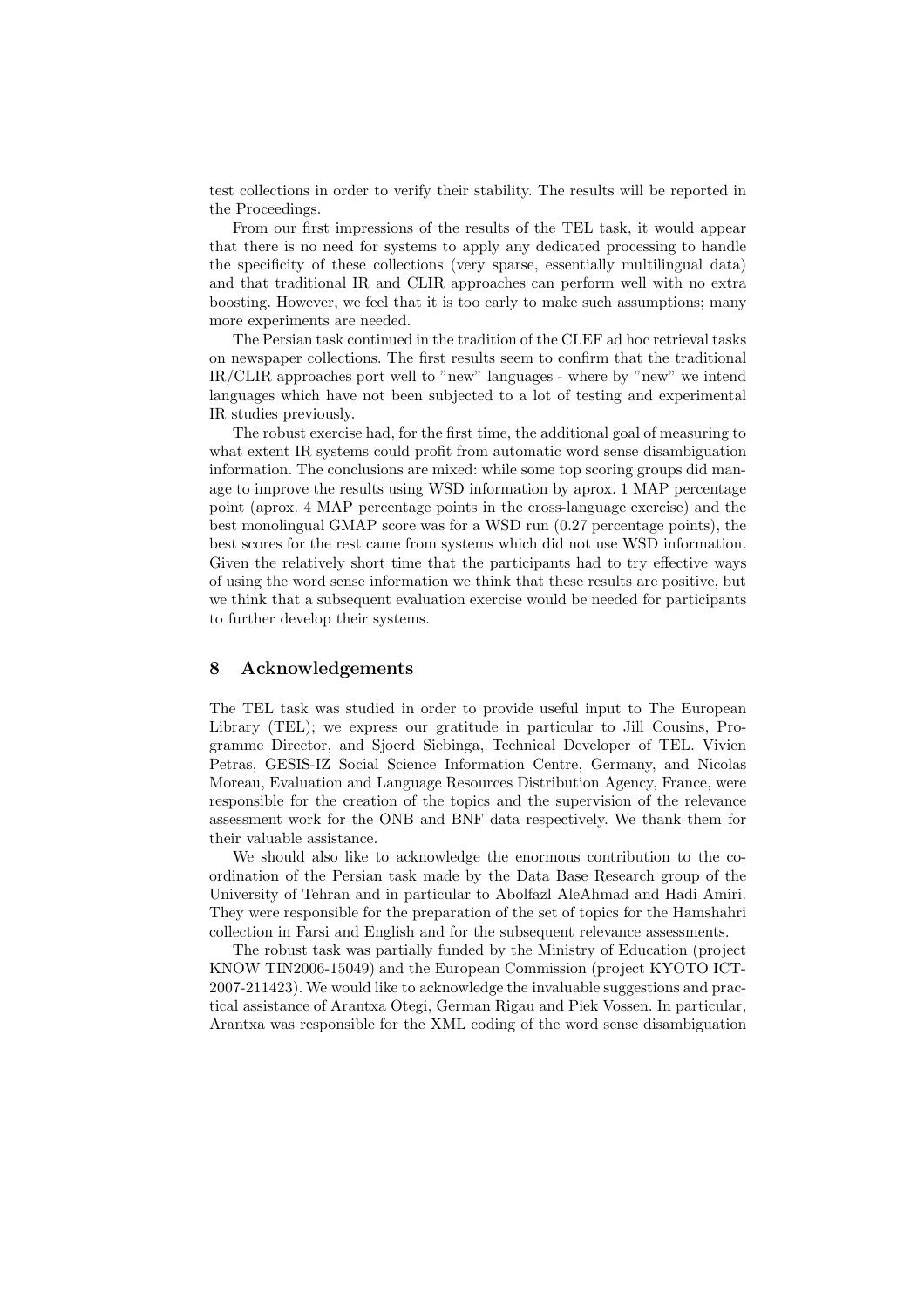results. We also want to thank Oier Lopez de Lacalle, who runs the UBC WSD system, and Yee Seng Chan, Hwee Tou Ng and Zhi Zhong, who run the NUS WSD system. Their generous contribution was invaluable to run this exercise.

## References

- 1. Aghazade, Z., Dehghani, N., Farzinvash, L., Rahimi, R., AleAhmad, A., Amiri, H., Oroumchian, F.: Fusion of Retrieval Models at CLEF 2008 Ad-Hoc Persian Track. In this volume.
- 2. Agirre, E., Lopez de Lacalle, O.: UBC-ALM: Combining k-NN with SVD for WSD. In Proceedings of the 4th International Workshop on Semantic Evaluations (SemEval 2007), Prague, Czech Republic (2007) 341–345
- 3. Agirre, E., Magnini, B., Lopez de Lacalle, O., Otegi, A., Rigau, G., Vossen, P.: SemEval-2007 Task01: Evaluating WSD on Cross-Language Information Retrieval. In Proceedings of CLEF 2007 Workshop, Budapest, Hungary (2007).
- 4. Agosti, M., Di Nunzio, G.M., Ferro, N.: A Proposal to Extend and Enrich the Scientific Data Curation of Evaluation Campaigns. In Sakay, T., Sanderson, M., Evans, D.K., eds.: Proc. 1st International Workshop on Evaluating Information Access (EVIA 2007), National Institute of Informatics, Tokyo, Japan (2007) 62–73
- 5. Agosti, M., Di Nunzio, G.M., Ferro, N.: The Importance of Scientific Data Curation for Evaluation Campaigns. In Thanos, C., Borri, F., eds.: DELOS Conference 2007 Working Notes, ISTI-CNR, Gruppo ALI, Pisa, Italy 185–193
- 6. Agosti, M., Di Nunzio, G.M., Ferro, N.: Scientific Data of an Evaluation Campaign: Do We Properly Deal With Them? In Peters, C., Clough, P., Gey, F.C., Karlgren, J., Magnini, B., Oard, D.W., de Rijke, M., Stempfhuber, M., eds.: Evaluation of Multilingual and Multi-modal Information Retrieval : Seventh Workshop of the Cross–Language Evaluation Forum (CLEF 2006). Revised Selected Papers, Lecture Notes in Computer Science (LNCS) 4730, Springer, Heidelberg, Germany (2007) 11–20
- 7. AleAhmad, A., Kamalloo, E., Zareh, A.,Rahgozar, M., Oroumchian, F.: Cross Language Experiments at Persian@CLEF 2008. In this volume.
- 8. Basile, P., Caputo, A., Semeraro, G.: UNIBA-SENSE at CLEF 2008: SEmantic N-levels Search Engine. In this volume.
- 9. Braschler, M.: CLEF 2003 Overview of results. In Peters, C., Braschler, M., Gonzalo, J., Kluck, M., eds.: Comparative Evaluation of Multilingual Information Access Systems: Fourth Workshop of the Cross–Language Evaluation Forum (CLEF 2003) Revised Selected Papers, Lecture Notes in Computer Science (LNCS) 3237, Springer, Heidelberg, Germany (2004) 44–63
- 10. Braschler, M., Peters, C.: CLEF 2003 Methodology and Metrics. In Peters, C., Braschler, M., Gonzalo, J., Kluck, M., eds.: Comparative Evaluation of Multilingual Information Access Systems: Fourth Workshop of the Cross–Language Evaluation Forum (CLEF 2003) Revised Selected Papers, Lecture Notes in Computer Science (LNCS) 3237, Springer, Heidelberg, Germany (2004) 7–20
- 11. Bosca, A., Dini, L.: CACAO Project at the TEL@CLEF 2008 Task. In this volume.
- 12. Chan, Y. S., Ng, H. T., Zhong, Z.: NUS-PT: Exploiting Parallel Texts for Word Sense Disambiguation in the English All-Words Tasks In Proceedings of the 4th International Workshop on Semantic Evaluations (SemEval 2007), Prague, Czech Republic (2007) 253–256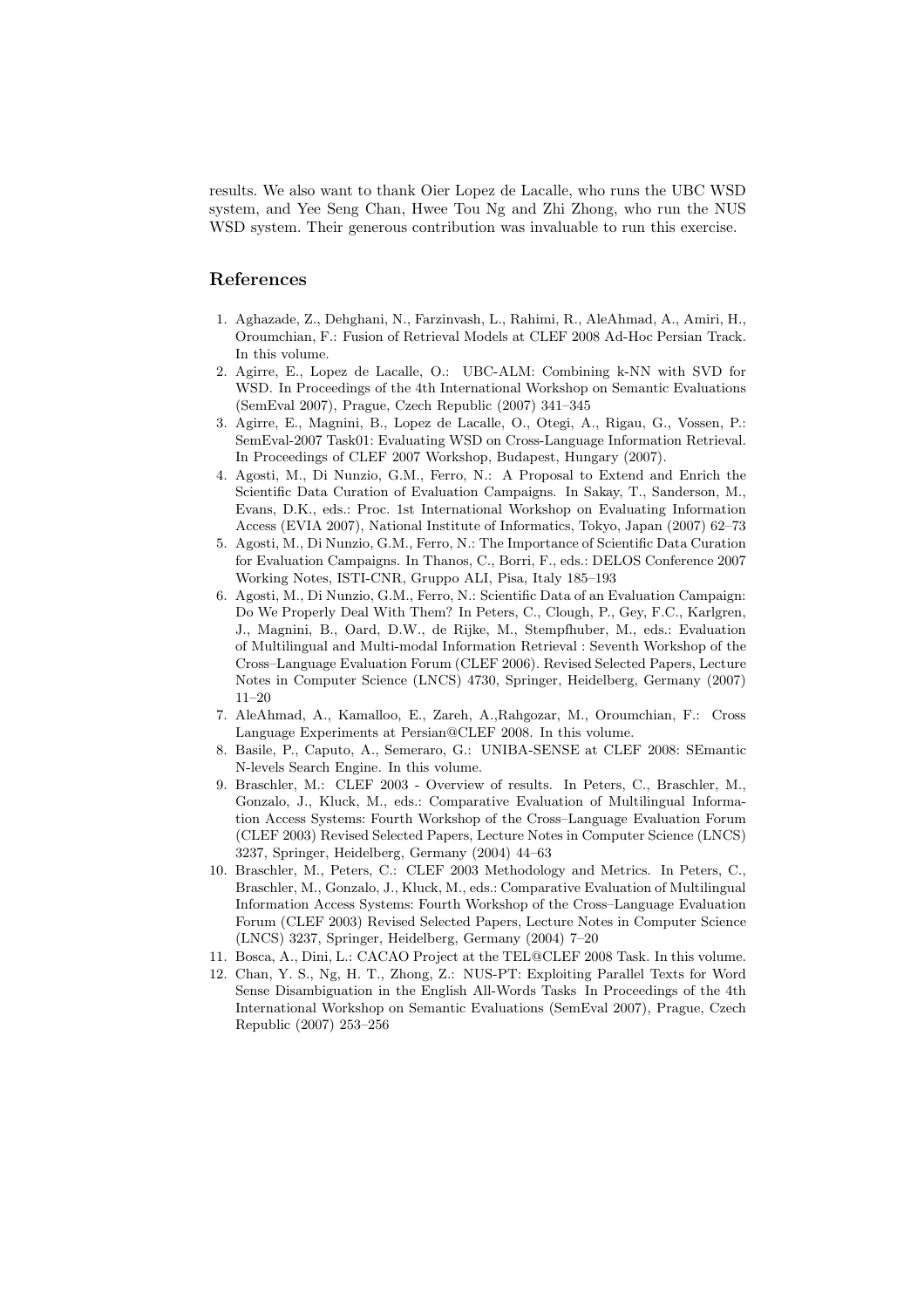- 13. Cleverdon, C.: The Cranfield Tests on Index Language Devices. In Sparck Jones, K., Willett, P., eds.: Readings in Information Retrieval, Morgan Kaufmann Publisher, Inc., San Francisco, California, USA (1997) 47–59
- 14. Clinchant, S., Renders, J.-M.: XRCE's Participation to CLEF 2008 Ad-Hoc Track. In this volume.
- 15. Conover, W.J.: Practical Nonparametric Statistics. 1st edn. John Wiley and Sons, New York, USA (1971)
- 16. Costa Acosta, O., Geraldo, A.P., Orengo, V.M., Villavicencio, A.: UFRGS@CLEF2008: Indexing Multiword Expressions for Information Retrieval. In this volume.
- 17. Di Nunzio, G.M., Ferro, N.: Appendix A: Results of the TEL@CLEF Task. In Borri, F., Nardi, A., Peters, C., eds.: Working Notes for the CLEF 2008 Workshop, http://www.clef-campaign.org/ [last visited 2008, September 5] (2008)
- 18. Di Nunzio, G.M., Ferro, N.: Appendix B: Results of the Persian Task. In Borri, F., Nardi, A., Peters, C., eds.: Working Notes for the CLEF 2008 Workshop, http: //www.clef-campaign.org/ [last visited 2008, September 5] (2008)
- 19. Di Nunzio, G.M., Ferro, N.: Appendix C: Results of the Robust Task. In Borri, F., Nardi, A., Peters, C., eds.: Working Notes for the CLEF 2008 Workshop, http: //www.clef-campaign.org/ [last visited 2008, September 5] (2008)
- 20. Dolamic, L., Fautsch, C., Savoy, J.: UniNE at CLEF2008: TEL, Perisan and Robust IR. In this volume.
- 21. Geraldo, A.P., Orengo, V.M.: UFRGS@CLEF2008: Using Association Rules for Cross-Language Information Retrieval. In this volume.
- 22. Guyot, J., Falquet, G., Radhouani, S., Benzineb, K.: UNIGE Experiments on Robust Word sense Disambiguation. In this volume.
- 23. Hull, D.: Using Statistical Testing in the Evaluation of Retrieval Experiments. In Korfhage, R., Rasmussen, E., Willett, P., eds.: Proc. 16th Annual International ACM SIGIR Conference on Research and Development in Information Retrieval (SIGIR 1993), ACM Press, New York, USA (1993) 329–338
- 24. Jadidinejad, A.H:, Mohtarami, M., Amiri, H.: Investigation on Application of Local Cluster Analysis and Part of Speech Tagging on Persian Text. In this volume.
- 25. Judge, G.G., Hill, R.C., Griffiths, W.E., Lütkepohl, H., Lee, T.C.: Introduction to the Theory and Practice of Econometrics. 2nd edn. John Wiley and Sons, New York, USA (1988)
- 26. Karimpour, R., Ghorbani, A., Pishdad, A., Mohtarami, M., AleAhmad, A., Amiri, H., Oroumchian, F.: Using Part of Speech tagging in Persian Information Retrieval. In this volume.
- 27. Kuersten, J., Wilhelm, T., Eibl, M.: CLEF 2008 Ad-Hoc Track: On-line Processing Experiments with Xtrieval. In this volume.
- 28. Larson, R.: Logistic Regression for Metadata: Cheshire takes on Adhoc-TEL. In this volume.
- 29. Machado, J., Martins, B., Borbinha, J.: Technical University of Lisbon CLEF 2008 Submission (TEL@CLEF Monolingual Task). In this volume.
- 30. Martínez-Santiago, F., Perea-Ortega, J.M., García-Cumbreras, M.A.: SINAI at Robust WSD Task @ CLEF 2008: When WSD is a Good Idea for Information Retrieval Tasks. In this volume.
- 31. MacNamee, P.: JHU Ad Hoc Experiments at CLEF 2008. In this volume.
- 32. Navarro, S., Llopis, F., Muñoz, R.: IRn in the CLEF Robust WSD Task 2008. In this volume.